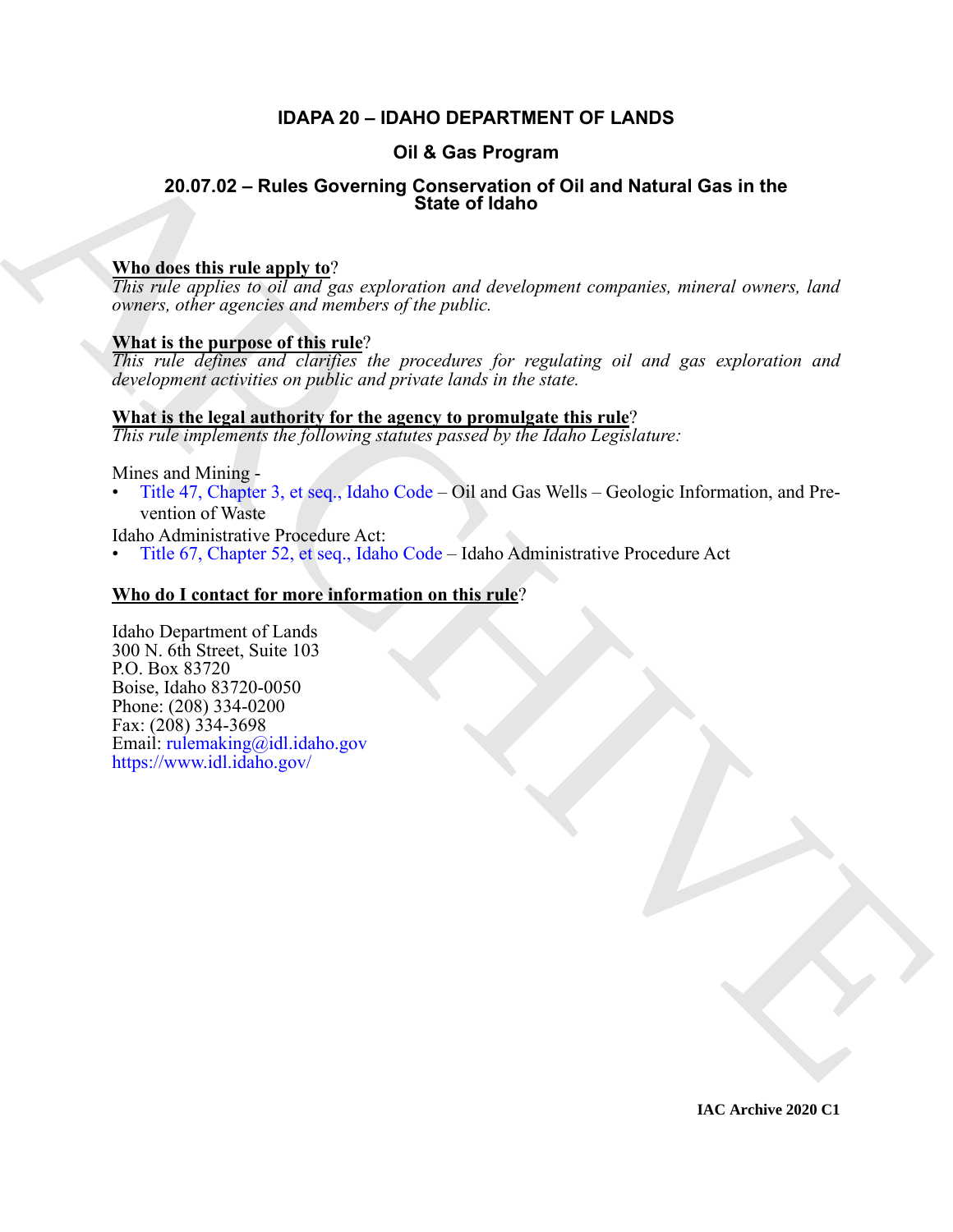# **Table of Contents**

# 20.07.02 - Rules Governing Conservation of Oil and Natural Gas in the State of Idaho **SUBCHAPTER A - GENERAL PROVISIONS** SUBCHAPTER B - EXPLORATION AND DEVELOPMENT SUBCHAPTER C - DRILLING, WELL TREATMENT, AND PIT PERMITS SUBCHAPTER D - WELL SITES AND DRILLING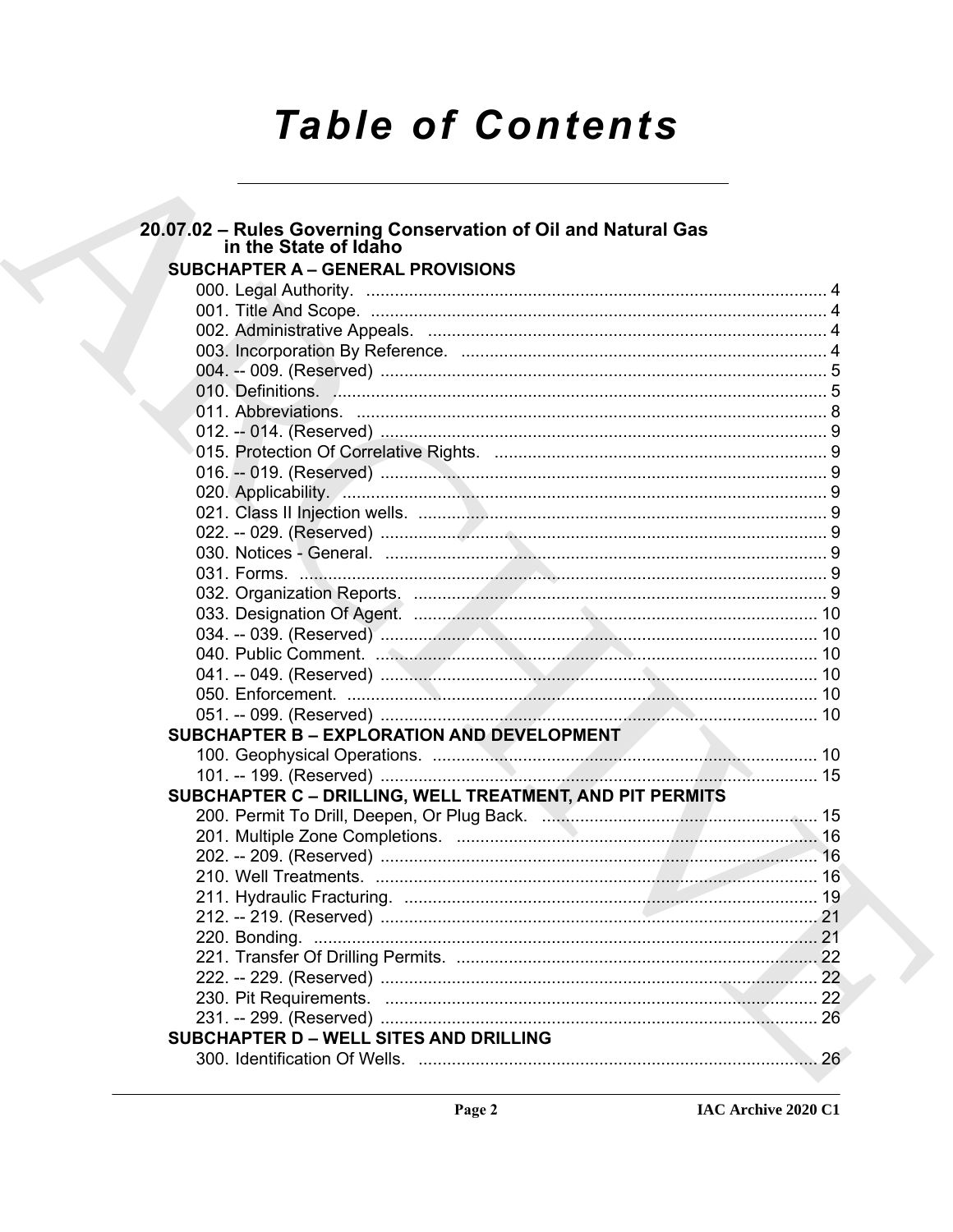# Table of Contents (cont'd)

|  | 340. Well Completion/Recompletion Report And Well Report.  32           |  |
|--|-------------------------------------------------------------------------|--|
|  |                                                                         |  |
|  |                                                                         |  |
|  | <b>SUBCHAPTER E-PRODUCTION</b>                                          |  |
|  |                                                                         |  |
|  |                                                                         |  |
|  |                                                                         |  |
|  |                                                                         |  |
|  |                                                                         |  |
|  | 405. Gas-Oil Ratio Surveys And Reports. Manuscription Manuscrittism 34  |  |
|  |                                                                         |  |
|  |                                                                         |  |
|  |                                                                         |  |
|  | 412. Producing From Different Pools Through The Same Casing String.  35 |  |
|  |                                                                         |  |
|  |                                                                         |  |
|  |                                                                         |  |
|  |                                                                         |  |
|  |                                                                         |  |
|  |                                                                         |  |
|  | SUBCHAPTER F - WELL ACTIVITY AND RECLAMATION                            |  |
|  |                                                                         |  |
|  |                                                                         |  |
|  |                                                                         |  |
|  |                                                                         |  |
|  |                                                                         |  |
|  |                                                                         |  |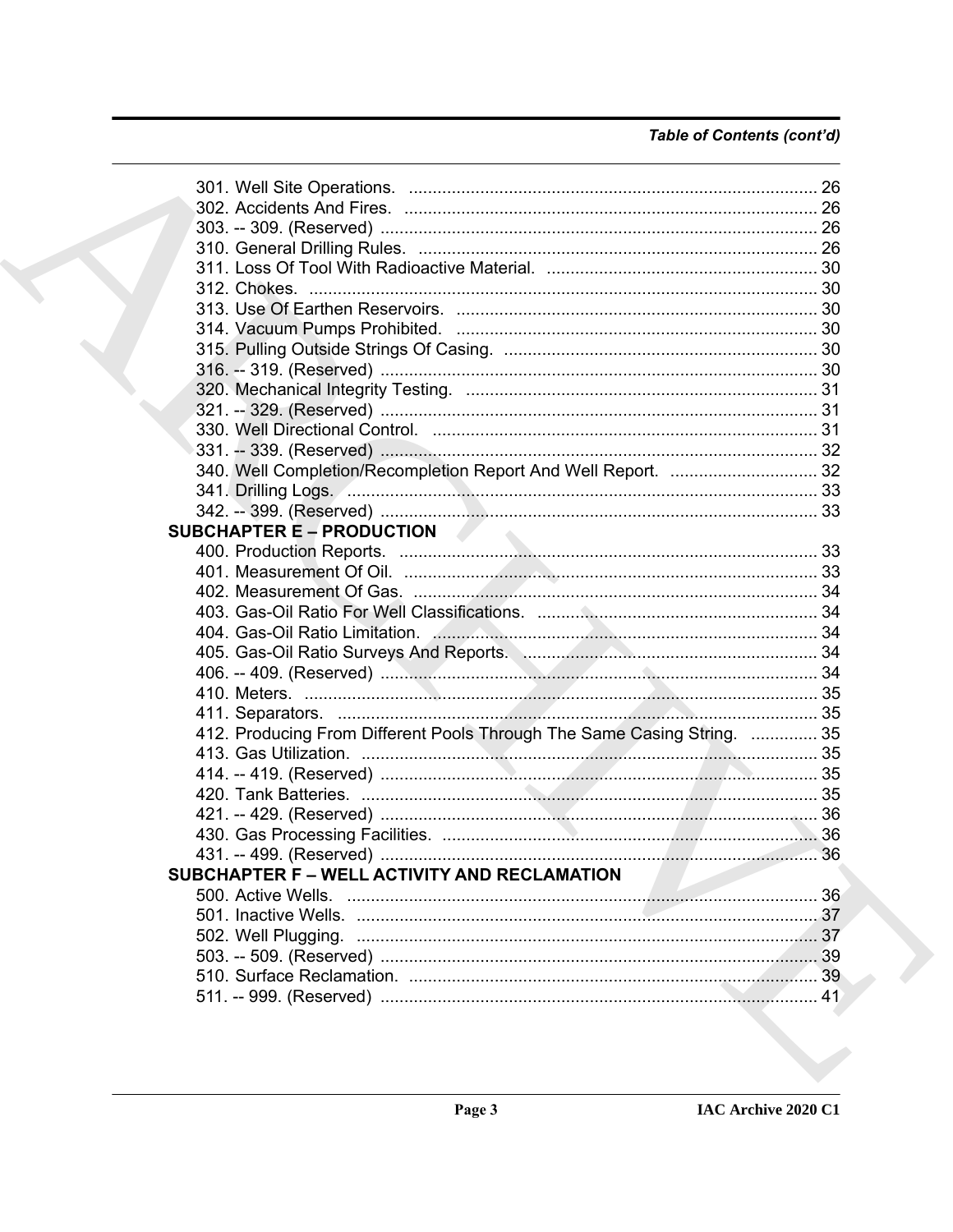#### <span id="page-3-0"></span>**20.07.02 – RULES GOVERNING CONSERVATION OF OIL AND NATURAL GAS IN THE STATE OF IDAHO**

#### <span id="page-3-7"></span>**SUBCHAPTER A – GENERAL PROVISIONS**

#### <span id="page-3-9"></span><span id="page-3-2"></span><span id="page-3-1"></span>**000. LEGAL AUTHORITY.**

This Chapter is adopted under the legal authorities of Title 47, Chapter 3, Idaho Code; and Title 67, Chapter 52, Idaho  $\text{Code.} \tag{3-20-20}$ 

#### <span id="page-3-10"></span><span id="page-3-3"></span>**001. TITLE AND SCOPE.**

**01. Title**. These rules are titled IDAPA 20.07.02, "Rules Governing Conservation of Oil and Natural Gas in the State of Idaho."

**02. Scope**. These rules apply to the exploration and extraction of any and all crude oil and natural gas resources in the state of Idaho, not including biogas, manufactured gas, or landfill gas, regardless of ownership.  $(3-20-20)T$ 

**03. Other Laws**. Owners or operators engaged in the exploration and extraction of crude oil and natural gas resources will comply with all applicable laws and rules of the state of Idaho including, but not limited to the following: (3-20-20)T

a. Idaho water quality standards and waste water treatment requirements established in Title 39, Chapter 1, Idaho Code; IDAPA 58.01.02, "Water Quality Standards"; IDAPA 58.01.16, "Wastewater Rules"; and IDAPA 58.01.11, "Ground Water Quality Rule," administered by the IDEQ. (3-20-20)T

**b.** Idaho air quality standards established in Title 39, Chapter 1, Idaho Code and IDAPA 58.01.01 or the Control of Air Pollution in Idaho," administered by the IDEQ. (3-20-20)T "Rules for the Control of Air Pollution in Idaho," administered by the IDEQ.

60. F. R. C. A. MITTIORITY, STEVART A GENERAL PROVISIONS<br>
This Sample is object in dept. The case of the main control in the same of the case of the same of the main control in the same of the same of the same of the same **c.** Requirements and procedures for hazardous and solid waste management, as established in Title 39, Chapter 44, Idaho Code, and rules promulgated thereunder including IDAPA 58.01.05, "Rules and Standards for Hazardous Waste"; IDAPA 58.01.06, "Solid Waste Management Rules"; and IDAPA 58.01.10, "Rules Regulating the Disposal of Radioactive Materials Not Regulated Under the Atomic Energy Act of 1954, As Amended," administered by the IDEQ.

**d.** Idaho Stream Channel Protection Act, Title 42, Chapter 38, Idaho Code, and rules promulgated thereunder including IDAPA 37.03.07, "Stream Channel Alteration Rules," administered by the IDWR. (3-20-20)T

**e.** Injection Well Act, Title 42, Chapter 39, Idaho Code and rules promulgated thereunder including IDAPA 37.03.03, "Rules and Minimum Standards for the Construction and Use of Injection Wells," administered by the IDWR.  $(3-20-20)T$ 

**f.** Department of Water Resources – Water Resource Board Act, Title 42, Chapter 17, Idaho Code and rules promulgated thereunder including IDAPA 37.03.06, "Safety of Dams Rules," administered by the IDWR.  $(3-20-20)T$ 

#### <span id="page-3-6"></span><span id="page-3-4"></span>**ADMINISTRATIVE APPEALS.**

Any person aggrieved by any final decision or order of the Commission shall be entitled to judicial review pursuant to the provisions of Title 67, Chapter 52, Idaho Code, Title 47, Chapter 3, Idaho Code, and IDAPA 20.07.01, "Rules of Practice and Procedure before the Idaho Oil and Gas Conservation Commission." (3-20-20)T Practice and Procedure before the Idaho Oil and Gas Conservation Commission."

#### <span id="page-3-8"></span><span id="page-3-5"></span>**003. INCORPORATION BY REFERENCE.**

The following documents are incorporated by reference into these rules: (3-20-20)T

**01. API Bulletin E3, Well Abandonment and Inactive Well Practices for U.S. Exploration and Production Operations, Environmental Guidance Document**. 1st Edition, January 1993 and Reaffirmed June 2000 available at the office of the Idaho Department of Lands at 300 North 6th Street, Suite 103. (3-20-20)T 2000 available at the office of the Idaho Department of Lands at 300 North 6th Street, Suite 103.

**02. API SPEC 5CT, Specifications for Casing and Tubing**. The 8th edition dated July, 1, 2005 and the amendments dated March, 31, 2006 and April, 7, 2006 are available at the office of the Idaho Department of Lands at 300 North 6th Street, Suite 103. (3-20-20) Lands at 300 North 6th Street, Suite 103.

**03. API SPEC 10a, Specification for Cements and Materials for Well Cementing**. The 24th Edition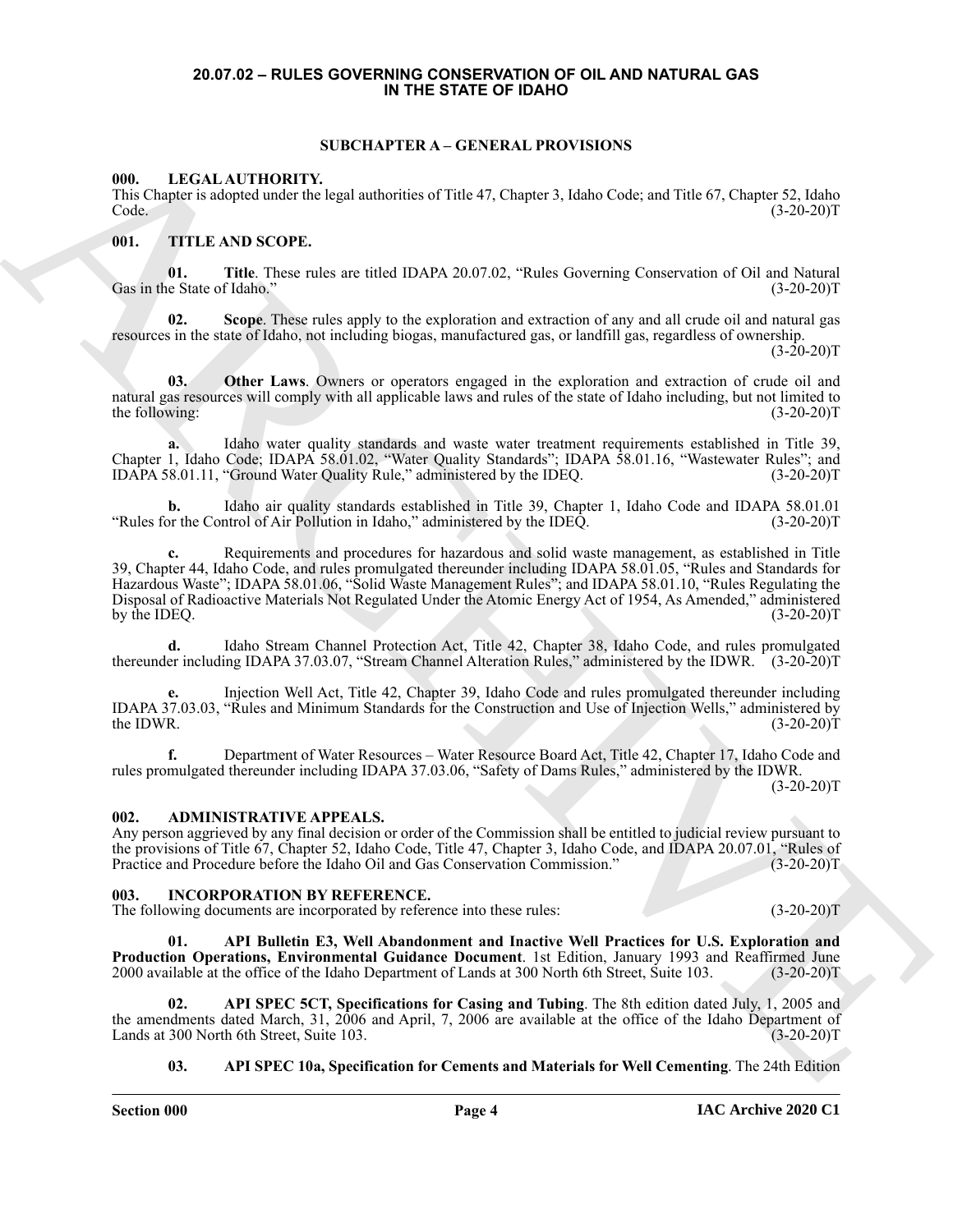dated December, 2010 is available at the office of the Idaho Department of Lands at 300 North 6th Street, Suite 103.  $(3-20-20)T$ 

**04. ASTM D698-07e1, Standard Test Methods for Laboratory Compaction Characteristics of Soil Using Standard Effort (12,400 ft-lbf/ft3 (600 kN-m/m3))**. 2007 revision. Available at the office of the Idaho Department of Lands at 300 North 6th Street, Suite 103. (3-20-20)T

**05. ASTM D1250-08, Standard Guide for Use of the Petroleum Measurement Tables**. 2008 revision. Available at the office of the Idaho Department of Lands at 300 North 6th Street, Suite 103.

**06. ASTM D1557-09, Standard Test Methods for Laboratory Compaction Characteristics of Soil Using Modified Effort (56,000 ft-lbf/ft3 (2,700 kN-m/m3))**. 2009 revision. Available at the office of the Idaho Department of Lands at 300 North 6th Street, Suite 103. (3-20-20)T Department of Lands at 300 North 6th Street, Suite 103.

**07. EPA SW-846 Method 9090A, Compatibility Test for Wastes and Membrane Liners**. Revision 1, July 1992. Available at the office of the Idaho Department of Lands at 300 North 6th Street, Suite 103 and this website: http://www.epa.gov/osw/hazard/testmethods/sw846/pdfs/9090a.pdf. (3-20-20)T website: http://www.epa.gov/osw/hazard/testmethods/sw846/pdfs/9090a.pdf.

**08. OSHA Standard 1910.1200 (Hazard Communication)**. Last revised 1996. Available at the office of the Idaho Department of Lands at 300 North 6th Street, Suite 103 and this website: http://www.osha.gov/pls/<br>oshaweb/owadisp.show document?p table=standards&p id=10099. (3-20-20)T oshaweb/owadisp.show\_document?p\_table=standards&p\_id=10099.

#### <span id="page-4-0"></span>**004. -- 009. (RESERVED)**

#### <span id="page-4-1"></span>**010. DEFINITIONS.**

<span id="page-4-4"></span><span id="page-4-3"></span><span id="page-4-2"></span>**01.** Act. The Idaho Oil and Gas Conservation Act, Title 47, Chapter 3, Idaho Code. (3-20-20)T

**02.** Active Well. A permitted well used for production, disposal, or injection that is not idled for more nty-four (24) continuous months. (3-20-20) than twenty-four  $(24)$  continuous months.

<span id="page-4-5"></span>**03. Barrel**. Forty-two (42) U. S. gallons at sixty (60) Degrees F at atmospheric pressure. (3-20-20)T

<span id="page-4-7"></span><span id="page-4-6"></span>**04.** Blowout. An unplanned sudden or violent escape of fluids from a well. (3-20-20)T

**05. Blowout Preventer**. A casinghead control equipped with special gates or rams that can be closed de around the drill pipe, or that otherwise completely closes the top of the casing. (3-20-20) and sealed around the drill pipe, or that otherwise completely closes the top of the casing.

**06.** Bonus Payment. Monetary consideration that is paid by the lessee to the lessor for the execution of d gas lease. (3-20-20) an oil and gas lease.

<span id="page-4-11"></span><span id="page-4-10"></span><span id="page-4-9"></span><span id="page-4-8"></span>**07. Casing Pressure**. The pressure within the casing or between the casing, tubing, or drill pipe.  $(3-20-20)T$ 

**08.** Casinghead. A metal flange attached to the top of the conductor pipe that is the primary interface iverter system during drilling out for surface casing. (3-20-20) for the diverter system during drilling out for surface casing.

<span id="page-4-12"></span>**09. Casinghead Gas**. Any gas or vapor, or both, indigenous to an oil stratum and produced from such stratum with oil.

Graphenics of Leady 1<br>
deal December of Leady 1<br>
deal December of Leady 1<br>
deal December of Leady 1<br>
deal December of Leady 1<br>
Sail December of Leady 1<br>
Sail December of Leady 1<br>
Sail December of Leady 1<br>
December of Lead **10. Common Source of Supply**. The geographical area or horizon definitely separated from any other such area or horizon and which contains, or from competent evidence appears to contain, a common accumulation of oil or gas or both. Any oil or gas field or part thereof which comprises and includes any area which is underlaid, or which from geological or other scientific data or experiments or from drilling operations or other evidence appears to<br>the underlaid by a common pool or accumulation of oil or gas or both oil and gas. (3-20-20) be underlaid by a common pool or accumulation of oil or gas or both oil and gas.

<span id="page-4-13"></span>**11.** Completion. An oil well is considered completed when the first new oil is produced through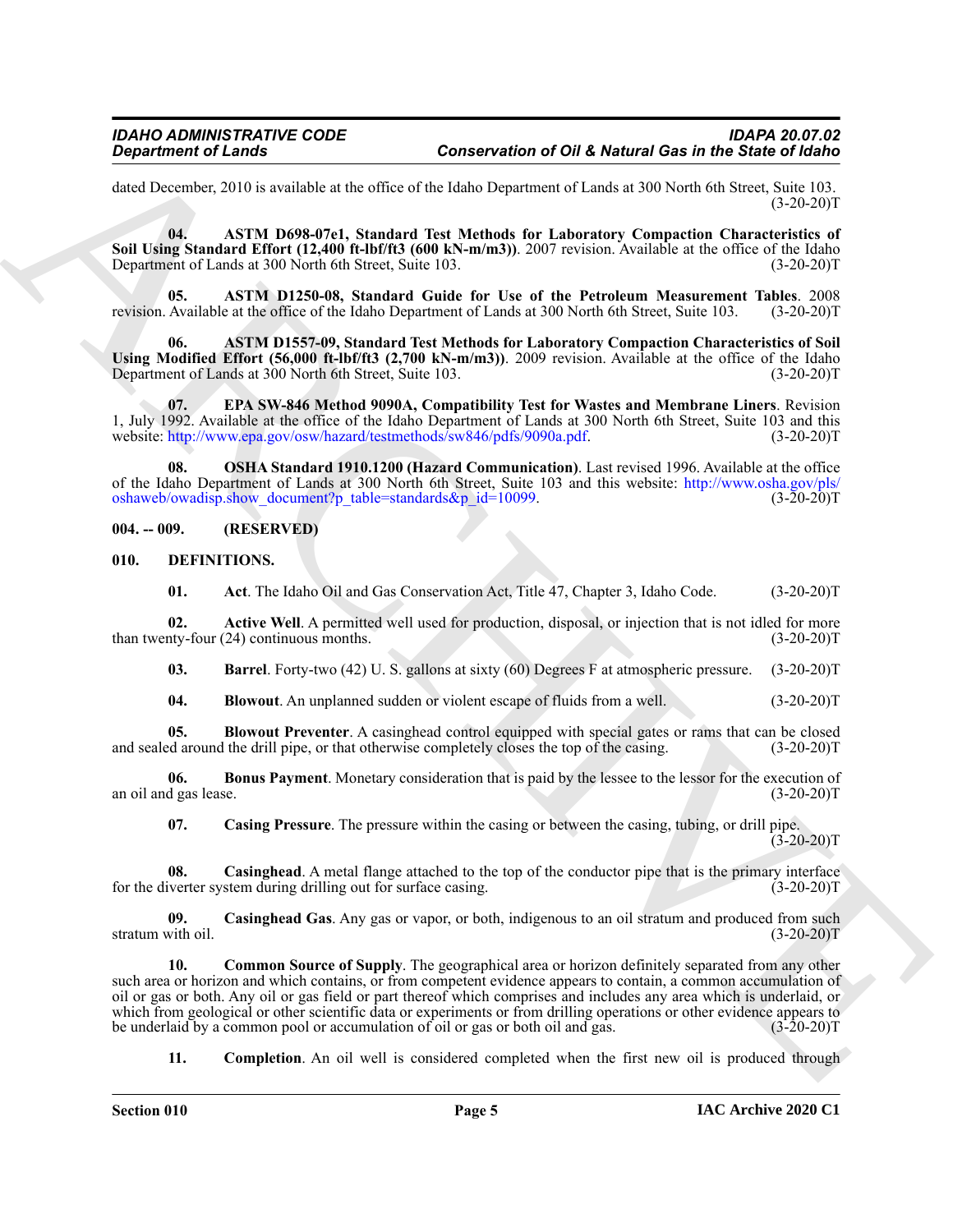wellhead equipment into lease tanks from the ultimate producing interval after the production casing has been run. A gas well is considered completed when the well is capable of producing gas through wellhead equipment from the ultimate producing zone after the production casing has been run. (3-20-20) ultimate producing zone after the production casing has been run.

<span id="page-5-0"></span>**12. Conductor Pipe**. The first and largest diameter string of casing to be installed in a well. This casing extends from land surface to a depth great enough to keep surface waters from entering and loose earth from falling in the hole and to provide anchorage for the diverter system prior to setting surface casing. (3-20-20)T

<span id="page-5-1"></span>**13. Cubic Foot of Gas**. The volume of gas contained in one (1) cubic foot of space at a standard pressure base and a standard temperature base. The standard pressure base shall be fourteen and seventy-three hundredths (14.73) pounds per square inch absolute and the standard temperature base shall be sixty (60) Degrees F.  $(3-20-20)T$ 

**14.** Day. A period of twenty-four (24) consecutive hours from 8 a.m. one day to 8 a.m. the following (3-20-20) day.  $(3-20-20)T$ 

<span id="page-5-5"></span><span id="page-5-4"></span><span id="page-5-3"></span><span id="page-5-2"></span>**15. Development**. Any work that actively promotes bringing in production. (3-20-20)T

**16. Director**. The head of the Idaho Department of Lands and secretary to the Oil and Gas ation Commission, or his designee. (3-20-20) Conservation Commission, or his designee.

**17. Drilling Logs**. The recorded description of the lithologic sequence encountered in drilling a well, electric, gamma ray, geophysical, or other logging done in the hole. (3-20-20) and any electric, gamma ray, geophysical, or other logging done in the hole.

<span id="page-5-6"></span>**18. Fresh Water**. All surface waters and those ground waters that are used, or may be used in the future, for drinking water, agriculture, aquaculture, or industrial purposes other than oil and gas development. The possibility of future use is based on hydrogeologic conditions, water quality, future land use activities, and social/ economic considerations. (3-20-20)T

<span id="page-5-9"></span>**19.** Gas-Oil Ratio. The volume of gas produced in standard cubic feet to each barrel of oil or the produced concurrently during any stated period. (3-20-20)<sup>T</sup> condensate produced concurrently during any stated period.

**20. Gas Processing Facility**. A facility that conditions liquids or gas by compression, dehydration, refrigeration, or by other means. (3-20-20)T

<span id="page-5-8"></span><span id="page-5-7"></span>

| $(3-20-20)T$<br><b>Gas Well.</b> |
|----------------------------------|
|----------------------------------|

**a.** A well that produces primarily natural gas; (3-20-20)T

**b.** Any well capable of producing gas in commercial quantities and also producing oil from the same source of supply but not in commercial quantities; or  $(3-20-20)$ common source of supply but not in commercial quantities; or

<span id="page-5-10"></span>**c.** Any well classed as a gas well by the Commission for any reason.  $(3-20-20)T$ 

**Solution of Lines and Solution 10 Of Metropolitics and Solution 10 Of Metro General enterpretation and the system of the Metro General enterpretation and the system of the System of the System of the System of the System 22. Geophysical or Seismic Operations**. Any geophysical method performed on the surface of the land utilizing certain instruments operating under the laws of physics respecting vibration or sound to determine conditions below the surface of the earth that may contain oil or gas and is inclusive of, but not limited to, the preliminary line survey, the acquisition of necessary permits, the selection and marking of shot-hole locations, necessary clearing of vegetation, shot-hole drilling, implantation of charge, placement of geophones, detonation and backfill of shot-holes, and vibroseis. (3-20-20) backfill of shot-holes, and vibroseis.

<span id="page-5-11"></span>**23. Hydraulic Fracturing, or Fracing**. A method of stimulating or increasing the recovery of hydrocarbons by perforating the production casing and injecting fluids or gels into the potential target reservoir at pressures greater than the existing fracture gradient in the target reservoir. (3-20-20)T

<span id="page-5-12"></span>**24. Inactive Well**. An unplugged well that has no reported production, disposal, injection, or other permitted activity for a period of greater than twenty-four (24) continuous months, and for which no extension has been granted. (3-20-20)T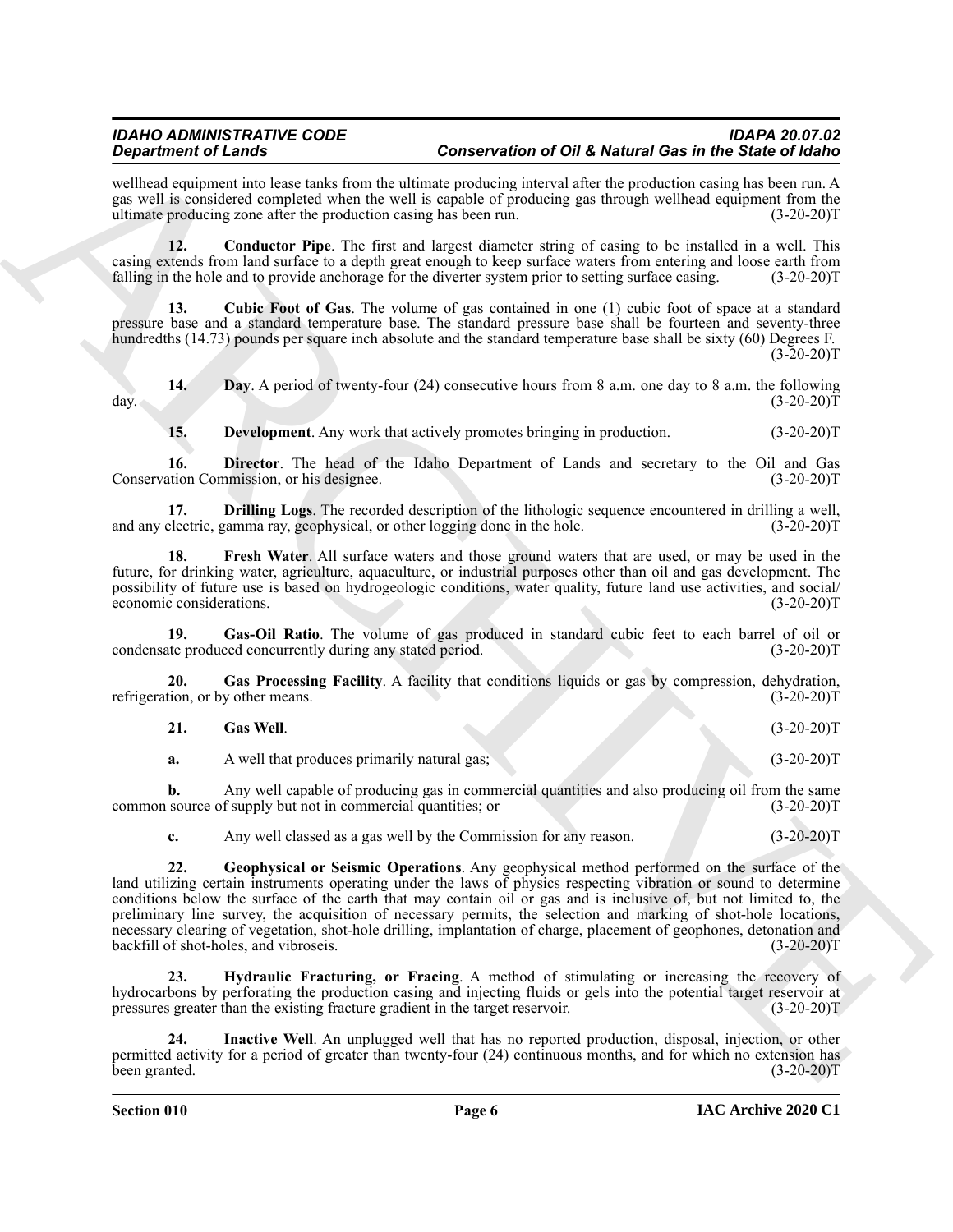**25. Intermediate Casing**. The casing installed within the well to seal intermediate zones above the anticipated bottom hole depth. The casing is generally set in place after the surface casing and before the production  $\alpha$  casing.  $(3-20-20)$ T

<span id="page-6-2"></span><span id="page-6-1"></span><span id="page-6-0"></span>**26. Junk**. Debris in a hole that impedes drilling or completion. (3-20-20)T

**27. Lease**. A tract(s) of land that by virtue of an oil and gas lease, fee or mineral ownership, a drilling, pooling or other agreement, a rule, regulation or order of a governmental authority, or otherwise constitutes a single tract or leasehold estate for the purpose of the development or operation thereof for oil or gas or both. (3-20-20)T

**28. Mechanical Integrity Test**. A test designed to determine if there is a significant leak in the casing, r packer of a well. (3-20-20) tubing, or packer of a well.

<span id="page-6-6"></span><span id="page-6-5"></span><span id="page-6-4"></span><span id="page-6-3"></span>**29. Oil Well**. Any well capable of primarily producing oil in paying quantities, but not a gas well.  $(3-20-20)T$ 

**30. Pit**. Any excavated or constructed depression or reservoir used to contain reserve, drilling, well treatment, produced water, or other fluids at the drill site. This does not include enclosed, mobile, or portable tanks used to contain fluids. (3-20-20)T

General enters and the same of Given and Given the same of Given Control Case in the Salein of Given and the same of Given and the same of the same of Given and the same of Given and the same of Given and the same of Give **31. Pollution**. Constituents of oil, gas, salt water, or other materials used in oil and gas extraction, occurring in fresh water supplies at levels that exceed the standards in IDAPA 58.01.02, "Water Quality Standards," and IDAPA 58.01.11, "Ground Water Quality Rules," as the result of the drilling, casing, treating, operation or plugging of wells. (3-20-20)T

**32. Pressure Maintenance**. The injection of gas, water, or other fluids into oil or gas reservoirs to maintain pressure or retard pressure decline in the reservoir for the purpose of increasing the recovery of oil or other<br>(3-20-20)T hydrocarbons therefrom.

<span id="page-6-9"></span><span id="page-6-8"></span><span id="page-6-7"></span>**33.** Produced Water. Water that is produced along with oil or gas. (3-20-20)T

**34. Production Casing**. The casing set across the reservoir interval and within which the primary completion components are installed. (3-20-20)T

<span id="page-6-12"></span><span id="page-6-11"></span><span id="page-6-10"></span>**35. Proppant**. Sand or other materials used in hydraulic fracturing to prop open fractures. (3-20-20)T

**36. Release**. Any unauthorized spilling, leaking, emitting, discharging, escaping, leaching, or g into soil, ground water, or surface water. (3-20-20) disposing into soil, ground water, or surface water.

**37. Spud**. To start the drilling process by removing rock, dirt, and other sedimentary material with the (3-20-20) drill bit. (3-20-20)T

**38.** Surface Casing. The first casing that is run after the conductor pipe to anchor blow out prevention int and seals out fresh water zones. (3-20-20) equipment and seals out fresh water zones.

<span id="page-6-15"></span><span id="page-6-14"></span><span id="page-6-13"></span>**39. Surface Water**. Rivers, streams, lakes, and springs when flowing in their natural channels.

 $(3-20-20)T$ 

**40.** Systems Approach. The disclosure of chemical information by chemical abstract service name hout disclosing component percentages or chemical relationships. (3-20-20) only, without disclosing component percentages or chemical relationships.

<span id="page-6-17"></span><span id="page-6-16"></span>**41. Tank**. A concrete, metal, or plastic stationary vessel used to contain fluids. (3-20-20)T

**42. Tank Battery**. One (1) or more tanks that are connected to receive crude oil, condensate, or produced waters from a well(s) and that serves as the point of collection and disbursement of oil or gas from a well(s).  $(3-20-20)T$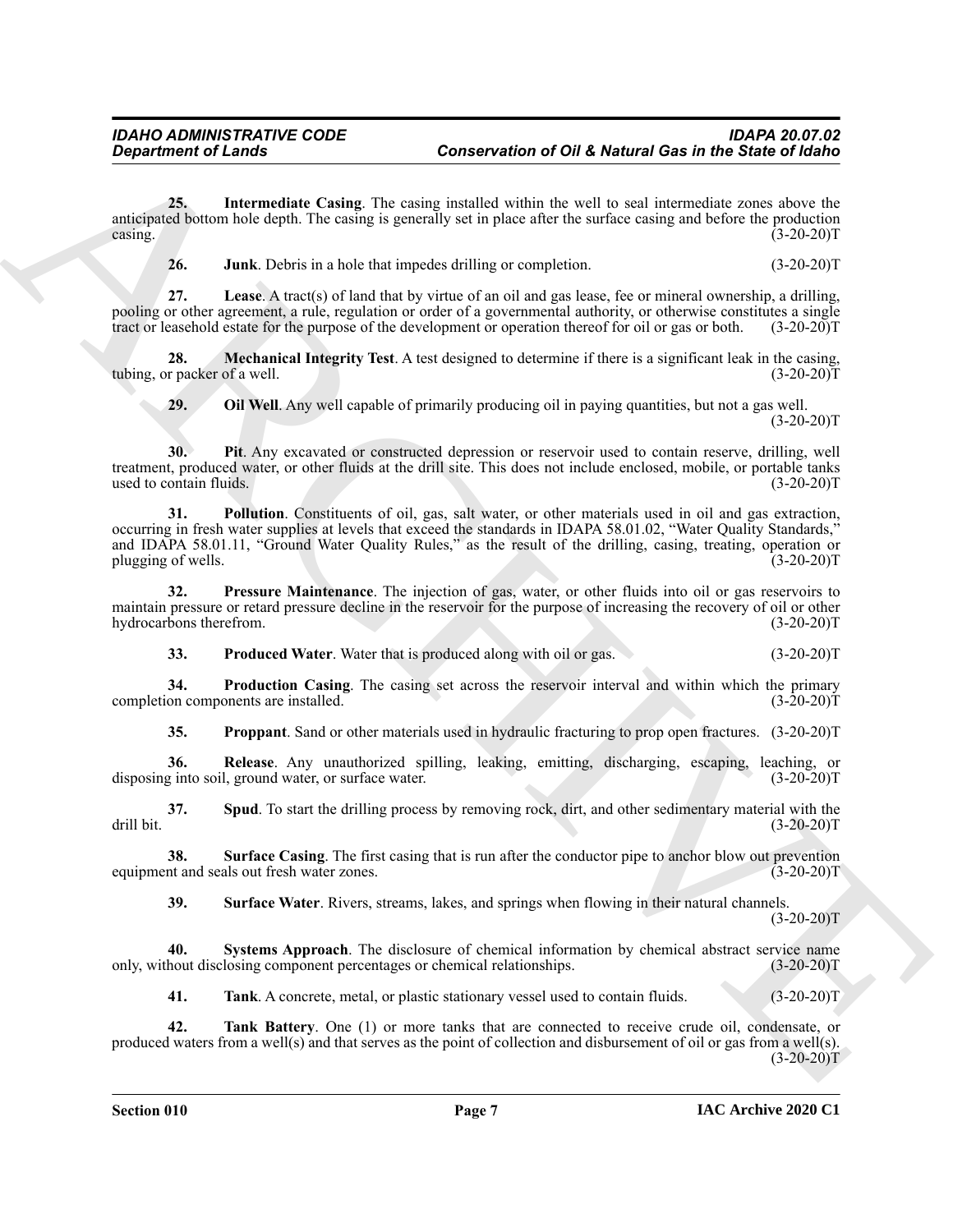#### <span id="page-7-12"></span><span id="page-7-11"></span><span id="page-7-10"></span><span id="page-7-9"></span><span id="page-7-4"></span><span id="page-7-3"></span><span id="page-7-2"></span><span id="page-7-1"></span><span id="page-7-0"></span>**011. ABBREVIATIONS.**

<span id="page-7-8"></span><span id="page-7-7"></span><span id="page-7-6"></span><span id="page-7-5"></span>

| <b>Department of Lands</b> |                                                                                     | Conservation of Oil & Natural Gas in the State of Idaho                                |                                                                                                                                                                                                                                                                                                                                                                                                                                                                                                   |  |
|----------------------------|-------------------------------------------------------------------------------------|----------------------------------------------------------------------------------------|---------------------------------------------------------------------------------------------------------------------------------------------------------------------------------------------------------------------------------------------------------------------------------------------------------------------------------------------------------------------------------------------------------------------------------------------------------------------------------------------------|--|
| 43.<br>from the tank.      |                                                                                     |                                                                                        | Tank Dike. An impermeable man-made structure constructed around a tank to contain leakage<br>$(3-20-20)T$                                                                                                                                                                                                                                                                                                                                                                                         |  |
| 44.<br>the surface.        |                                                                                     |                                                                                        | Tubing. Pipe used inside the production casing to convey oil or gas from the producing interval to<br>$(3-20-20)T$                                                                                                                                                                                                                                                                                                                                                                                |  |
| 45.                        | pressure of fourteen point seven (14.7) psi atmospheric.                            |                                                                                        | Volatile Organic Compound. Organic chemical compounds whose composition makes it possible<br>for them to evaporate under normal indoor atmospheric conditions of sixty-eight (68) degrees F and an absolute<br>$(3-20-20)T$                                                                                                                                                                                                                                                                       |  |
| 46.                        | for the purpose of increasing the recovery of oil therefrom.                        |                                                                                        | <b>Waterflooding.</b> The injection into a reservoir through one (1) or more wells with volumes of water<br>$(3-20-20)T$                                                                                                                                                                                                                                                                                                                                                                          |  |
| 47.                        | tested, cushion-used, time tool open, flowing and shut-in pressures and recoveries. |                                                                                        | Well Report. The written record progressively describing the strata, water, oil, or gas encountered<br>in drilling a well with such additional information as to give volumes, pressures, rate of fill-up, water depths, caving<br>strata, casing record, etc., as is usually recorded in normal procedure of drilling; also, it includes electrical<br>radioactivity, or other similar logs run, lithologic description of all cores, and all drill-stem tests, including depth-<br>$(3-20-20)T$ |  |
| 48.<br>well pad.           |                                                                                     |                                                                                        | Well Site. The areas that are directly disturbed during the drilling and subsequent operation of, or<br>affected by production facilities directly associated with, any oil well, gas well, or injection well, and its associated<br>$(3-20-20)T$                                                                                                                                                                                                                                                 |  |
| 49.                        |                                                                                     |                                                                                        | Well Treatment. Actions performed on a well to acidize, fracture, or stimulate the target reservoir.<br>$(3-20-20)T$                                                                                                                                                                                                                                                                                                                                                                              |  |
| 50.                        |                                                                                     | Wildcat Well. An exploratory well drilled in an area of unknown subsurface conditions. | $(3-20-20)T$                                                                                                                                                                                                                                                                                                                                                                                                                                                                                      |  |
| 011.                       | <b>ABBREVIATIONS.</b>                                                               |                                                                                        |                                                                                                                                                                                                                                                                                                                                                                                                                                                                                                   |  |
| 01.                        | <b>API.</b> American Petroleum Institute.                                           |                                                                                        | $(3-20-20)T$                                                                                                                                                                                                                                                                                                                                                                                                                                                                                      |  |
| 02.                        | <b>ASTM.</b> American Society for Testing and Materials.                            |                                                                                        | $(3-20-20)T$                                                                                                                                                                                                                                                                                                                                                                                                                                                                                      |  |
| 03.                        | <b>BBL.</b> Oilfield Barrel.                                                        |                                                                                        | $(3-20-20)T$                                                                                                                                                                                                                                                                                                                                                                                                                                                                                      |  |
| 04.                        | <b>BOP.</b> Blowout Preventer.                                                      |                                                                                        | $(3-20-20)T$                                                                                                                                                                                                                                                                                                                                                                                                                                                                                      |  |
| 05.                        | <b>CAS.</b> Chemical Abstracts Service.                                             |                                                                                        | $(3-20-20)T$                                                                                                                                                                                                                                                                                                                                                                                                                                                                                      |  |
| 06.                        | EPA. United States Environmental Protection Agency.                                 |                                                                                        | $(3-20-20)T$                                                                                                                                                                                                                                                                                                                                                                                                                                                                                      |  |
|                            | F. Fahrenheit.                                                                      |                                                                                        |                                                                                                                                                                                                                                                                                                                                                                                                                                                                                                   |  |
| 07.                        |                                                                                     |                                                                                        | $(3-20-20)T$                                                                                                                                                                                                                                                                                                                                                                                                                                                                                      |  |
| 08.                        | GPS. Global Positioning System.                                                     |                                                                                        | $(3-20-20)T$                                                                                                                                                                                                                                                                                                                                                                                                                                                                                      |  |
| 09.                        | HDPE. High Density Polyethylene.                                                    |                                                                                        | $(3-20-20)T$                                                                                                                                                                                                                                                                                                                                                                                                                                                                                      |  |
| 10.                        | <b>IDAPA</b> . Idaho Administrative Procedure Act.                                  |                                                                                        | $(3-20-20)T$                                                                                                                                                                                                                                                                                                                                                                                                                                                                                      |  |
| 11.                        | <b>IDEQ</b> . Idaho Department of Environmental Quality.                            |                                                                                        | $(3-20-20)T$                                                                                                                                                                                                                                                                                                                                                                                                                                                                                      |  |
| 12.                        | IDWR. Idaho Department of Water Resources.                                          |                                                                                        | $(3-20-20)T$                                                                                                                                                                                                                                                                                                                                                                                                                                                                                      |  |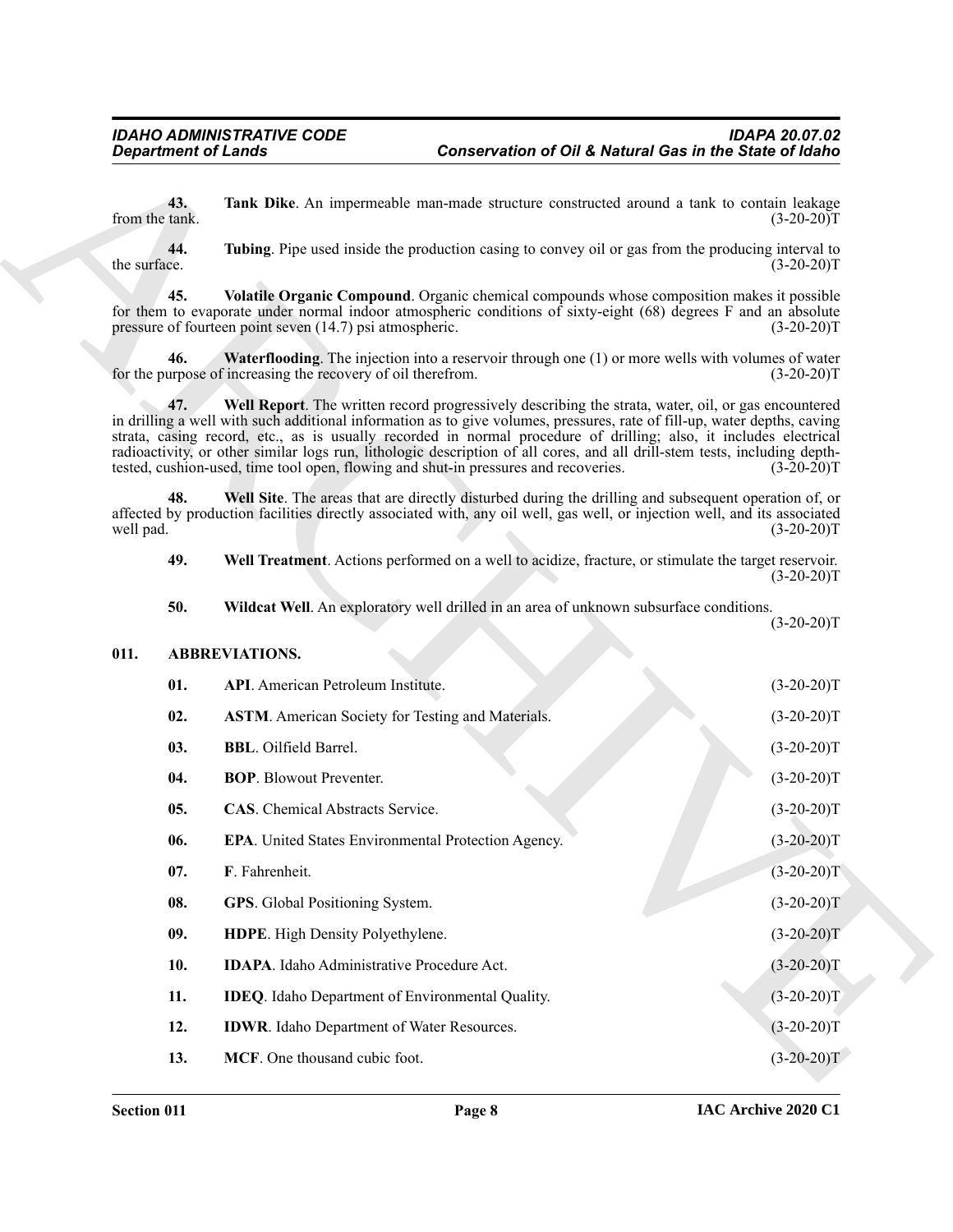| <b>Department of Lands</b> |                                                                      | Conservation of Oil & Natural Gas in the State of Idaho                                                                                                                                                                                                                                                                                                                                                                            |              |
|----------------------------|----------------------------------------------------------------------|------------------------------------------------------------------------------------------------------------------------------------------------------------------------------------------------------------------------------------------------------------------------------------------------------------------------------------------------------------------------------------------------------------------------------------|--------------|
| 14.                        | <b>MSDS</b> . Material Safety Data Sheet.                            |                                                                                                                                                                                                                                                                                                                                                                                                                                    | $(3-20-20)T$ |
| 15.                        | <b>OSHA</b> . Occupational Safety & Health Administration.           |                                                                                                                                                                                                                                                                                                                                                                                                                                    | $(3-20-20)T$ |
| 16.                        | PSI. Pounds per Square Inch.                                         |                                                                                                                                                                                                                                                                                                                                                                                                                                    | $(3-20-20)T$ |
| 17.                        | PVC. Polyvinyl Chloride.                                             |                                                                                                                                                                                                                                                                                                                                                                                                                                    | $(3-20-20)T$ |
| $012. - 014.$              | (RESERVED)                                                           |                                                                                                                                                                                                                                                                                                                                                                                                                                    |              |
| 015.                       | PROTECTION OF CORRELATIVE RIGHTS.                                    | The Commission and the Department should afford a reasonable opportunity to each person entitled thereto to<br>recover or receive the oil or gas in such person's tract(s) or the equivalent thereof, without being required to drill<br>unnecessary wells or to incur other unnecessary expense to recover or receive such oil or gas or its equivalent.                                                                          | $(3-20-20)T$ |
| $016. - 019.$              | (RESERVED)                                                           |                                                                                                                                                                                                                                                                                                                                                                                                                                    |              |
| 020.                       | APPLICABILITY.                                                       |                                                                                                                                                                                                                                                                                                                                                                                                                                    |              |
| 01.                        | activities authorized by these rules.                                | Oil and Gas Development. These rules apply to oil and gas development and carry out the<br>Commission's duty to prevent waste, protect correlative rights, and prevent pollution of fresh water supplies through                                                                                                                                                                                                                   | $(3-20-20)T$ |
| 02.<br>Idaho Code.         |                                                                      | <b>Exclusions.</b> These rules do not apply to the exploration and development of other mineral<br>resources covered by Title 47, Chapter 13, Idaho Code; Title 47, Chapter 15, Idaho Code; or Title 42, Chapter 40,                                                                                                                                                                                                               | $(3-20-20)T$ |
| 021.                       | <b>CLASS II INJECTION WELLS.</b><br>obtained through IDAPA 37.03.03. | Class II injection wells, as described in IDAPA 37.03.03, "Rules and Minimum Standards for the Construction and<br>Use of Injection Wells," are currently not authorized under this rule. Permits for Class II injection wells must be                                                                                                                                                                                             | $(3-20-20)T$ |
| $022. - 029.$              | (RESERVED)                                                           |                                                                                                                                                                                                                                                                                                                                                                                                                                    |              |
| 030.                       | NOTICES - GENERAL.                                                   |                                                                                                                                                                                                                                                                                                                                                                                                                                    |              |
| 01.                        |                                                                      | Written Authorization Required. Any written notice of intention to do work or to change plans<br>previously approved must be filed with the Department, unless otherwise directed, and must be approved before the<br>work is begun. Such approval may be given orally and, if so given, shall thereafter be confirmed by the Department in<br>writing. Written notices may be submitted to the Department by e-mail or facsimile. | $(3-20-20)T$ |
| 02.                        |                                                                      | <b>Emergency Authorization</b> . In case of emergency, or a situation where operations might be unduly<br>delayed, any written notice required by these rules and regulations to be given the Department may be given orally or<br>by wire and if approval is obtained, the transaction shall be confirmed in writing, as a matter of record. (3-20-20)T                                                                           |              |
| 03.                        |                                                                      | <b>Publication of Legal Notices.</b> Whenever these rules require a legal notice to be published in a<br>newspaper, the notice must be published once a week for two (2) consecutive weeks.                                                                                                                                                                                                                                        | $(3-20-20)T$ |
| FORMS.<br>031.             | necessary in carrying out the provisions of law and its rules.       | The Department will adopt such forms of notices, requests, permits, and reports as it may deem advisable or                                                                                                                                                                                                                                                                                                                        | $(3-20-20)T$ |
| 032.                       | ORGANIZATION REPORTS.                                                |                                                                                                                                                                                                                                                                                                                                                                                                                                    |              |
|                            |                                                                      |                                                                                                                                                                                                                                                                                                                                                                                                                                    |              |

#### <span id="page-8-9"></span><span id="page-8-0"></span>**012. -- 014. (RESERVED)**

#### <span id="page-8-1"></span>**015. PROTECTION OF CORRELATIVE RIGHTS.**

#### <span id="page-8-2"></span>**016. -- 019. (RESERVED)**

#### <span id="page-8-12"></span><span id="page-8-10"></span><span id="page-8-3"></span>**020. APPLICABILITY.**

#### <span id="page-8-13"></span><span id="page-8-11"></span><span id="page-8-4"></span>**021. CLASS II INJECTION WELLS.**

#### <span id="page-8-5"></span>**022. -- 029. (RESERVED)**

#### <span id="page-8-18"></span><span id="page-8-16"></span><span id="page-8-15"></span><span id="page-8-6"></span>**030. NOTICES - GENERAL.**

#### <span id="page-8-17"></span><span id="page-8-14"></span><span id="page-8-7"></span>**031. FORMS.**

#### <span id="page-8-20"></span><span id="page-8-19"></span><span id="page-8-8"></span>**032. ORGANIZATION REPORTS.**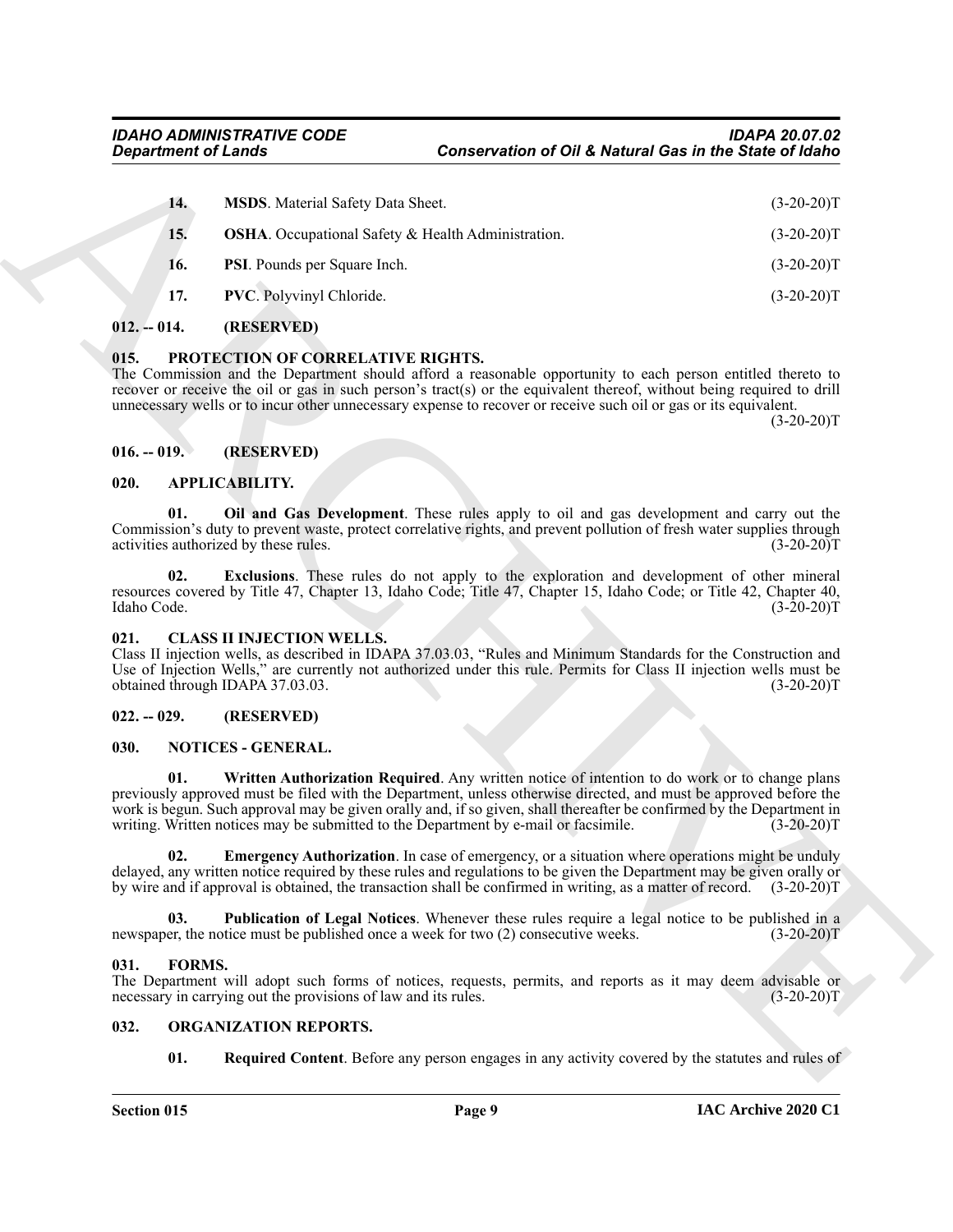the Commission, that person must file an organization report with the Department. The organization report must<br>include the following information: (3-20-20)T include the following information:

**a.** The person's name and the type of the business being operated or conducted;  $(3-20-20)T$ 

**b.** The mailing address to which all correspondence from the Department is to be sent;  $(3-20-20)T$ 

**c.** The telephone number(s), facsimile number(s), and e-mail address(es) for which contact by the ent may be made: (3-20-20) Department may be made;

**d.** The names of persons authorized to submit required forms, reports, and other documents to the ent; and  $(3-20-20)$ T Department; and

<span id="page-9-13"></span>**e.** If a legal entity, proof the person is authorized to transact business within the state. (3-20-20)T

**02. Updates**. A supplementary report must be filed with the Department within thirty (30) days of any of acts stated in a previously-filed organization report. (30) (3-20-20) change to facts stated in a previously-filed organization report.

#### <span id="page-9-8"></span><span id="page-9-0"></span>**033. DESIGNATION OF AGENT.**

**Conservation of OHE Metanic Generalistics Conservation of OHE Metanic Generalistics in the Sixtee of Generalistics and<br>
inc. Communic, link powers and its expected meta-based and the Department He was independent of the** A "Designation of Agent" must be submitted to the Department in a manner and form approved by the Department prior to the commencement of operations. A Designation of Agent(s) will be accepted as authority of agent to fulfill the obligations of the owner and to sign any papers or reports required under these oil and gas operating regulations, and all authorized orders or notices given by the Department when given in the manner hereinafter provided will be deemed service of such orders or notices upon the owner and the lessee. All changes of address and any termination of the agent's authority must be immediately reported in writing to the Department and, in the latter case, the designation of a new agent(s) must be immediately made. If the designated agent(s) is at any time incapacitated for duty or absent from the address provided, the owner must designate in writing a substitute to serve in his or their stead, and in the absence of such owner or of notice of appointment of a substitute then, in such case, notices may be given by the Department by delivering a registered letter to the United States Post Office at Boise, Idaho, directed to the agent(s) at the address shown on the current Designation of Agent on file in the Department's office, and such notice will be deemed service upon the owner and lessee. (3-20-20) notice will be deemed service upon the owner and lessee.

#### <span id="page-9-1"></span>**034. -- 039. (RESERVED)**

#### <span id="page-9-14"></span><span id="page-9-2"></span>**040. PUBLIC COMMENT.**

Applications submitted under Sections 100, 200, 210, 230 and 330 of these rules will be posted on the Department's website for a fifteen-day (15) written comment period. The Department will also send an electronic copy of the application to the respective county, and city if applicable, where the proposed operation is located. The purpose of the comment period is to receive written comments on whether a proposed application complies with these rules. These comments will be considered by the Department prior to permit approval or denial. Relevant comments will be posted on the Department's website following the comment period. (3-20-20)T

#### <span id="page-9-3"></span>**041. -- 049. (RESERVED)**

<span id="page-9-9"></span><span id="page-9-4"></span>**050. ENFORCEMENT.**

The Department enforces these rules pursuant to Section 47-325, Idaho Code. (3-20-20)T

#### <span id="page-9-6"></span><span id="page-9-5"></span>**051. -- 099. (RESERVED)**

#### <span id="page-9-12"></span><span id="page-9-10"></span>**SUBCHAPTER B – EXPLORATION AND DEVELOPMENT**

#### <span id="page-9-11"></span><span id="page-9-7"></span>**100. GEOPHYSICAL OPERATIONS.**

**Permit Required**. Before beginning seismic operations in the state of Idaho, a representative of the client company and the seismic contractor will meet with the staff of the Department, file an application for a permit to conduct seismic operations, and pay an application fee. No seismic operation may be conducted without such a permit. The Department has discretion to waive the requirement of the pre-permit meeting for the client company.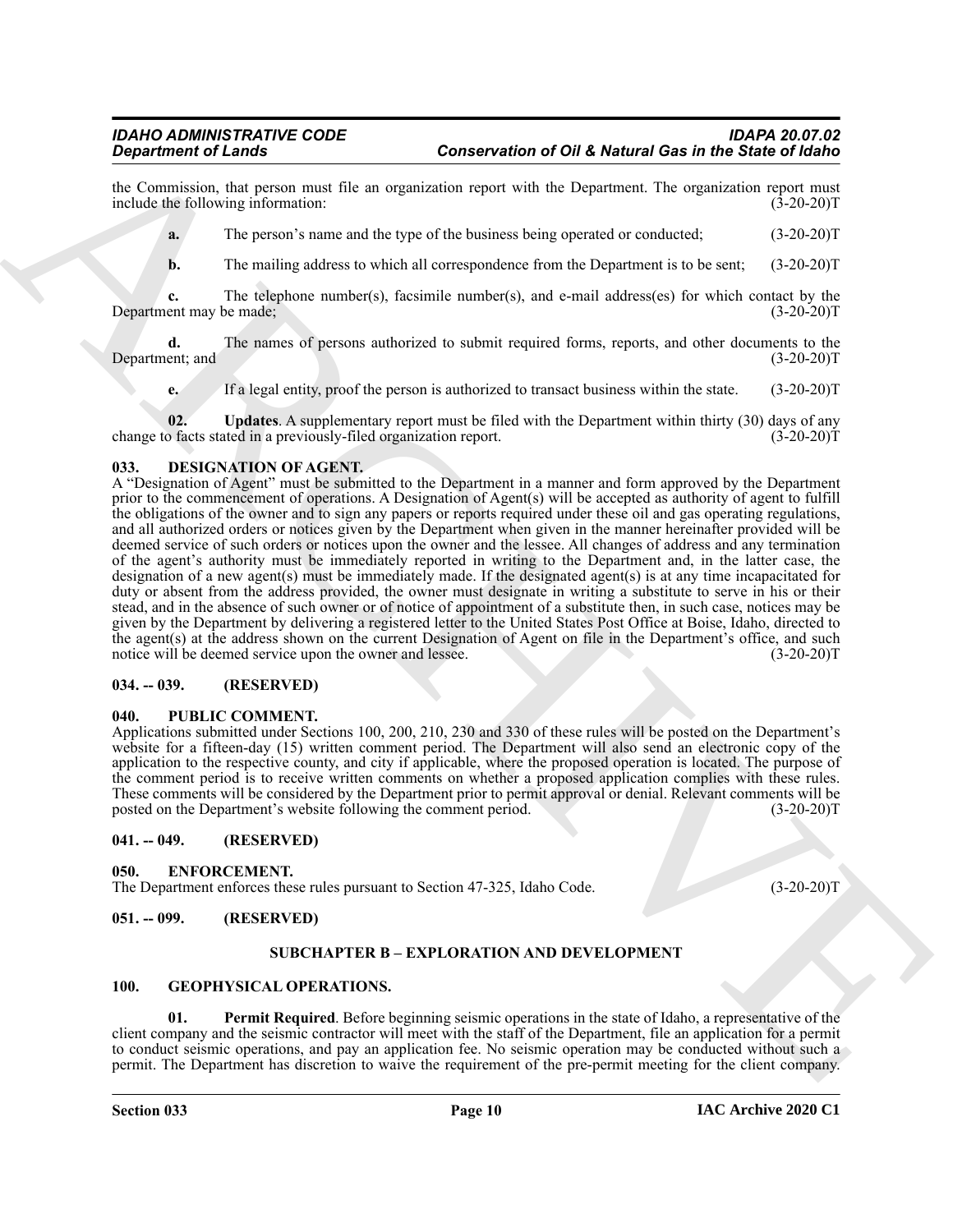**Structure of Law since the Control Control Control Control Control Control Control Control Control Control Control Control Control Control Control Control Control Control Control Control Control Control Control Control C** The permit for seismic operations may be revoked or suspended or the application for the permit denied by the Department for failure to comply with the Commission's rules, statutes, and orders. The Department may revoke, suspend, or deny the application for a seismic permit without a hearing; provided that the seismic contractor will be given an opportunity for a hearing at the next regularly scheduled Commission meeting. The fact that a permit is revoked or suspended does not excuse the seismic contractor or client company from properly plugging existing seismic holes but does prohibit the person(s) from drilling any more. The application for a permit for seismic operations must include: (3-20-20) operations must include:

**a.** The proposed route of the seismic line on a topographic or recent air photo base map at a sufficient scale to show roads, buildings, surface waters, and Section, Township, and Range lines. The map must also show additional area as needed for any alternative routing. The alternative routing must be within at least one-half (1/2) mile of the proposed route. Reapplication must be made if the final route strays from the proposed route and outside the designated alternative routing areas; and (3-20-20) the designated alternative routing areas; and

**b.** The energy sources proposed to be used for the seismic operation, such as vibroseis, shot holes, hot, or others. (3-20-20) surface shot, or others.

**c.** The approximate number, depth, and location of the seismic holes and the size of the explosive charges. The application must be accompanied by a map with a scale of one inch equaling two (2) miles that shows the depth and location of the shotholes. (3-20-20)T

**d.** The name and permanent address of the client company the Department may contact about the operation. (3-20-20)T seismic operation.

The name, permanent address, and phone number of the seismic contractor and his local om the Department may contact about the seismic activity. (3-20-20)<sup>T</sup> representative whom the Department may contact about the seismic activity.

**f.** The name, phone number, and permanent address of the hole plugging contractor, if different from inc contractor. (3-20-20)T the seismic contractor.

**g.** A detailed description of the hole plugging procedures, and a description of the surface reclamation procedures, if such reclamation is needed.

**h.** The anticipated starting date of seismic operations. (3-20-20)T

**i.** The anticipated completion date of seismic operations, and the anticipated date of any required ion or hole plugging. (3-20-20) reclamation or hole plugging.

A description of the identifying mark that will be on the hat or nonmetallic plug to be used in the ismic hole. (3-20-20)<sup>T</sup> plugging of the seismic hole.

<span id="page-10-0"></span>**02. Operating Requirements**. All geophysical operations must comply with the following requirements: (3-20-20)T

**a.** All vehicles utilized by the permit holder, or its agents or contractors, shall be clearly identified by signs or markings utilizing letters or numbers, or a combination thereof, a minimum of three (3) inches in height and one-half  $(1/2)$  inch wide, indicating the name of such agent.  $(3-20-20)$ T

**b.** No seismic source generation from vibroseis, shot holes, surface shot, or other method shall be conducted within two hundred (200) feet of any residence, water well, oil well, gas well, injection well or other structure without having first secured the express written authority of the owner(s) thereof and the permit holder shall be responsible for any resulting damages. (3-20-20)T

**c.** Written authority from the owner of a residence, water well, oil well, gas well, injection well or other structure must also be obtained from the owner(s) if any explosive charge exceeds the maximum allowable charge within the scaled distance below: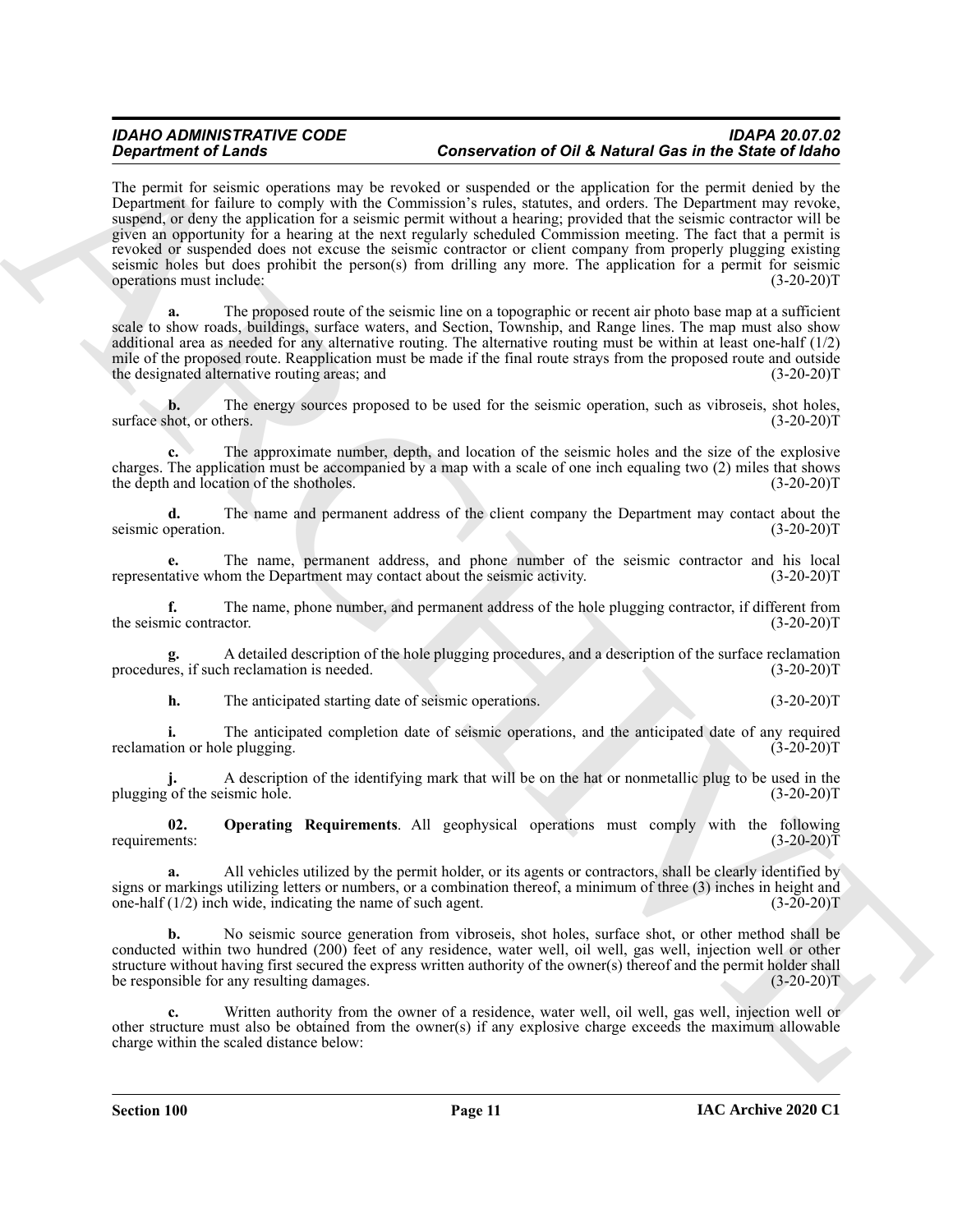| <b>DISTANCE TO STRUCTURE</b><br>$(Feet)^*$                                      | <b>MAXIMUM ALLOWABLE CHARGE WEIGHTS</b><br>(Pounds)*                                                                                                                                                                                                                                                                                                                                                                                                                                                                                                                                                                                                                                                                  |
|---------------------------------------------------------------------------------|-----------------------------------------------------------------------------------------------------------------------------------------------------------------------------------------------------------------------------------------------------------------------------------------------------------------------------------------------------------------------------------------------------------------------------------------------------------------------------------------------------------------------------------------------------------------------------------------------------------------------------------------------------------------------------------------------------------------------|
| 50                                                                              | 0.5                                                                                                                                                                                                                                                                                                                                                                                                                                                                                                                                                                                                                                                                                                                   |
| 100                                                                             | 2.0                                                                                                                                                                                                                                                                                                                                                                                                                                                                                                                                                                                                                                                                                                                   |
| 150                                                                             | 4.5                                                                                                                                                                                                                                                                                                                                                                                                                                                                                                                                                                                                                                                                                                                   |
| 200                                                                             | 8.0                                                                                                                                                                                                                                                                                                                                                                                                                                                                                                                                                                                                                                                                                                                   |
| 250                                                                             | 12.0                                                                                                                                                                                                                                                                                                                                                                                                                                                                                                                                                                                                                                                                                                                  |
| 300                                                                             | 18.0                                                                                                                                                                                                                                                                                                                                                                                                                                                                                                                                                                                                                                                                                                                  |
| 350                                                                             | 25.0                                                                                                                                                                                                                                                                                                                                                                                                                                                                                                                                                                                                                                                                                                                  |
|                                                                                 | * Based upon a charge weight of seventy (70) Foot/Pound <sup><math>\frac{1}{2}</math></sup>                                                                                                                                                                                                                                                                                                                                                                                                                                                                                                                                                                                                                           |
|                                                                                 | $(3-20-20)T$                                                                                                                                                                                                                                                                                                                                                                                                                                                                                                                                                                                                                                                                                                          |
| d.<br>requests and secures the prior written authorization from the Department. | The maximum allowable charge weight is twenty-five (25) pounds, unless the permit holder<br>$(3-20-20)T$                                                                                                                                                                                                                                                                                                                                                                                                                                                                                                                                                                                                              |
| sources that fail to detonate shall be buried at least three (3) feet deep.     | All seismic sources placed for detonation shall contain additives to accelerate the biodegradation<br>thereof and shall be handled with due care in accordance with industry standards. The cap leads for any seismic<br>$(3-20-20)T$                                                                                                                                                                                                                                                                                                                                                                                                                                                                                 |
| f.<br>exercise of due care.                                                     | All vegetation cleared to the ground shall be cleared in a competent and workmanlike manner in the<br>$(3-20-20)T$                                                                                                                                                                                                                                                                                                                                                                                                                                                                                                                                                                                                    |
| holder shall compensate surface owner the value of all such trees.              | Unless otherwise consented to by the surface owner in writing, permit holder shall not cut down<br>any tree measuring six $(6)$ inches or more in diameter, as measured at a height of three $(3)$ feet from the ground<br>surface, unless there are no reasonable alternatives to the removal of such tree(s) available to permit holder. Permit<br>$(3-20-20)T$                                                                                                                                                                                                                                                                                                                                                     |
| h.                                                                              | All excessive rutting or soil disturbances shall be repaired or restored to the original condition and<br>contour to the extent reasonable, unless otherwise agreed to by the permit holder and the surface owner in writing.<br>$(3-20-20)T$                                                                                                                                                                                                                                                                                                                                                                                                                                                                         |
| surface owner in writing.                                                       | All fences removed shall be replaced, unless otherwise agreed to by the permit holder and the<br>$(3-20-20)T$                                                                                                                                                                                                                                                                                                                                                                                                                                                                                                                                                                                                         |
| j.                                                                              | All debris associated with the seismic activity shall be removed and properly disposed. (3-20-20)T                                                                                                                                                                                                                                                                                                                                                                                                                                                                                                                                                                                                                    |
| <b>Bond Required.</b><br>03.                                                    | $(3-20-20)T$                                                                                                                                                                                                                                                                                                                                                                                                                                                                                                                                                                                                                                                                                                          |
| a.<br>rules, and the orders of the Commission and the Department.               | Before beginning geophysical operations, the geophysical contractor must file and have approved<br>by the Department a bond in the amount of at least ten thousand dollars (\$10,000). The Department may increase this<br>bonding requirement for geophysical contractors based on the amount of potential damage from the contemplated<br>operation. The condition of such bond shall comply with the Act, the rules and orders of the Commission, and orders<br>of the Department. The obligation of the bond shall not be discharged until one (1) year from completion of the<br>survey or until the geophysical contractor has complied with the Oil and Gas Conservation Law, the Commission's<br>$(3-20-20)T$ |
| b.                                                                              | Persons or other entities who engage in the plugging of seismic holes and are not a regular full-time<br>employee of the seismic company, owner, or operator shall have posted with the director a surety bond in favor of the<br>Department. Said bond shall be on a form prescribed by the Department and in the amount of five thousand dollars                                                                                                                                                                                                                                                                                                                                                                    |

#### <span id="page-11-0"></span>**03. Bond Required**. (3-20-20)T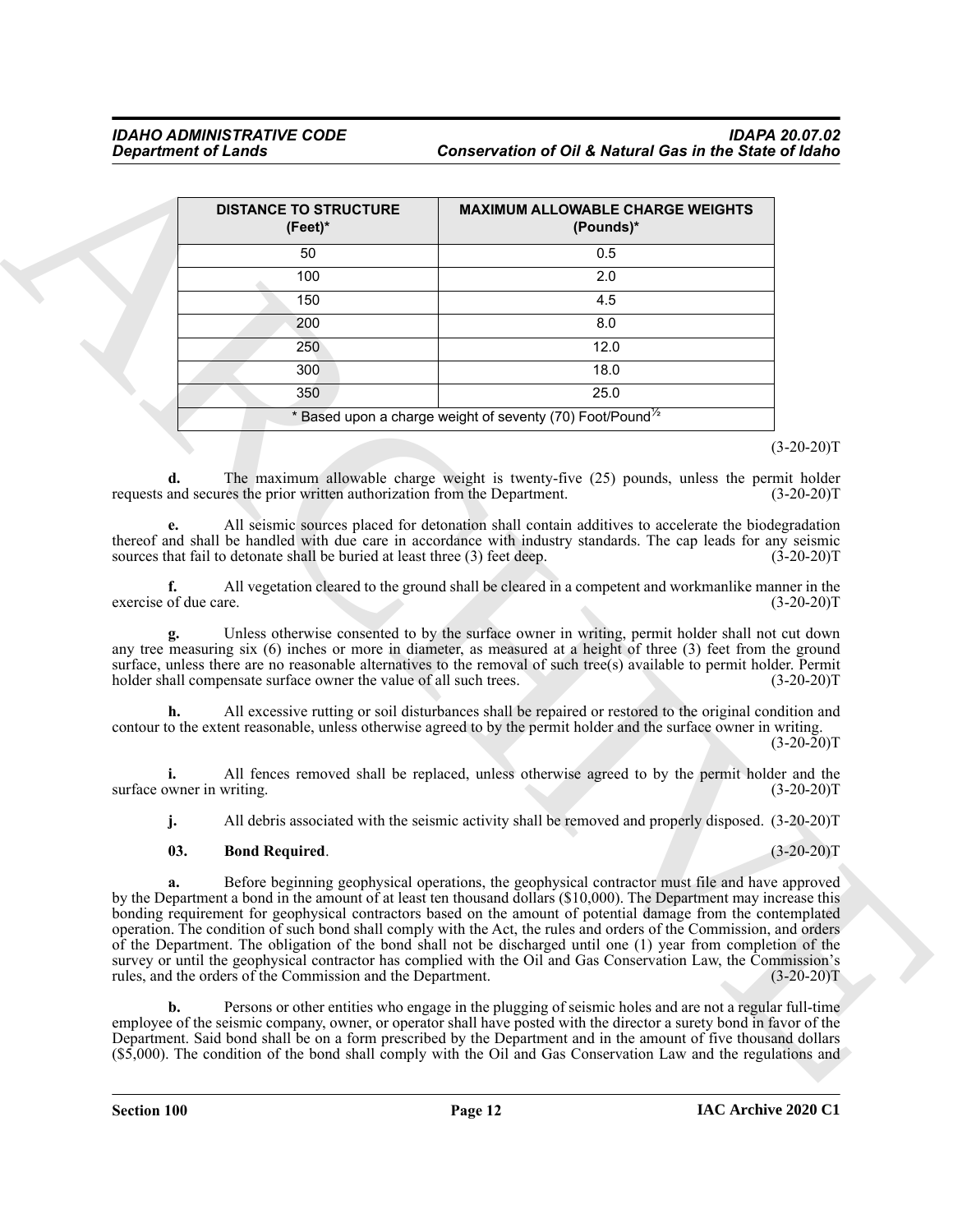<span id="page-12-1"></span>orders of the Commission and the Department. (3-20-20)T

**04. Newspaper Notice**. Before a geophysical contractor conducts the geophysical operation, the contractor shall publish a legal notice in a newspaper of general circulation in the county where the survey will be conducted. The notice shall state the nature and approximate time period of the seismic operations. These requirements do not apply to operations conducted within a well or conducted by aerial surveys. (3-20-20)T

<span id="page-12-2"></span>**05.** Owner and Occupant Notification. No entry shall be made by any person to conduct seismic operations, upon the lands where such seismic operations are to be conducted, without the permit holder having first given notice at least thirty (30) calendar days prior to commencement of field seismic operations. (3-20-20)T

**a.** The notice shall be in writing and given either personally or by certified United States mail to the g persons: (3-20-20) following persons:

Surface owners reflected in the tax records of the counties where the lands are located, at the identified for such surface owners in such records; (3-20-20) mailing addresses identified for such surface owners in such records;

ii**.** Occupants residing on the lands who are not the surface owners, if it can be reasonably ascertained that there are such occupants; and (3-20-20)T

iii. Owners or operators of oil and gas wells within the seismic survey area, as reflected in Department (3-20-20) records. (3-20-20)T

| b.               | The notice shall contain the following:                                        | $(3-20-20)T$ |
|------------------|--------------------------------------------------------------------------------|--------------|
| $\overline{1}$ . | Name of the person or entity that is conducting the seismic operations;        | $(3-20-20)T$ |
| ii.              | Proposed location of the seismic operations; and                               | $(3-20-20)T$ |
| iii.             | Approximate date the person or entity proposes to commence seismic operations. | $(3-20-20)T$ |

#### <span id="page-12-0"></span>**06. Department Notifications**. (3-20-20)T

**a.** The permit holder shall also notify the Department within five (5) business days of the cement and completion of each seismic operation. (3-20-20) commencement and completion of each seismic operation.

**b.** Before beginning geophysical operations other than seismic operations, the geophysical contractor shall file a notice of intention to do so with the Department. Said notice shall describe the geophysical method to be used and be accompanied by a map of a scale of one (1) inch equals two (2) miles showing the location of the project.  $(3-20-20)T$ 

#### <span id="page-12-3"></span>**07. Reports and Notices Required**. (3-20-20)T

**Conservation of OH & Metund Ges in the Schein State of Gestion China and State of Ges in the Schein State of Ges in the Schein State of Ges in the Schein State of Ges in the Schein State of Ges in the Schein State of Ges a.** Activity Report. Upon completion of the seismic activity or at thirty (30) day intervals after the work has commenced, whichever occurs first, the seismic contractor shall file with the Department a report of the completion or progress of the seismic project. The final completion report shall be in affidavit form and shall include a seven and one-half (7.5) - or fifteen (15) minute United States Geological Survey topographic quadrangle map (at a scale of one  $(1)$  inch equals two thousand  $(2,000)$  feet or one  $(1)$  inch equals four thousand  $(4,000)$  feet that shows section, township, and range) and the location of each survey so that the shotholes and other potential impacts can be easily located. The final completion report shall also include a statement that all work has been performed in compliance with the application for a permit to perform seismic activity, Section 100 of these rules, and permit provisions. Said maps, applications, and reports shall be kept confidential by the Department for a period of one (1) year from the date of receipt, subject to the needs of the Department to use them to enforce these regulations, the Act, and the orders of the Commission or the Department. Also, the owner of the surface of the land may be advised of the location of seismic lines or seismic holes on his land and of the exploration method used. (3-20-20)T location of seismic lines or seismic holes on his land and of the exploration method used.

**b.** Plugging Notice. Seismic contractors shall give the Department at least twenty-four (24) hours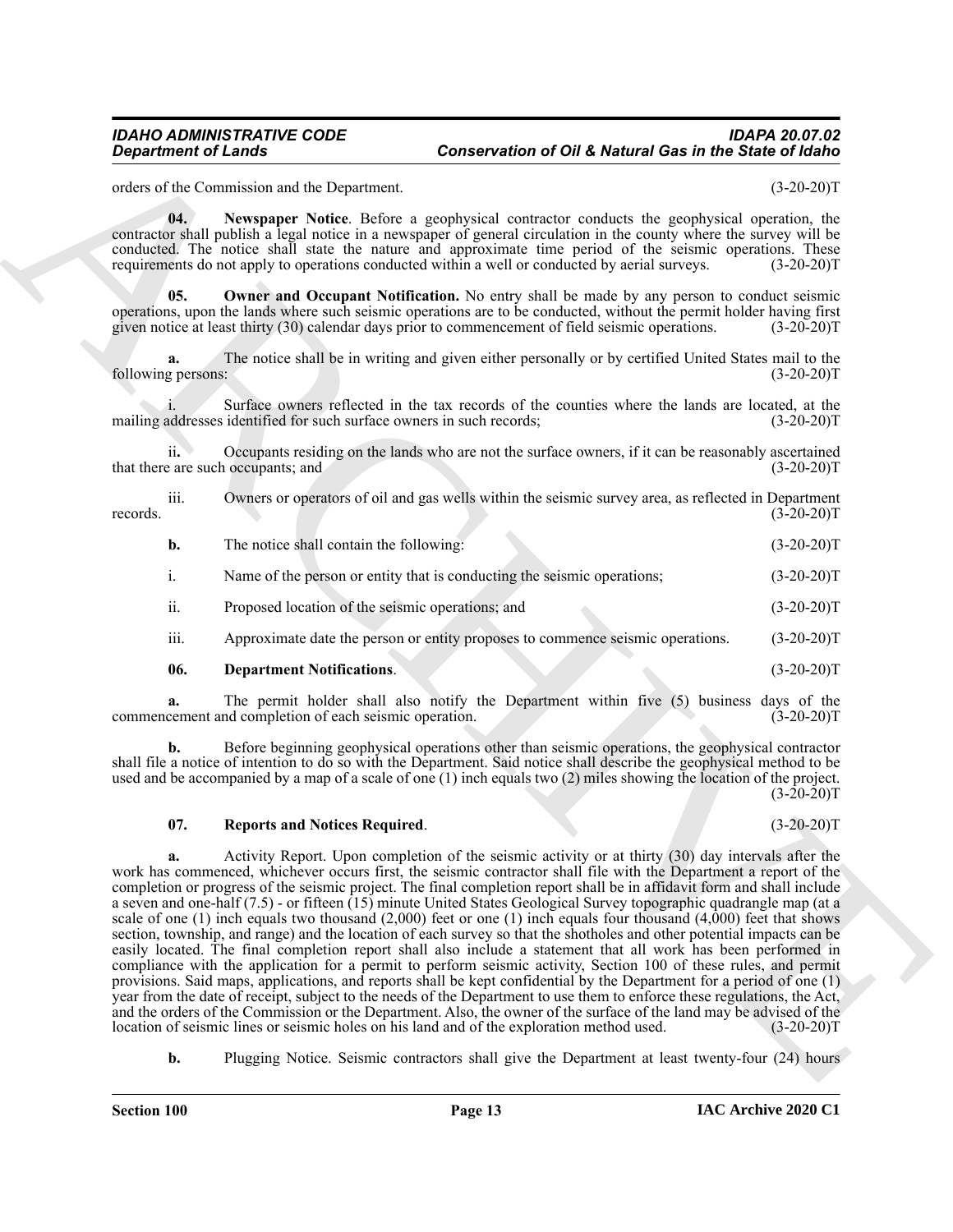advance notice of shothole plugging operations, provided that notice of plugging operations planned for Sunday or Monday may be given on the previous Friday.

<span id="page-13-0"></span>**08. Client-Contractor Responsibility**. The client company may be held responsible along with the seismic contractor for conducting the operation in compliance with the Commission's rules and orders, the Department's orders, and the Act for the seismic contractor's failure to comply with such rules, statutes, and orders. The hats used in the plugging of seismic holes shall be imprinted with the name of the contractor responsible for the plugging of the hole. (3-20-20)T

<span id="page-13-2"></span>**09. Plugging**. Unless the seismic contractor can prove to the satisfaction of the Department that another method will provide better protection to ground water and long-term land stability, seismic shothole operations shall be conducted in the following manner: (3-20-20) operations shall be conducted in the following manner:

Conservation of OH & Network General terms.<br>Conservation of OH & Network General terms are conservation of OH & Network General terms and the Space of Walkington of the Space of Walkington (1972) and the Space of the Spac When water is used in conjunction with the drilling of seismic shotholes and artesian flow is not encountered at the surface, seismic holes are to be filled with a high grade bentonite/water slurry mixture. Said slurry shall have a density that is at least four percent (4%) greater than the density of fresh water; said slurry shall also have a Marsh funnel viscosity of at least sixty (60) seconds per quart. Density and viscosity are to be measured prior to adding cuttings to the slurry. Cuttings not added to the slurry are to be disposed of in accordance with Paragraph 100.09.f. of this rule. Any other suitable plugging material commonly used in the industry may be substituted for the bentonite/water slurry as long as the physical characteristics of said substitute are at least comparable to those of the bentonite/water slurry. Between November 1 and May 1, coarse ground bentonite approved by the Department shall<br>be used as a plugging material. (3-20-20) be used as a plugging material.

**b.** The hole will be filled with the slurry from the bottom up to a depth of three (3) feet (three (3) feet below ground level). A nonmetallic plug will be set at this depth of three (3) feet, and the remaining hole will be filled and tamped to the surface with cuttings and native soil. (3-20-20) and tamped to the surface with cuttings and native soil.

**c.** When drilling with air and nonartesian water is encountered, the hole shall be plugged with the xture, or coarse ground bentonite, as specified in Paragraph 100.09.a., supra. (3-20-20) slurry mixture, or coarse ground bentonite, as specified in Paragraph 100.09.a., supra.

When drilling with air only and in completely dry holes, plugging may be accomplished by returning the cuttings to the hole, tamping the returned cuttings to the above-referenced depth of three (3) feet, and setting the permaplug topped with more cuttings and soil as per Paragraph 100.09.b. above. A small mound will be left over the hole for settling allowance. Auger holes twenty (20) feet or less in depth may be plugged in this same<br>manner. (3-20-20)T manner.  $(3-20-20)T$ 

**e.** The foregoing seismic holes shall be properly plugged and abandoned as soon as practical after the shot has been fired; however, a shot hole shall not be left unplugged for more than thirty (30) days without approval of the Department. (3-20-20)T

**f.** Any slurry, drilling fluid, or cuttings which are deposited on the surface around the seismic hole will be raked or otherwise spread out to at least within one (1) inch of the surface, so that the growth of the natural grasses or foliage will not be impaired. (3-20-20)T

The requirements of Paragraphs 100.09.a. through 100.09.f. of this rule may be modified by any agreement between the seismic company and the surface owner. (3-20-20)<sup>T</sup> reasonable written agreement between the seismic company and the surface owner.

**h.** If artesian flow (water flowing at the surface) is encountered in the drilling of any seismic hole, cement will be used to seal off the water flow thereby preventing cross-flow, erosion, and/or contamination of freshwater supplies. Said holes shall be cemented immediately. (3-20-20) freshwater supplies. Said holes shall be cemented immediately.

**i.** After completing the plugging of seismic shot holes and spreading the cuttings as required by this rule, the seismic contractor shall record the GPS location of the seismic hole, and the contractor shall provide the location data to the Department. (3-20-20)T

<span id="page-13-1"></span>**10. Forfeiture of Geophysical Exploration Bond**. The Department may forfeit the bond submitted under Subsection 100.03 of this rule upon failure of the owner or operator to conduct the seismic survey and complete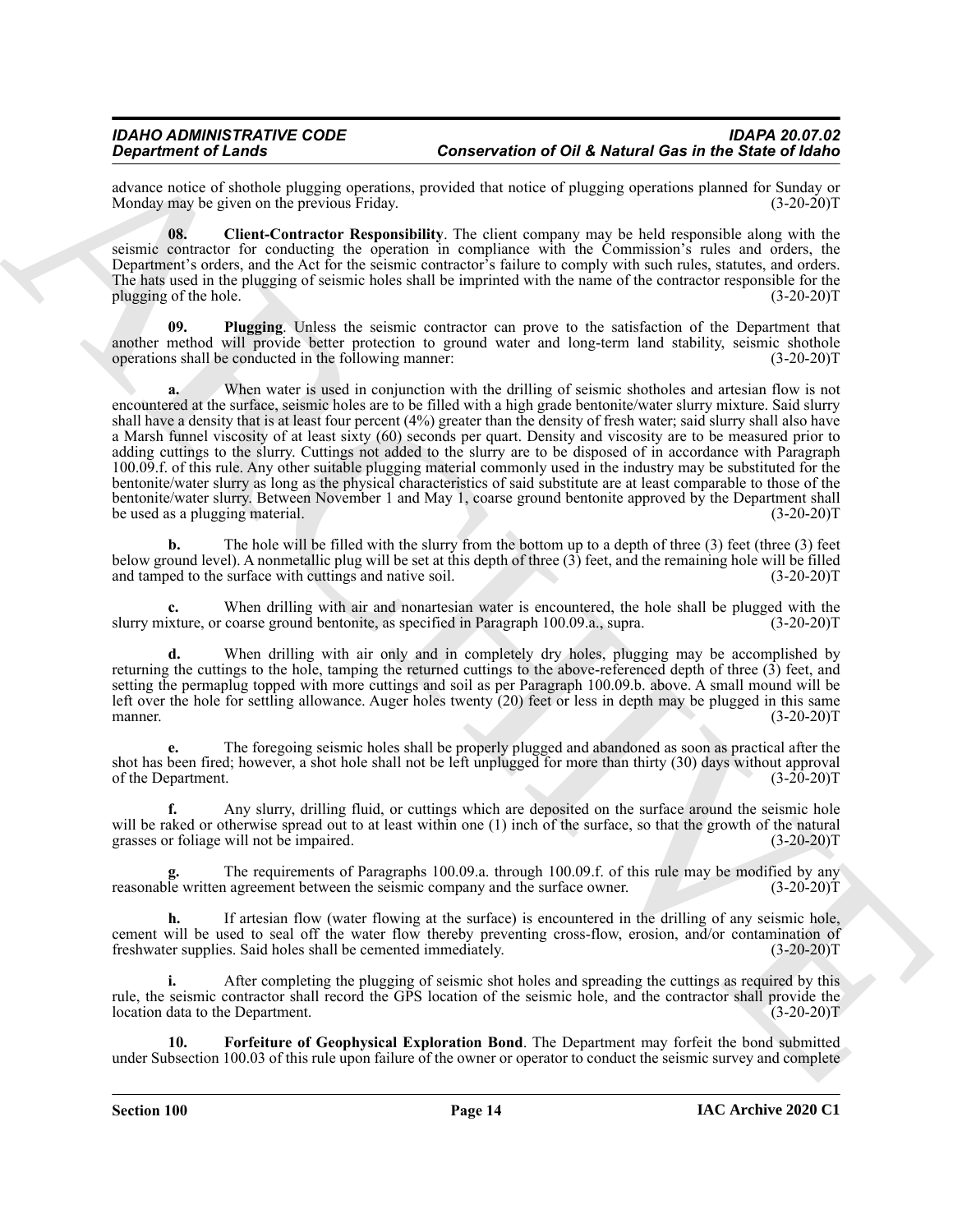reclamation in conformance with Section 100 of this rule. The owner or operator will be given an opportunity to address compliance issues prior to the Department taking action against the bond. (3-20-20) address compliance issues prior to the Department taking action against the bond.

### <span id="page-14-1"></span><span id="page-14-0"></span>**101. -- 199. (RESERVED)**

#### <span id="page-14-7"></span><span id="page-14-4"></span><span id="page-14-3"></span>**SUBCHAPTER C – DRILLING, WELL TREATMENT, AND PIT PERMITS**

#### <span id="page-14-2"></span>**200. PERMIT TO DRILL, DEEPEN, OR PLUG BACK.**

**01. Permits Required**. Prior to the commencement of operations to drill, deepen, or plug back to any source of supply other than the existing producing horizon, application shall be delivered to the Department of intention to drill, deepen, or plug back any well for oil or gas, and approval obtained. (3-20-20)T intention to drill, deepen, or plug back any well for oil or gas, and approval obtained.

<span id="page-14-8"></span><span id="page-14-6"></span>**02. Fees**. An application fee must accompany each application for permit to drill, deepen, or plug back. No service fee is required for a permit to deepen or plug back in a well for which the fee has been paid for permit to drill unless the drilling permit has expired. (3-20-20) drill unless the drilling permit has expired.

**Experimental on the same of Distribution of Distribution in the Content of Bulletin Content of Content on the Same III and the Same III and the Same III and the Same III and the Same III and the Same III and the Same III 03. Time Required to Commence Operations; Term of Permit**. On the first anniversary of the date of issuance of a permit to drill, deepen, or plug back, said permit will expire and be of no further force or effect, unless the work for which the permit was issued has been started. Prior to the anniversary date, the owner or operator may apply for a one-time, six-month extension if work has not started. If conditions have not changed and no changes to the permit are requested, the extension may be approved by the Department. If a permit expires due to the failure to commence operations, then reapplication is required prior to commencing operations. (3-20-20) commence operations, then reapplication is required prior to commencing operations.

<span id="page-14-5"></span>**04.** Application. The Application for Permit to Drill shall include a Department approved form and the following: (3-20-20)T following: (3-20-20)T

**a.** An accurate plat showing the location of the proposed well with reference to the nearest lines of an ed public survey. (3-20-20)T established public survey.

**b.** The location of the nearest structure with a water supply, or the nearest water well as shown on the egistry of water rights or well log database.  $(3-20-20)$ IDWR registry of water rights or well log database.

**c.** Information on the type of tools to be used and the proposed logging program. (3-20-20)T

**d.** Proposed total depth to which the well will be drilled, estimated depth to the top of the important markers, and the estimated depth to the top of the target formations.  $(3-20-20)T$ geologic markers, and the estimated depth to the top of the target formations.

**e.** The proposed casing program, including size and weight thereof, the depth at which each casing be set. (3-20-20) type is to be set.

| The type and amount of cement to be used, and the intervals cemented. | $(3-20-20)T$ |
|-----------------------------------------------------------------------|--------------|
| Information on the drilling plan.                                     | $(3-20-20)T$ |

**h.** Best management practices to be used for erosion and sediment control. (3-20-20)T

**i.** Plan for interim reclamation of the drill site after the well is completed, and a plan for final reclamation of the drill site following plugging and abandonment of the well. These plans must contain the information needed to implement reclamation as described in Subsection 310.16 and Section 510 of these rules.

 $(3-20-20)T$ 

**j.** Applications that include the following actions must also provide the information from the ve Section of these rules:  $(3-20-20)T$ respective Section of these rules:

i. Well treatments require the submittal of the information in Section 210. (3-20-20)T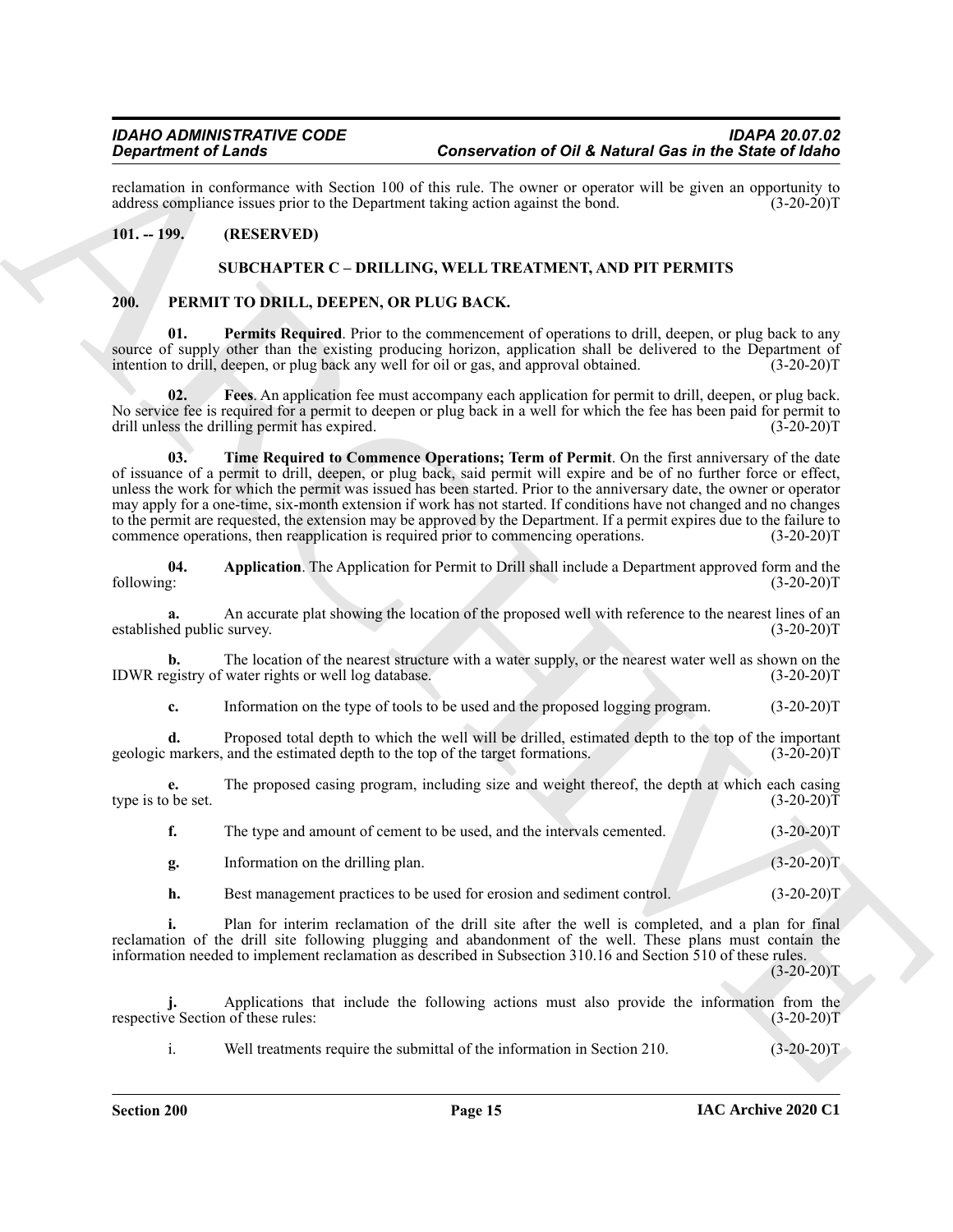| <b>Department of Lands</b> |                                                                                                                                                                                                                                                                                                                                                                                                                                                                                                                                                                                                                                                                                                    | Conservation of Oil & Natural Gas in the State of Idaho |              |  |
|----------------------------|----------------------------------------------------------------------------------------------------------------------------------------------------------------------------------------------------------------------------------------------------------------------------------------------------------------------------------------------------------------------------------------------------------------------------------------------------------------------------------------------------------------------------------------------------------------------------------------------------------------------------------------------------------------------------------------------------|---------------------------------------------------------|--------------|--|
| ii.                        | Pit construction and use requires the submittal of the information in Section 230.                                                                                                                                                                                                                                                                                                                                                                                                                                                                                                                                                                                                                 |                                                         | $(3-20-20)T$ |  |
| iii.                       | Directional or horizontal drilling requires the submittal of the information in Section 330.                                                                                                                                                                                                                                                                                                                                                                                                                                                                                                                                                                                                       |                                                         | $(3-20-20)T$ |  |
| k.                         | Any other information which may be required by the Department based on site specific reasons.                                                                                                                                                                                                                                                                                                                                                                                                                                                                                                                                                                                                      |                                                         | $(3-20-20)T$ |  |
| 05.                        | <b>Permit Denial.</b> Applications may be denied for the following reasons:                                                                                                                                                                                                                                                                                                                                                                                                                                                                                                                                                                                                                        |                                                         | $(3-20-20)T$ |  |
| a.                         | Application fee was not submitted.                                                                                                                                                                                                                                                                                                                                                                                                                                                                                                                                                                                                                                                                 |                                                         | $(3-20-20)T$ |  |
| b.                         | Application is incomplete.                                                                                                                                                                                                                                                                                                                                                                                                                                                                                                                                                                                                                                                                         |                                                         | $(3-20-20)T$ |  |
| c.                         | Failure to post required bonds.                                                                                                                                                                                                                                                                                                                                                                                                                                                                                                                                                                                                                                                                    |                                                         | $(3-20-20)T$ |  |
| fresh water supplies.      | Proposed well will result in a waste of oil or gas, a violation of correlative rights, or the pollution of                                                                                                                                                                                                                                                                                                                                                                                                                                                                                                                                                                                         |                                                         | $(3-20-20)T$ |  |
| 201.                       | MULTIPLE ZONE COMPLETIONS.                                                                                                                                                                                                                                                                                                                                                                                                                                                                                                                                                                                                                                                                         |                                                         |              |  |
| 02.                        | completion proposed, including a diagrammatic sketch of the mechanical installation of the proposed well. The<br>application fee may not exceed that required by Subsection 200.02 of these rules. Notice of the filing of such<br>application shall be given by the applicant by mailing to each offset operator a notice containing a full description of<br>the proposed completion for which approval is requested, and proof of mailing such notice shall be made by affidavit,<br>which shall be attached to the application showing names and addresses of those to whom notice was mailed.<br>Conditions for Approval; Cause for Hearing. In the event the Department is in agreement with |                                                         | $(3-20-20)T$ |  |
|                            | the application and that no offset operator files a written objection to the application with the Department within<br>fifteen (15) days of the date of the offset operator's receipt of application, the application shall be approved as an<br>amendment to the drilling permit. If any offset operator shall file in writing with the Department an objection to such<br>multiple completion, or if the Department is not in agreement with the application, the matter shall be immediately set<br>for hearing and Notice of Hearing duly given by the Department.                                                                                                                             |                                                         | $(3-20-20)T$ |  |
| 03.                        | Zone Effectiveness; Requirement for Production Testing. The Department may require such<br>tests as necessary to determine the effectiveness of the segregation of the different productive zones.                                                                                                                                                                                                                                                                                                                                                                                                                                                                                                 |                                                         | $(3-20-20)T$ |  |
| 04.                        | Commingling Production. The Department may require that oil or gas from multiple zones be<br>produced through different sets of tubing, if needed to protect correlative rights or to prevent waste.                                                                                                                                                                                                                                                                                                                                                                                                                                                                                               |                                                         | $(3-20-20)T$ |  |
| $202. - 209.$              | (RESERVED)                                                                                                                                                                                                                                                                                                                                                                                                                                                                                                                                                                                                                                                                                         |                                                         |              |  |
| 210.                       | WELL TREATMENTS.                                                                                                                                                                                                                                                                                                                                                                                                                                                                                                                                                                                                                                                                                   |                                                         |              |  |
| 01.                        | Application Required. An Application for Permit to Drill required by Section 200 must include<br>any plans for well treatment if they are known before the well is drilled. If well treatments are not covered in the<br>original drilling permit, then an application to amend the permit must be made to the Department with an application<br>fee. Approval by the Department is required prior to the well treatments being implemented. Actions to clean the<br>casing or perforations not in excess of pressures sufficient to overcome the fracture gradient in the surrounding                                                                                                             |                                                         |              |  |

# <span id="page-15-8"></span><span id="page-15-6"></span><span id="page-15-4"></span><span id="page-15-3"></span><span id="page-15-0"></span>**201. MULTIPLE ZONE COMPLETIONS.**

#### <span id="page-15-7"></span><span id="page-15-5"></span><span id="page-15-1"></span>**202. -- 209. (RESERVED)**

#### <span id="page-15-10"></span><span id="page-15-9"></span><span id="page-15-2"></span>**210. WELL TREATMENTS.**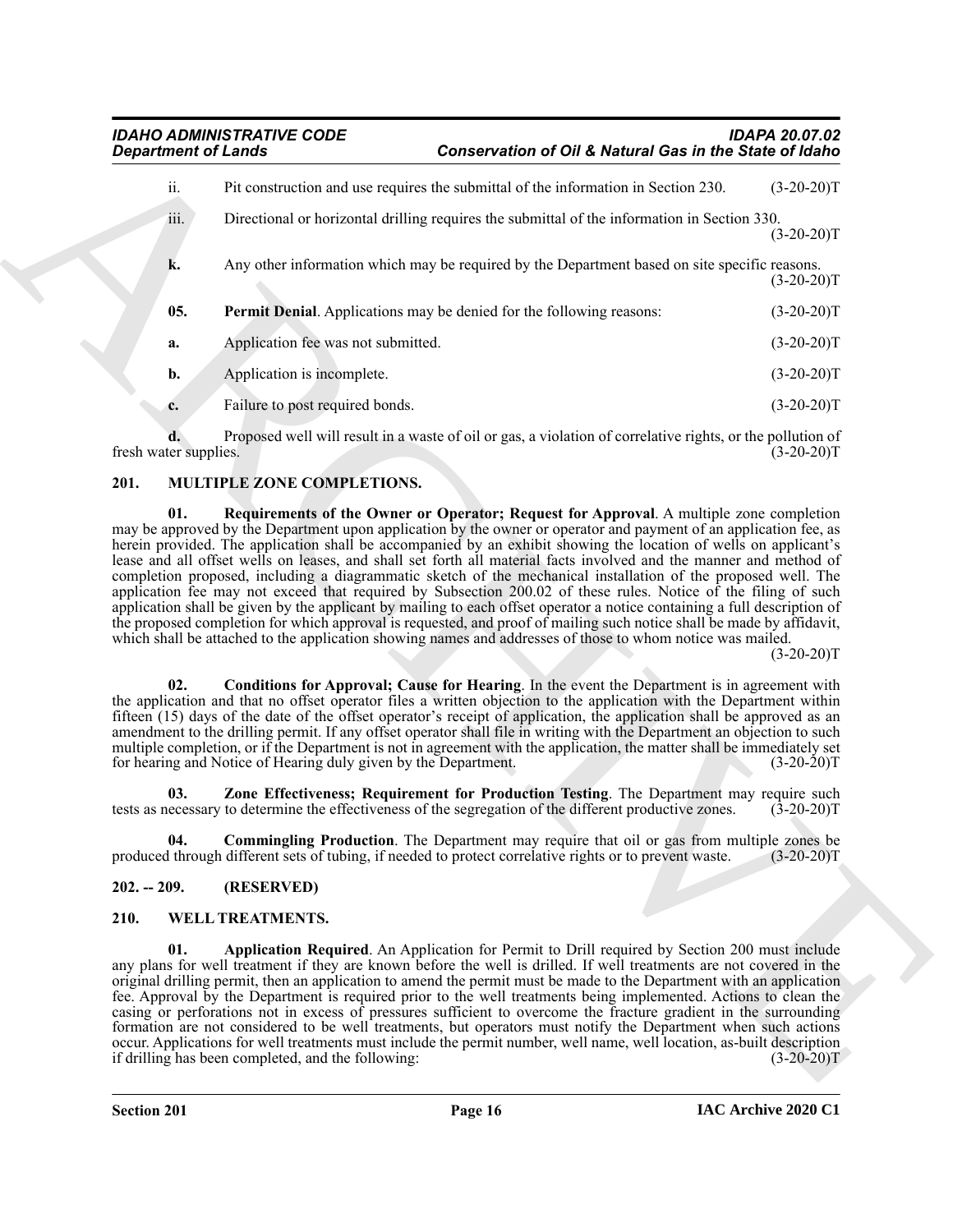| Depth to perforations or the openhole interval; | $(3-20-20)T$ |
|-------------------------------------------------|--------------|
| The source of water or type of base fluid;      | $(3-20-20)T$ |

**c.** Additives, meaning any substance or any combination of substances including proppant, having a specified purpose that is combined with base treatment fluid by trade name, if available, and MSDS for each additive;  $(3-20-20)T$ 

**d.** Type of proppant(s);  $(3-20-20)T$ 

**e.** Anticipated percentages by volume and total volumes of base treatment fluid, individual additives, pant(s); (3-20-20) and proppant $(s)$ ;

**f.** Estimated pump pressures; (3-20-20)T

**g.** Method and timeline for the management, storage, and disposal of well treatment fluids, including ed disposal site of treatment fluids or plans for reuse; (3-20-20) anticipated disposal site of treatment fluids or plans for reuse;

**h.** Size and design of storage pits, if proposed, in conformance with Section 230 of these rules;  $(3-20-20)T$ 

**i.** Information specific to hydraulic fracturing as described in Section 211 of these rules;  $(3{\text -}20{\text -}20)T$ 

**j.** Summary identifying all water bearing zones from the surface down to the bottom of the well;  $(3-20-20)T$ 

**k.** Fresh water protection plan that describes the proposed site specific measures to protect water quality from activities associated with well treatments. The Department will review this plan in consultation with the IDEQ. The Fresh Water Protection Plan shall include the following information: (3-20-20)T IDEQ. The Fresh Water Protection Plan shall include the following information:

i. Ground water and storm water best management practices; (3-20-20)T

ii. Statement certifying that the owner or operator is complying with Spill Prevention, Control, and<br>neasures (SPCC) requirements administered by the EPA; (3-20-20) Countermeasures (SPCC) requirements administered by the EPA;

iii. A preconstruction topographic site map or aerial photos identifying all habitable structures, wells, perennial and intermittent springs, surface waters, and irrigation ditches within one-quarter (1/4) mile of the oil or gas well. The distance or location may be changed based on site specific factors such as horizontal drilling, the expected length of fractures, or lack of suitable water sample locations within one-quarter  $(1/4)$  mile;  $(3-2$ length of fractures, or lack of suitable water sample locations within one-quarter  $(1/4)$  mile;

iv. A brief description of the structural geology that may influence ground water flow and direction; and  $(3-20-20)T$ 

v. The general hydrogeological characteristics of the treatment area and surrounding land. (3-20-20)T

**l.** Certification by the owner or operator that all aspects of the well construction, including the suitability and integrity of the cement used to seal the well, are designed to meet the requirements of proposed well<br>(3-20-20)T treatments; (3-20-20)T

**Conservation of OH & Metand Ges in the Sixter of China<br>
Conservation of OH & Metand Ges in the Sixter of Sixter<br>
A Direction of which is equivalent and the same of the space of the same of the Sixter of Sixter of Sixter m.** Affidavit signed by the owner or operator stating that all home owners and water well owners within one-quarter (1/4) mile of the oil or gas well, and all owners of a public drinking water system that have a IDEQ recognized source water assessment or protection area within one-quarter (1/4) mile of the oil or gas well, have been notified of the proposed treatment. If a well deviates from the vertical, these surface distances will be from the entire length of the wellbore from the surface to total depth. The notification will also offer an opportunity to have the owner or operator sample and test the water, at the owner or operator's cost, prior to and after the oil or gas well being treated. Notification shall be by certified mail to the surface owner as identified by the county assessor's records, or to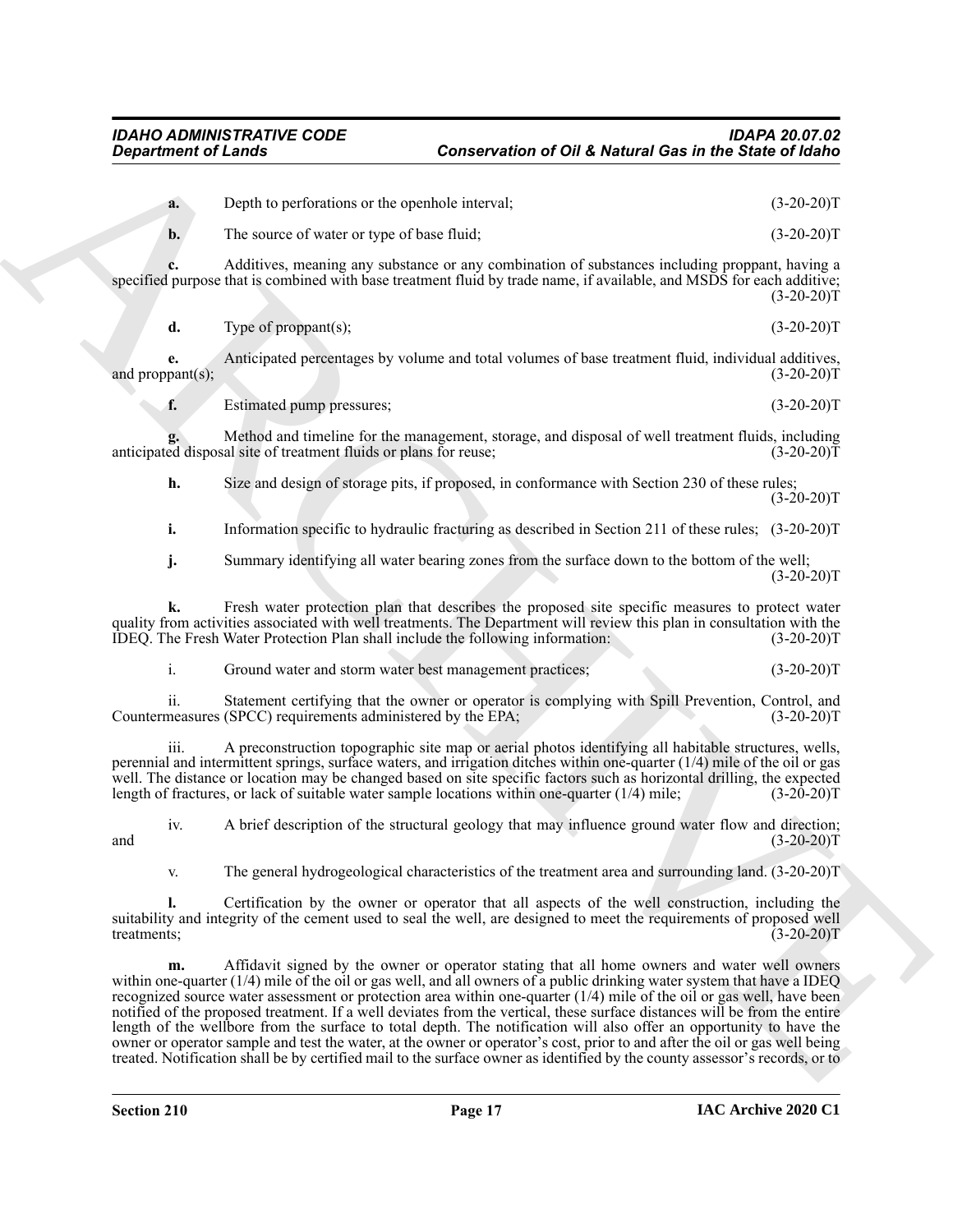the well owner as identified on the IDWR registry of water rights or well log database; (3-20-20)T

**n.** Proof of publication in a newspaper of general circulation in the county where the well is located of a legal notice briefly describing the well treatment to be performed. Notice shall also advise all water well or public drinking water system owners, as described in Paragraph 210.01.m. of these rules, of the opportunity to have their water tested at the owner's or operator's cost before and after the well treatment; and (3-20-20)T

<span id="page-17-2"></span>**o.** Additional information as required by the Department. (3-20-20)

**02. Master Drilling/Treatment Plans**. Where multiple stimulation activities will be undertaken for several wells proposed to be drilled in the same field within an area of geologic similarity, approval may be sought from the Department for a comprehensive master drilling/treatment plan containing the information required. The approved master drilling/treatment plan must then be referenced on each individual well's Application for Permit to Drill. (3-20-20)T

**03.** Application Denial. The Department may deny well treatment applications for one (1) or more of wing reasons: (3-20-20) the following reasons:

<span id="page-17-0"></span>**a.** Application does not contain the information in Subsection 210.01 of these rules; (3-20-20)T

<span id="page-17-4"></span>**b.** Application fee was not submitted. (3-20-20)T

**c.** Proposed treatment will result in a waste of oil or gas, a violation of correlative rights, or the not fresh water supplies. (3-20-20) pollution of fresh water supplies.

General entrepreneur and DNE Meteorities of DNE Meteorities at the Since of General entrepreneur and DNE Meteorities at the Since of General entrepreneur and the Since of General entrepreneur and the Since of General entr **04. Time Limit**. If a treatment approved in a drilling permit or amended drilling permit is not started within one (1) year of the approval of the well treatment, the well treatment permit will expire and reapplication will be required prior to conducting the well treatment. Prior to the anniversary date, the owner or operator may apply for a six-month (6) extension. If conditions have not changed, and no changes to the permit are requested, the extension may be approved by the Department. (3-20-20) may be approved by the Department.

<span id="page-17-3"></span><span id="page-17-1"></span>**05. Inspections**. The Department may conduct inspections prior, during, and after well treatments.  $(3-20-20)T$ 

**06. Reporting Requirements**. A report on the well treatment must be submitted within thirty (30) days of the treatment. The report shall present a detailed account of the work done and the manner in which such work was performed, including: (3-20-20) performed, including:

| а. | The daily production of oil, gas, and water both prior to and after the operation. |  |  |  | $(3-20-20)T$ |
|----|------------------------------------------------------------------------------------|--|--|--|--------------|
|----|------------------------------------------------------------------------------------|--|--|--|--------------|

**b.** The size and depth of perforations. (3-20-20)T

**c.** Percentages by volume and total volumes of base treatment fluid, individual additives, and proppant(s). This requirement can be met by the submittal of well completion field tickets if they contain this information. (3-20-20)T information. (3-20-20)T

**d.** Documentation demonstrating the chemicals used in the well treatment have been reported to the website www.fracfocus.org, its successor website, or another publicly accessible database approved by the Department. The chemical information must be reported in a systems approach. (3-20-20) Department. The chemical information must be reported in a systems approach.

**e.** Information specific to hydraulic fracturing, as described in Section 211 of these rules. (3-20-20)T

**f.** Static pressure testing results before and after the well treatment. (3-20-20)T

**g.** The amounts, handling, and if necessary, disposal at an identified appropriate disposal facility, or g. The amounts, handling, and it necessary, disposar at all identified appropriate disposar hermity, or reuse of the well stimulation fluid load recovered during flow back, swabbing, and/or recovery from production facility vessels. Reporting of recovered fluids shall be included with other monthly production reports required by the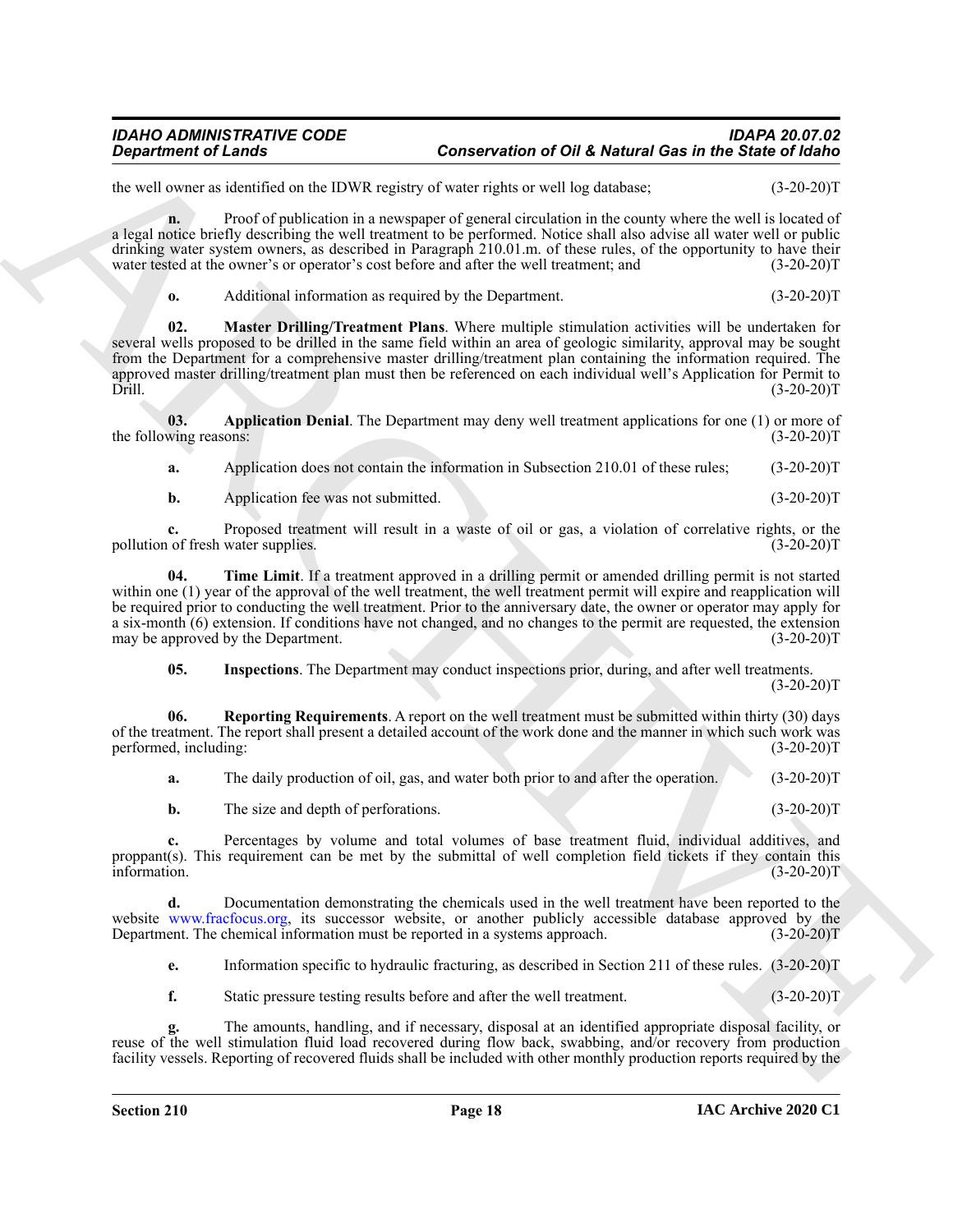Department. Storage of such fluid shall be protective of ground water as demonstrated by the use of either tanks or authorized lined pits as described in Section 230 of these rules. (3-20-20)T

**h.** Any other information related to operations which alter the performance or characteristics of the  $(3-20-20)T$ well.  $(3-20-20)T$ 

#### <span id="page-18-3"></span>**07. Fresh Water Protections for Well Treatments**. (3-20-20)T

**a.** The Department will not authorize pits, lagoons, ponds, or other methods of subsurface storage for treatment fluids within IDEQ recognized source water assessment or protection areas for public drinking water systems. Owners or operators must store and transport treatment fluids using above ground storage facilities and tanker trucks for well treatments in these locations. (3-20-20)T

**b.** The Department will not authorize well treatments to create fractures within five hundred (500) feet above or below fresh water aquifers. (3-20-20) vertical feet above or below fresh water aquifers.

**Significant of Linearity conservation of OH Meteorities in the Significant Conservation of Distribution in the Conservation of the Conservation of the Conservation of the Conservation of the Conservation of the Conservat c.** The Department shall require the owner or operator to complete fresh water monitoring at the owner's or operator's cost before and after a well treatment unless the Department, in consultation with the IDEQ, determines that the proposed treatment does not pose a threat of pollution to fresh waters. The Department will review and approve all monitoring proposals with the IDEQ. The monitoring will be done using representative existing water wells or surface waters within one-quarter  $(1/4)$  horizontal mile of the treated well. For wells that deviate from the vertical, sampling may be required within one-quarter (1/4) horizontal mile of the wellbore's projected location on the surface. If no water wells or surface waters are present in this area, the sampling area may be enlarged as needed with approval by the Department. If the Department determines that existing water wells are not representative of the ground waters that could be impacted, then the Department may require the owner or operator to install one (1) or more ground water monitoring wells at the owner's or operator's cost. The owner or operator must obtain consent from appropriate property owners to gain access prior to any sampling or well construction. When monitoring is required by the Department, the operator will prepare a monitoring plan that includes the following:  $(3-20-20)$ T

i. Location of proposed monitoring sites; (3-20-20)T

ii. Construction details of any sampled or constructed wells including total well depth, depth of screened interval(s), screen size, and drilling log. For existing wells, the operator must make every reasonable attempt to locate this information; (3-20-20) to locate this information;

iii. When possible, data from the existing wells collected within the last five (5) years and analyzed in  $EPA$  certified drinking water lab;  $(3-20-20)T$ a state or EPA certified drinking water lab;

iv. List of proposed analytes, testing methods, and their detection limits; (3-20-20)T v. Additional tests such as stable isotopic analysis; and (3-20-20)T

vi. Pre-treatment sampling and analysis when no relevant data exists, and a schedule for post-treatment sampling and analysis. (3-20-20)T

**d.** The owner or operator will provide the Department with copies of any analysis or reports within thirty (30) days of samples being taken. All samples must be analyzed in a state or EPA certified drinking water lab.  $(3-20-20)T$ 

**e.** Pollution of fresh water supplies due to a well treatment is a violation of these rules and Title 47, 3, Idaho Code. (3-20-20) Chapter 3, Idaho Code.

#### <span id="page-18-1"></span><span id="page-18-0"></span>**211. HYDRAULIC FRACTURING.**

<span id="page-18-2"></span>**01. Application Requirements**. In addition to the information required by Subsection 210.01 of this rule, the owner or operator shall provide the following application information regarding hydraulic fracturing:

 $(3-20-20)T$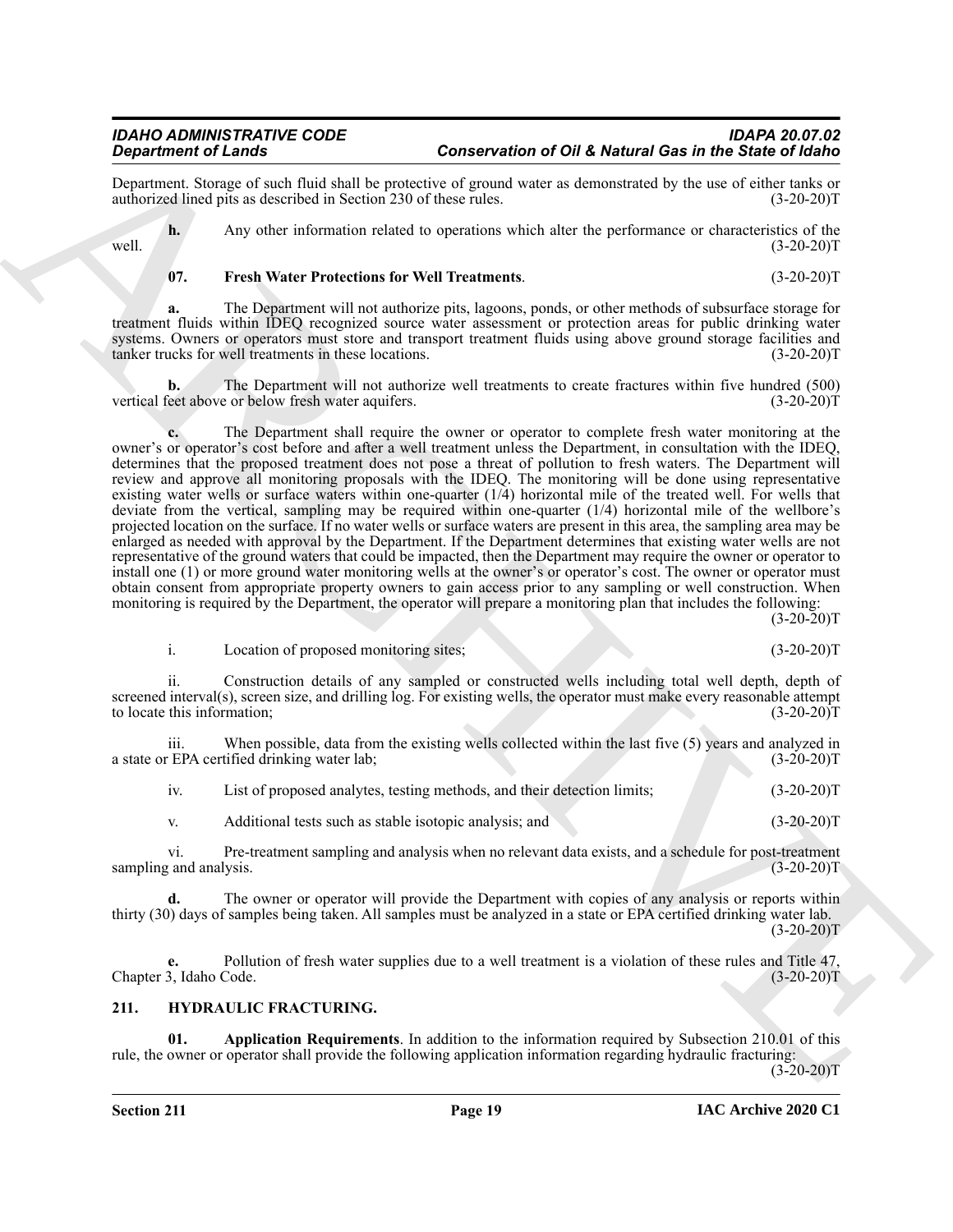The geological names and descriptions of the formation into which well stimulation fluids are to be (3-20-20)T injected; (3-20-20)T

**b.** Detailed information on the base stimulation fluid source. For each stage of the well stimulation program, provide the chemical additives and proppants and concentrations or rates proposed to be mixed and injected, including: (3-20-20) injected, including:

i. Stimulation fluid identified by additive type (such as but not limited to acid, biocide, breaker, brine, corrosion inhibitor, crosslinker, demulsifier, friction reducer, gel, iron control, oxygen scavenger, pH adjusting agent, proppant, scale inhibitor, surfactant);

ii. The chemical compound name and Chemical Abstracts Service (CAS) number as found on the previously submitted MSDS shall be identified (such as the additive biocide is glutaraldehyde, or the additive breaker is ammonium persulfate, or the proppant is silica or quartz sand, and so on for each additive used); (3-20-20)T

iii. The proposed rate or concentration for each additive and the total volume of each shall be provided (such as gel as pounds per thousand gallons, or biocide at gallons per thousand gallons, or proppant at pounds per gallon, or expressed as percent by weight or percent by volume, or parts per million, or parts per billion); and  $(3-20-20)T$ 

iv. The formulary disclosure of the chemical compounds used in the well stimulation(s) for the of protecting public health and safety. (3-20-20) purpose of protecting public health and safety.

**c.** A detailed description of the proposed well stimulation design that shall include:  $(3-20-20)T$ 

i. The anticipated surface treating pressure range; (3-20-20)T

ii. The maximum injection treating pressure, which shall be within accepted safety limits. Accepted safety limits are generally eighty percent (80%) of the maximum pressure rating of the pressurized system;

 $(3-20-20)T$ 

<span id="page-19-2"></span>iii. The estimated or calculated fracture height in both the horizontal and vertical directions.

 $(3-20-20)T$ 

General density of the state of the conservation of OH & Metural Ges in the Since of the interpretation of the state of the state of the state of the state of the state of the state of the state of the state of the state **02. Volatile Organic Compounds and Petroleum Distallates**. The injection of volatile organic compounds, such as benzene, toluene, ethyl benzene and xylene, also known as BTEX compounds, or any petroleum distillates into ground water in excess of the applicable ground water quality standards is prohibited. Volatile organic compounds or petroleum distillates may be appropriate as additives, but they are not appropriate for use as the base fluids. The proposed use of volatile organic compounds or any petroleum distillates for well stimulation into hydrocarbon bearing zones may be authorized with prior approval of the director. Water that is produced with oil and gas, and which may contain small amounts of naturally occurring volatile organic compounds or petroleum distillates, may be used as well stimulation fluid in hydrocarbon bearing zones. (3-20-20) distillates, may be used as well stimulation fluid in hydrocarbon bearing zones.

<span id="page-19-3"></span>**03. Well Integrity**. Prior to the well stimulation, the owner or operator will perform a suitable mechanical integrity test of the casing or of the casing-tubing annulus or other mechanical integrity test methods and submit an affidavit certifying that the well was tested in anticipation of proposed treatment pressures. The owner or operator will notify the Department of this test twelve (12) to twenty-four (24) hours in advance. (3-20-20)T

<span id="page-19-1"></span>**04. Pressure Monitoring**. During the well stimulation operation, the owner or operator shall monitor and record the annulus pressure at the casinghead. If intermediate casing has been set on the well being stimulated, the pressure in the annulus between the intermediate casing and the production casing shall also be monitored and recorded. If the annulus pressure increases by more than five hundred (500) psi gauge as compared to the pressure immediately preceding the stimulation, the owner or operator shall verbally notify the Department as soon as practicable but no later than twenty-four (24) hours following the incident.  $(3-20-20)$ practicable but no later than twenty-four  $(24)$  hours following the incident.

<span id="page-19-0"></span>**05. Post Treatment Report**. In addition to the information required by Subsection 210.06 of this rule,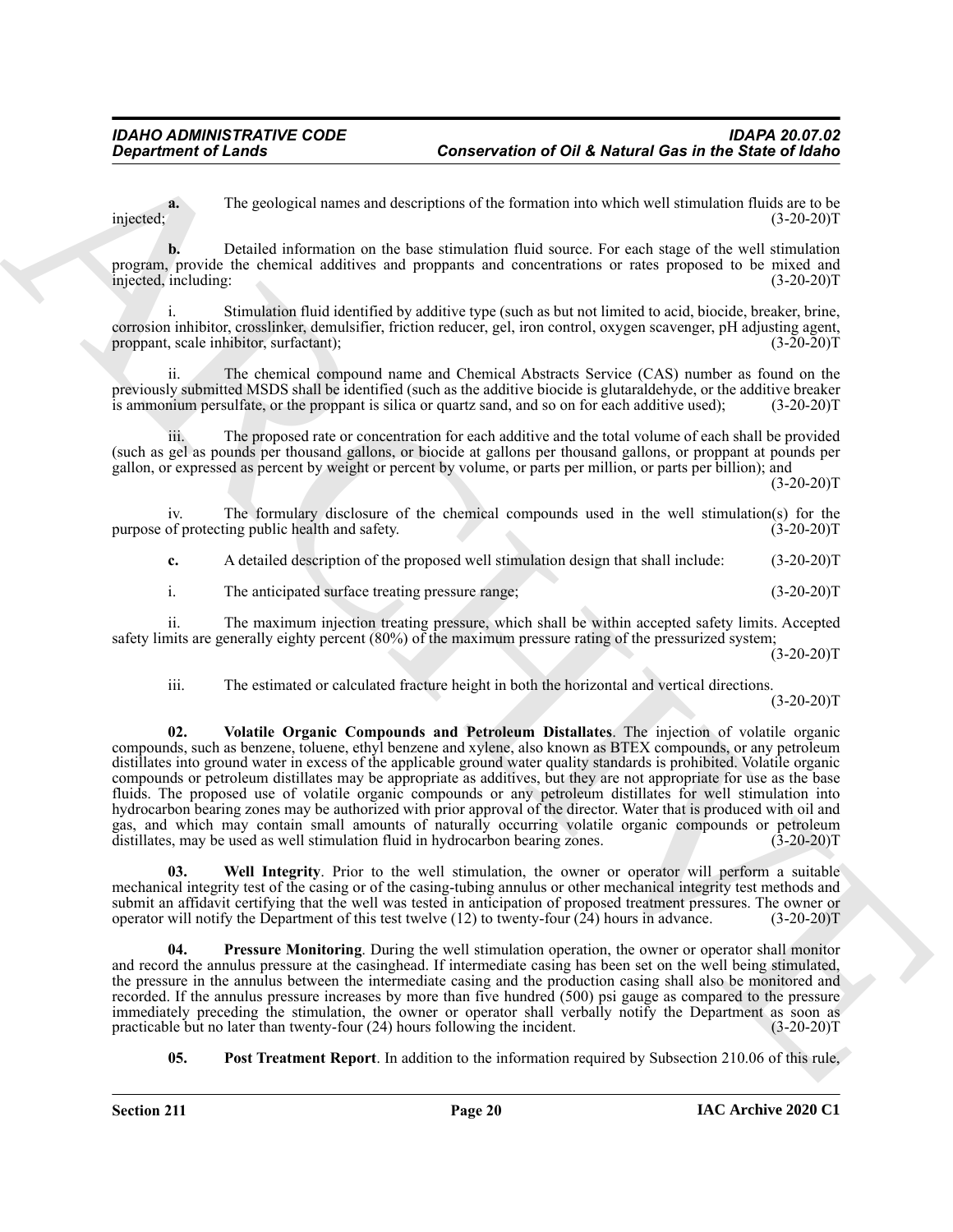the owner or operator shall provide the following post-treatment reporting:  $(3-20-20)T$ 

**a.** The actual total well stimulation treatment volume pumped;  $(3-20-20)$ T

**b.** The actual surface pressure and rate at the end of each fluid stage and the actual flush volume, rate and final pump pressure; (3-20-20)T

**c.** The instantaneous shut-in pressure, and the actual fifteen (15) minute and thirty (30) minute shut-in s when these pressure measurements are available: (3-20-20) pressures when these pressure measurements are available;

**d.** A continuous record of the annulus pressure during the well stimulation; (3-20-20)T

**e.** A copy of the well stimulation service contractor's job log, without any cost/pricing data from the field ticket, in lieu of paragraphs (a) through (d) above. If the job log does not contain all the needed information, it must be supplemented with additional information needed to satisfy Paragraphs 211.05.a. through 211.05.d. of this  $rule.$  (3-20-20)T

**f.** A report containing all details pertaining to any annulus pressure increases of more than five hundred (500) psi gauge as described in Subsection 211.04 of this rule. The report shall include corrective actions taken, if necessary. (3-20-20)T

<span id="page-20-6"></span>**g.** Results of post treatment fluid analysis used to help determine where the fluid can be disposed.  $(3-20-20)$ T

#### <span id="page-20-0"></span>**212. -- 219. (RESERVED)**

#### <span id="page-20-2"></span><span id="page-20-1"></span>**220. BONDING.**

Geometric of Lender<br>
Conservation of OH & Network (16 and 16 and 16 and 16 and 16 and 16 and 16 and 16 and 16 and 16 and 16 and 16 and 16 and 16 and 16 and 16 and 16 and 16 and 16 and 16 and 16 and 16 and 16 and 16 and 16 **01. Individual Bond**. The Department shall, except as hereinafter provided, require from the owner or operator a good and sufficient bond in the sum of not less than ten thousand dollars (\$10,000) plus one dollar (\$1) for each foot of planned well length in favor of the Department. The bond shall be conditioned upon the performance of the owner's or operator's duty to comply with the requirements of the Act and the rules of the Commission, with respect to the drilling, maintaining, operating, and plugging of each well drilled for oil and gas and the reclamation of surface disturbance associated with these activities. Said bond shall remain in force and effect until the plugging of said well is approved by the Department and the well site is reclaimed as described in Section 510 of these rules, or the bond is released by the Department. (3-20-20)T

**02. Blanket Bond**. In lieu of the bond in Subsection 220.01 of this rule, any owner or operator may file with the Department a good and sufficient blanket bond covering all active wells drilled or to be drilled in the state of Idaho. The amount of the blanket bond will be as follows according to the number of active wells covered by the  $b$ ond:  $(3-20-20)T$ 

<span id="page-20-4"></span>

| Up to ten $(10)$ wells, fifty thousand dollars $(\$50,000)$ ;                         | $(3-20-20)T$ |
|---------------------------------------------------------------------------------------|--------------|
| Eleven $(11)$ to thirty $(30)$ wells, one hundred thousand dollars $(\$100,000)$ ; or | $(3-20-20)T$ |

<span id="page-20-5"></span>**c.** More than thirty (30) wells, one hundred fifty thousand dollars (\$150,000). (3-20-20)T

**03. Inactive Well Bond**. An owner or operator must provide the Department with a bond of at least ten thousand dollars (\$10,000) plus eight dollars (\$8) for each foot of planned well length for each inactive well conditioned upon the performance of the duty to comply with the requirements of the Act and the rules of the Commission, with respect to the drilling, maintaining, operating, and plugging of each well drilled for oil and gas. Said bond shall remain in force and effect until the plugging of said well is approved by the Department, or the bond is released by the Department. Inactive wells may not be covered by a blanket bond as provided in Subsection 220.02 of this rule.  $(3-20-20)T$ 

<span id="page-20-3"></span>**04. Additional Bonding**. The Department may impose additional bonding on an owner or operator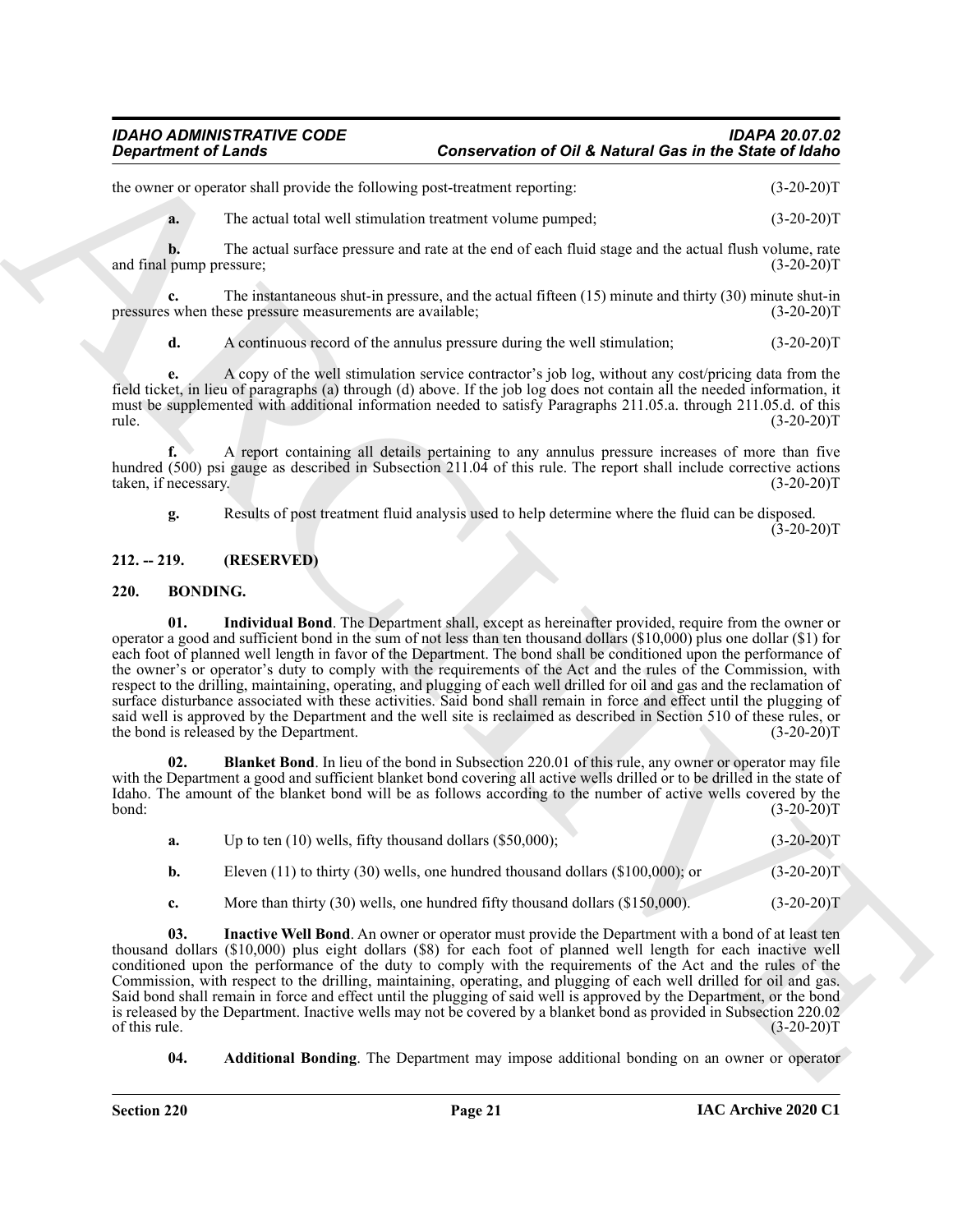given sufficient reason, such as non-compliance, unusual conditions, horizontal drilling, or other circumstances that suggest a particular well or group of wells has potential risk or liability in excess of that normally expected. The owner or operator may request a hearing to appeal either the decision to impose an additional bond or the proposed amount of the bond. (3-20-20) amount of the bond.

<span id="page-21-3"></span>**05.** Authorized Bonds. The bond(s) referred to in Section 220 must be by a corporate surety authorized to do business in the state of Idaho or in cash. If cash is used to satisfy the bonding requirements in these rules, interest on the cash will be allocated to the general fund. (3-20-20)T

## <span id="page-21-8"></span><span id="page-21-0"></span>**7RANSFER OF DRILLING PERMITS.**

No person to whom a permit has been issued shall transfer the permit to any other location or to any other person until<br>the following requirements have been complied with: (3-20-20) the following requirements have been complied with:

<span id="page-21-10"></span>**01. Prior to Drilling Well**. If, prior to the drilling of a well, the person to whom the permit was originally issued desires to change the location, he shall submit a letter so stating and another application properly filled out showing the new location. Drilling shall not be started until the transfer has been approved and the new<br>permit posted at the new location. (3-20-20)T permit posted at the new location.

<span id="page-21-9"></span>**02. During Drilling or After Completion**. If, while a well is being drilled or after it has been completed, the person to whom the permit was originally issued disposes of his interest in the well, he shall submit a written statement to the Department setting forth the facts and requesting that the permit be transferred to the person<br>(3-20-20) who has acquired the well.

<span id="page-21-11"></span>**03. Terms for Acceptance of Transfer**. Before the transfer of a drilling permit shall be recognized, the person who has acquired the well must submit a written statement setting forth that he has acquired such well and assumes full responsibility for its operation and abandonment in conformity with the law, rules, regulations, and orders issued by the Commission. If bond is required to guarantee compliance with the rules and regulations of the Commission, the person acquiring such well shall furnish bond. (3-20-20) Commission, the person acquiring such well shall furnish bond.

#### <span id="page-21-1"></span>**222. -- 229. (RESERVED)**

#### <span id="page-21-6"></span><span id="page-21-4"></span><span id="page-21-2"></span>**230. PIT REQUIREMENTS.**

Generalized Calinary and the material Case Controller of OH Metropoliteiral in the Society of the Case of the Case of the Case of the Case of the Case of the Case of the Case of the Case of the Case of the Case of the Cas **01. Plans Required**. If pits are proposed to be constructed in connection with another permit application required by these rules, then the owner or operator must include plans for pit construction in the application. If a pit is needed after the other permits have been approved, then an application to amend the permit must be made to the Department with an application fee. Approval by the Department is required prior to the pit being constructed unless the pit is necessary for an emergency action. Pit applications must include the permit number, well name, well location, as-built description if drilling has been completed, proposed pit location, and plans<br>for pit construction, operation, and reclamation. (3-20-20) for pit construction, operation, and reclamation.

#### <span id="page-21-5"></span>**02.** Location. (3-20-20)T

**a.** Pits must be located where they are structurally sound and the liner systems can be adequately protected against factors such as wild fires, floods, landslides, surface and ground water systems, equipment operation, and public access. (3-20-20) operation, and public access.

Pits located in a one hundred-year floodplain must be in conformance with any applicable nees pertaining to activities within the one hundred-year floodplain. (3-20-20)<sup>T</sup> floodplain ordinances pertaining to activities within the one hundred-year floodplain.

**c.** Pits shall not be located within an IDEQ recognized source water assessment or protection areas for public drinking water systems. (3-20-20)T

<span id="page-21-7"></span>**03.** Site Preparation. All sites must be properly prepared prior to pit construction. Vegetation, roots, brush, large woody debris and other deleterious materials, topsoil, historic foundations and plumbing, or other materials that may adversely affect appropriate construction, must be removed from the footprint of the pit unless approved by the Department. (3-20-20) approved by the Department.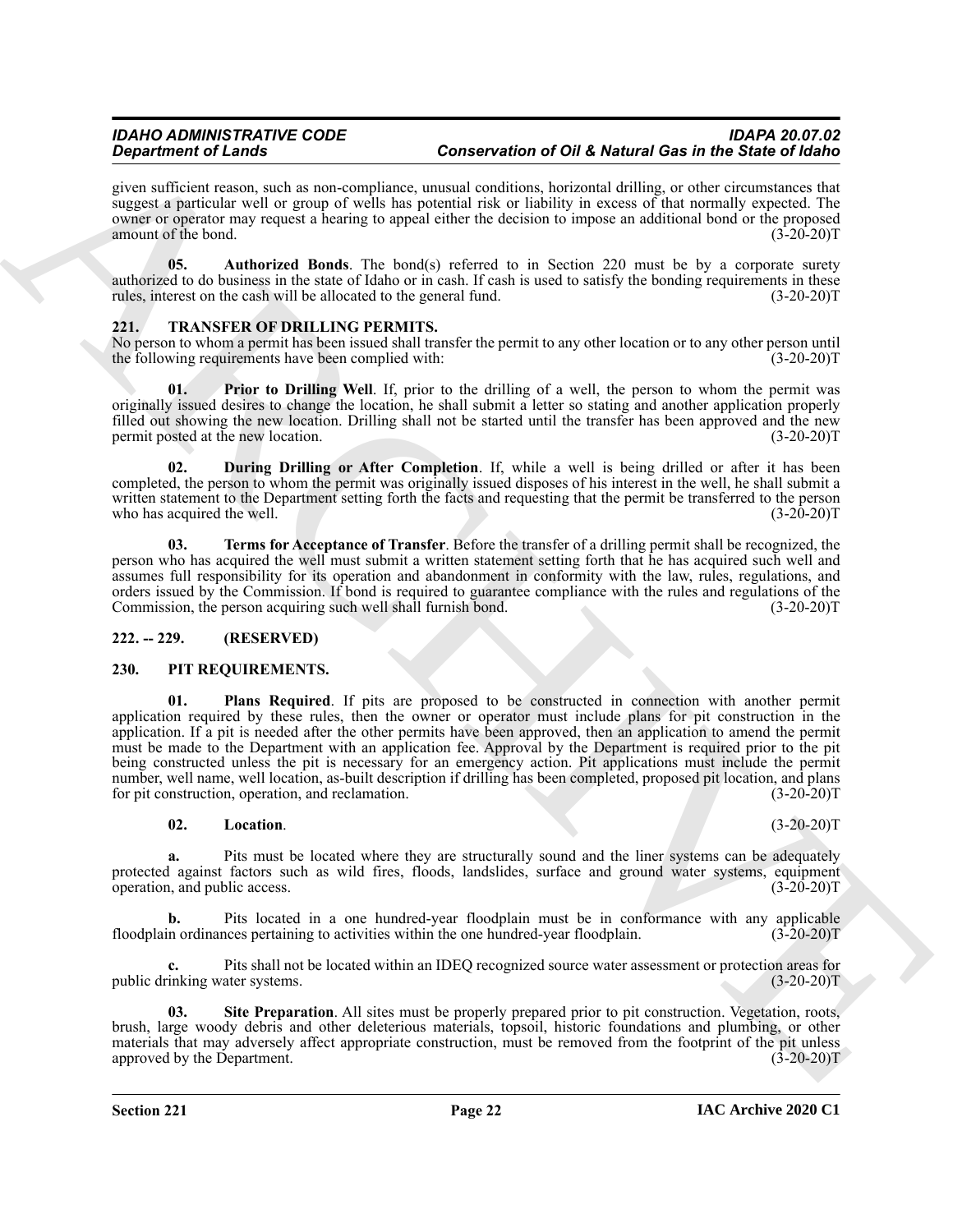#### <span id="page-22-1"></span>**04. Pit Sizing Criteria**. (3-20-20)T

**a.** Pits that have constructed berms ten (10) or more feet in height or hold fifty (50) acre-feet or more of fluid must also comply with the dam safety requirements of IDAPA 37.03.06, "Safety of Dams Rules." (3-20-20)T

**b.** Pits must be designed to hold the maximum volume of fluids being used for drilling or well treatment and the volume of water associated with a one hundred-year, twenty-four-hour precipitation event.

 $(3-20-20)T$ 

**c.** Snowmelt events shall be considered in determining the containment capacity.  $(3-20-20)T$ 

**d.** Pits that are left over winter must be able to contain one hundred twenty-five percent (125%) of the annual precipitation that falls from October through May. (3-20-20) average annual precipitation that falls from October through May.

**e.** Pits must be designed to maintain a minimum two (2) foot freeboard at all times. Contingency plans for managing excesses of fluids shall be described in the application. At no time shall fluids in a pit be allowed<br>to escape from the impoundment. (3-20-20) to escape from the impoundment.

<span id="page-22-0"></span>**05. Minimum Plans and Specifications for Reserve, Well Treatment, and Other Short Term Pits**. Pits used for one (1) year or less, not including extensions, are short term pits. Construction plans and specifications for short term pits must include the requirements under Subsections 230.02 through 230.04 of this rule and the following:<br>(3-20-20) following: (3-20-20)T

**a.** A prepared subbase, which shall be free of plus three (3) inch rocks, roots, brush, trash, debris or other deleterious materials, and compacted to ninety-five percent (95%) of Standard Proctor Test ASTM D698-07e1 or ninety-five percent (95%) of Modified Proctor Test ASTM D1557-09;

Slopes of two (2) feet horizontal to one (1) foot vertical (2H:1V) or flatter for all interior and The top of a bermed pit wall must be a minimum of two (2) feet wide:  $(3-20-20)$ exterior pit walls. The top of a bermed pit wall must be a minimum of two (2) feet wide;

General entry of Lender<br>
The Using Criticis Conservation of OH & Network Ges in the Sixter of Network<br>
The Using Criticis Criticis Conservation of the Using Critics Conservation (5) 2012)<br>
The Using Critics Conservation o **c.** A primary liner system consisting of a synthetic liner of at least twenty (20) mils thickness and constructed according to manufacturers' standards with at least four (4) inches of welded seam overlap and complete coverage on the floor and inside walls of the pit. Seams must run parallel to the line of maximum slope so they do not traverse across the slope. The liner edges shall be anchored in a compacted earth filled trench at least eighteen (18) inches in depth. The liner must be protected against cracking, sun damage, ice, frost penetration or heaving, wildlife and wildfires, and damage that may be caused by personnel or equipment operating in or around these facilities. Liner compatibility shall comply with EPA SW-846 method 9090A. Alternative liner systems with similar standards may<br>be proposed by the owner or operator and approved at the Department's discretion; (3-20-20) be proposed by the owner or operator and approved at the Department's discretion;

**d.** Minimum factors of safety, and the logic behind their selection, for the stability of the earthworks ining system of the pit: (3-20-20) and the lining system of the pit;

**e.** Site-specific methods for excluding people, terrestrial animals, and avian wildlife from the pits;  $(3-20-20)T$ 

**f.** Segregation and stockpiling of topsoil in a manner that will support reestablishment of the predisturbance land use after pit closure; and (3-20-20)T

**g.** A closure plan including the following: (3-20-20)T

i. Testing of residual fluids and any accumulated solids, if anything other than water based drilling fluid was placed in the pit; (3-20-20)T

ii. Plans for removal and disposal of residual fluids and accumulated solids, with the liner material, at an appropriate facility;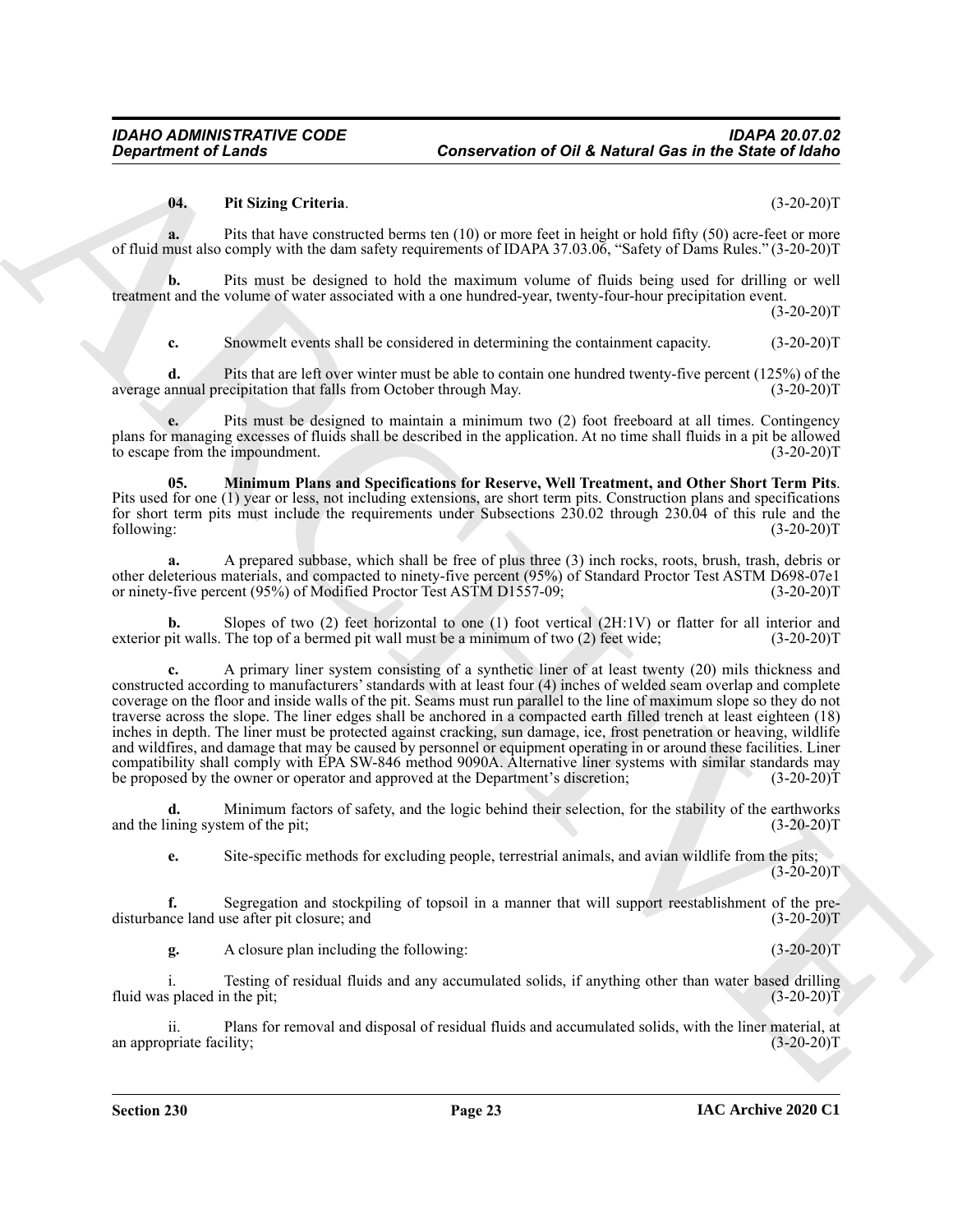iii. Regrading plan, replacement of topsoil, and erosion control measures; and (3-20-20)T

<span id="page-23-0"></span>iv. Reseeding and Revegetation. (3-20-20)T

**06. Minimum Plans and Specifications for Long Term Pits**. Pits used for more than one (1) year, not including extensions, are long term pits. Construction plans and specifications for long term pits must include the requirements under Subsections 230.02 through 230.05 of this rule and the following: (3-20-20)T requirements under Subsections 230.02 through 230.05 of this rule and the following:

**a.** A quality control/quality assurance construction and installation plan; (3-20-20)T

**b.** Type of fluids to be contained in the pit;  $(3-20-20)T$ 

**c.** Secondary containment synthetic liners, which shall have a minimum thickness of sixty (60) mils consisting of HDPE and a maximum coefficient of permeability of  $10^{-9}$  cm/sec, or comparable liners approved by the Department; (3-20-20)T

**d.** Leak detection and collection systems. The plans and specifications shall:  $(3-20-20)T$ 

Generation of Leads Conservation of OH & Network Ges in the Sixter of China<br>
in Recentling and Network Conservation of OH & Network Conservation (3.20-201)<br>
in Recentling and Network Conservation for Leads Conservation (3 i. Provide a material between primary and secondary containment synthetic liners to collect, transport and remove all fluids that pass through the primary containment synthetic liner at such a rate as to prevent hydraulic head from developing on the secondary containment synthetic liner to the level at which it may be reasonably expected to result in discharges through the secondary containment synthetic liner; (3-20-20) expected to result in discharges through the secondary containment synthetic liner;

Provide routines and schedules for the evaluation of the efficiency and effectiveness of the removal of fluids from the layer placed between primary and secondary containment synthetic liners. The properly working<br>system shall continually relieve head pressures on the secondary containment synthetic liner; (3-20-20) system shall continually relieve head pressures on the secondary containment synthetic liner;

iii. Provide specific triggers for maintenance routines, which shall be initiated in response to the performance of primary or secondary containment synthetic liners; and (3-20-20) inadequate performance of primary or secondary containment synthetic liners; and

iv. Specify operation and maintenance procedures, which shall be initiated in response to inadequate once of primary and secondary containment or leak detection and collection systems. (3-20-20) performance of primary and secondary containment or leak detection and collection systems.

**e.** All piping, including that contained in the leak detection and collection system, shall have a n wall thickness of PVC Schedule 80 and be designed to: (3-20-20) minimum wall thickness of PVC Schedule 80 and be designed to:

i. Withstand chemical attack from oil field waste or leachate; (3-20-20)T

ii. Withstand structural loading from stresses and disturbances from cover materials or equipment operation; and

iii. Facilitate clean-out and maintenance. (3-20-20)T

**f.** Protections for the liner from excessive hydrostatic force or mechanical damage at the point of e into, or suction from, the pit. External discharge or suction lines shall not penetrate the liner; (3-20-20)T discharge into, or suction from, the pit. External discharge or suction lines shall not penetrate the liner;

**g.** Plans for erosion control during and immediately following construction; and (3-20-20)T

<span id="page-23-1"></span>**h.** Operating and maintenance plans. (3-20-20)T

**07. Time Limits for Short Term Pits**. Reserve, well treatment, and other short term pits must be closed out and reclaimed within one (1) year of being constructed. The owner or operator may request a one-time extension for up to six (6) months. The Department may grant the request if the owner or operator gives sufficient cause and presents a plan for ensuring that the pit is adequately monitored and maintained. (3-20-20)T cause and presents a plan for ensuring that the pit is adequately monitored and maintained.

Fluids may be left in a pit for up to six (6) months after the associated well activities are conducted. The owner or operator may request a one-time extension for up to one (1) year. The Department may grant the request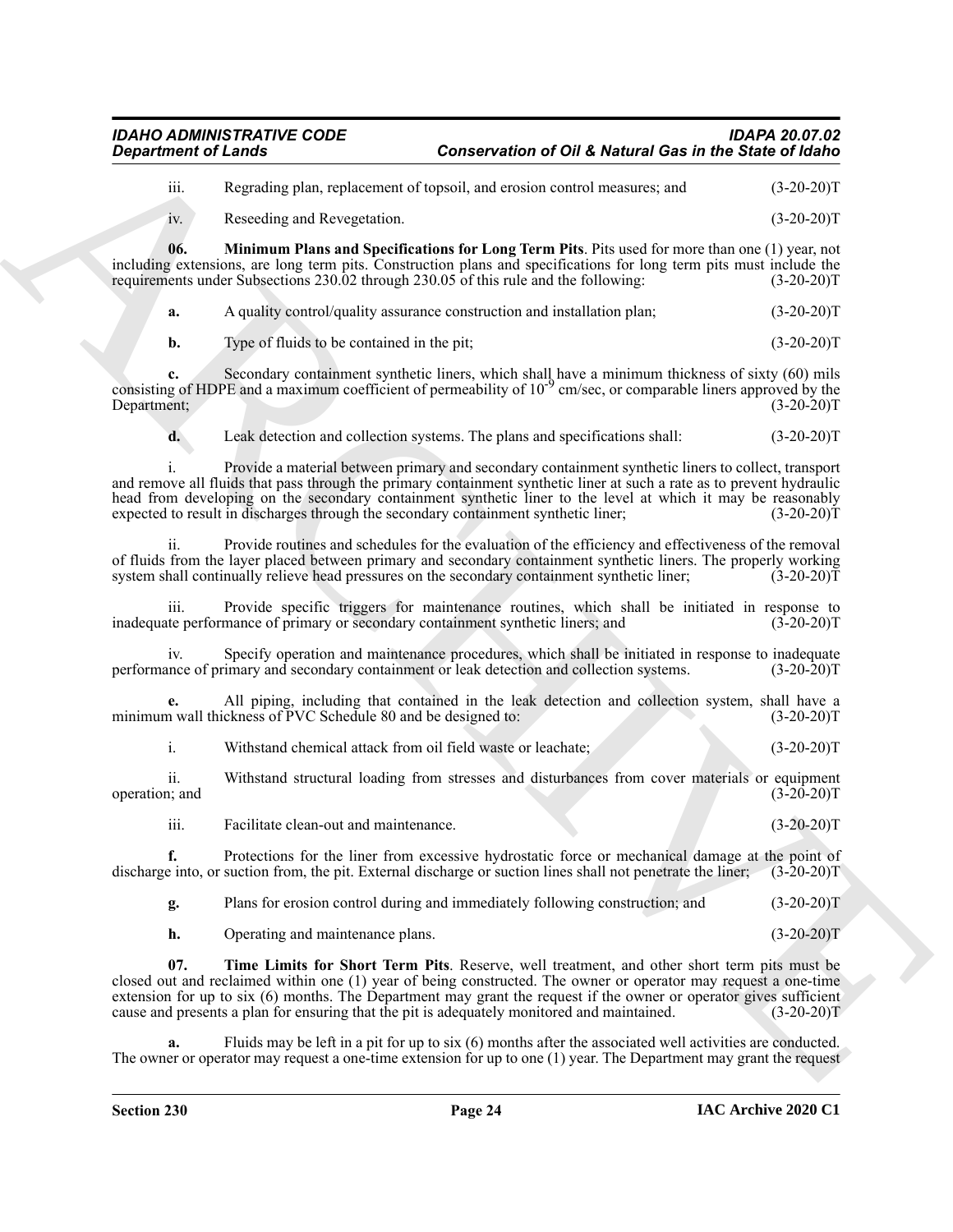if the owner or operator gives sufficient cause and presents a plan for keeping the fluids in a usable state. (3-20-20)T

**b.** Notwithstanding the above time limits, the owner or operator may request additional time based upon conditions wholly outside of the owner's or operator's control including, but not limited to, governmental lease requirements and delays related to difficult drilling conditions. The Department may impose additional construction<br>or monitoring requirements prior to granting additional time. (3-20-20) or monitoring requirements prior to granting additional time.

**Emergency Pits**. Pits constructed during an emergency situation may be approved by an after-the fact application submitted to the Department. The requirements in Subsections 230.02 through 230.05 of this rule shall apply, and the pit must be closed out and reclaimed within six (6) months of being constructed. The Department must be notified within twenty-four (24) hours of an emergency situation requiring an emergency pit. (3-20-20)T

#### <span id="page-24-3"></span><span id="page-24-2"></span>**09. Operating Requirements**. (3-20-20)T

**a.** Waste oil, hydraulic fluid, transmission fluids, trash, or any other miscellaneous waste products must not be disposed of in a pit. Placement of these materials into a pit may result in the creation of a mixed waste that requires handling and disposal as a hazardous waste. (3-20-20) that requires handling and disposal as a hazardous waste.

**b.** If a pit liner's integrity is compromised, or if any penetration of the liner occurs above the liquid's surface, then the owner or operator shall notify the appropriate Department area office within forty-eight (48) hours of the discovery and repair the damage or replace the liner. (3-20-20) of the discovery and repair the damage or replace the liner.

**c.** If a pit or closed-loop system develops a leak, or if any penetration of the pit liner occurs below the liquid's surface, then the owner or operator shall remove all liquid above the damage or leak line within forty-eight  $(48)$  hours, notify the appropriate Department area office within forty-eight (48) hours of the discovery, and repair the damage or replace the pit liner.  $(3-20-20)T$ damage or replace the pit liner.

**d.** The owner or operator shall install, or maintain on site, an oil absorbent boom or other device to contain and remove oil from a pit's surface. Visible oil must be removed from short term pits immediately following the cessation of activity for which the pit was constructed. Visible oil must be removed from long term pits as soon as<br>(3-20-20)T it is discovered. (3-20-20)T

#### <span id="page-24-0"></span>**10. Closure of Pits**. (3-20-20)T

**a.** The owner or operator shall remove all liquids from the pit prior to closure and dispose of them at an appropriate facility or reuse them at a different location. If the nature of the fluids has substantially altered during their use, then the fluids must be sampled and tested to determine which disposal facility can accept them.

 $(3-20-20)T$ 

**b.** Any solids that have been accumulated in the bottom of the pit will be tested to determine which disposal facility can accept the material. The solid material and liner will then be removed and disposed of at an appropriate facility. (3-20-20) appropriate facility.

**c.** The owner or operator must notify the Department at least forty-eight (48) hours prior to removal t liner so an inspection may be conducted.  $(3-20-20)$ of the pit liner so an inspection may be conducted.

**Conservation of OR A Metamates and Conservation of OR A Metamates and the Since Conservation of the Since Conservation of the Since Conservation of the Since Conservation of the Since Conservation of the Since Conservati d.** The pit foundation will be inspected for signs of leakage. If evidence of leakage is observed, the owner or operator must contact the Department and the IDEQ within twenty-four (24) hours and report the type of fluids released and the estimated extent of release. The owner or operator must then remediate the site in conformance with the applicable standards administered by IDEQ in IDAPA 58.01.02," Water Quality Standards,"<br>Sections 850 through 852. (3-20-20)T Sections 850 through 852.

**e.** After addressing any pit leakage concerns, the owner or operator shall perform the activities d in Subsections 510.04 through 510.08 of these rules. (3-20-20) described in Subsections 510.04 through  $\overline{510.08}$  of these rules.

<span id="page-24-1"></span>**11. Condemnation Due to Improper Impoundment**. The Department shall have authority to condemn any pit that does not properly impound fluids and order the disposal of such fluids in conformance with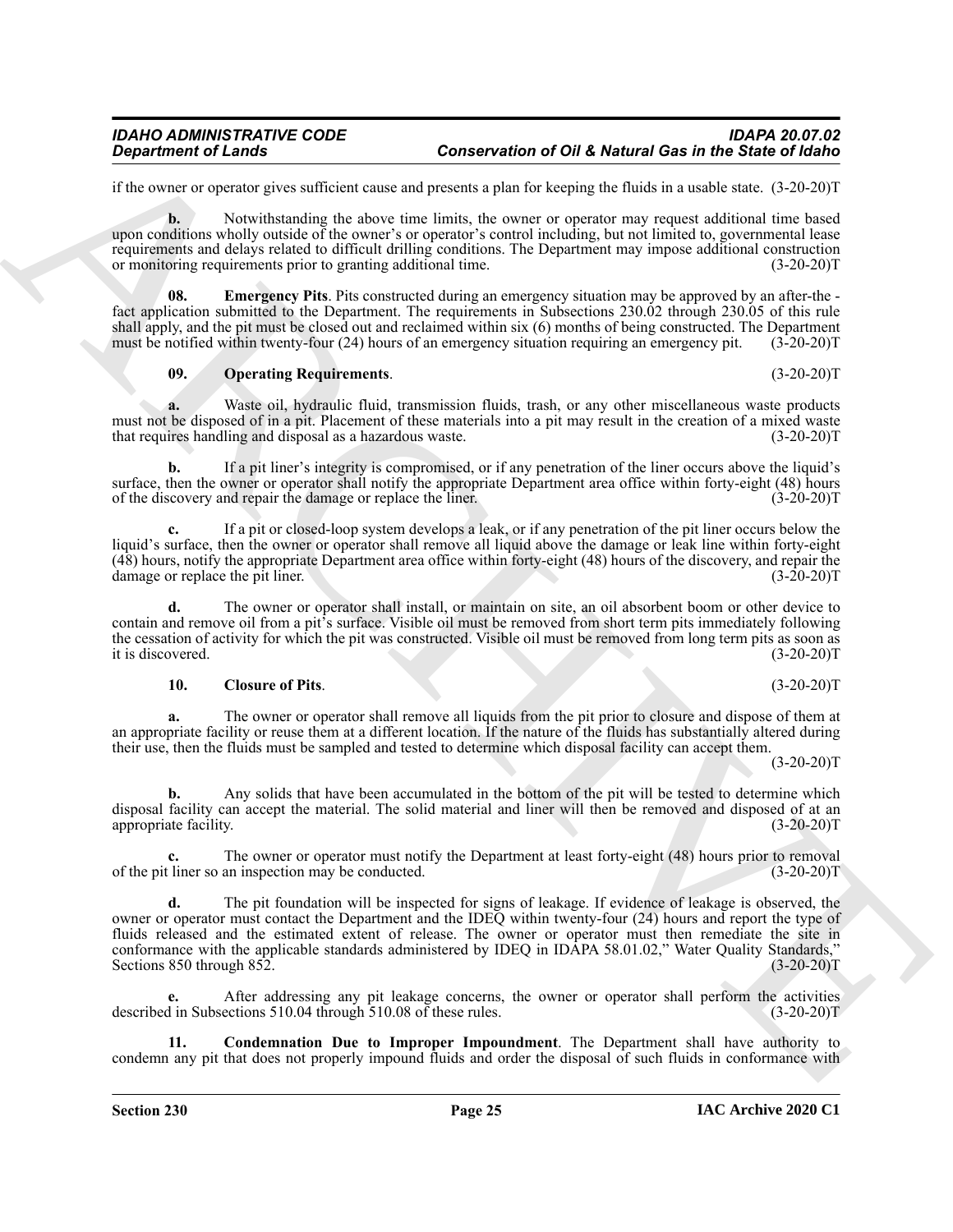IDAPA 58.01.16, "Wastewater Rules," and other applicable rules. (3-20-20)T

### <span id="page-25-1"></span><span id="page-25-0"></span>**231. -- 299. (RESERVED)**

### <span id="page-25-20"></span><span id="page-25-13"></span>**SUBCHAPTER D – WELL SITES AND DRILLING**

#### <span id="page-25-12"></span><span id="page-25-2"></span>**300. IDENTIFICATION OF WELLS.**

**01. Signs; Lease Access Roads**. To identify all producing leases the owner or operator thereof shall cause a sign to be placed where the principal lease road enters the lease and such sign shall show the name of the lease and the owner or operator thereof and the section, township, and range. (3-20-20) lease and the owner or operator thereof and the section, township, and range.

<span id="page-25-19"></span>**02. Signs; Well Sites**. Prior to spud activity, a legible sign must be placed near the well to identify the operator, permit number, well name, and emergency telephone number. If a multiple completion, each well head connection shall be identified.

#### <span id="page-25-14"></span><span id="page-25-3"></span>**301. WELL SITE OPERATIONS.**

The owner or operator must conduct all operations and maintain the well site at all times in a safe and workmanlike manner. Best management practices and good houseless practices must be used at well sites. (3-20-20)T manner. Best management practices and good housekeeping practices must be used at well sites.

<span id="page-25-15"></span>**01. Fencing**. Within sixty (60) days after completion of the well, the owner or operator must install a fence around the well site to maintain safe working conditions, secure the well site, and prevent access by wildlife and livestock. The fence design must be acceptable to both the landowner and owner or operator. (3-20-20) and livestock. The fence design must be acceptable to both the landowner and owner or operator.

**02. Storage**. All chemicals must be stored and maintained in accordance with the applicable MSDS requirements. Materials related to operations must be palletized where applicable. Vehicles and materials not in use must be removed from the well site. (3-20-20) must be removed from the well site.

<span id="page-25-18"></span><span id="page-25-17"></span><span id="page-25-16"></span>**03.** Vegetation. All well sites must be kept free of excessive vegetation. (3-20-20)T

**04. Trash**. All trash, debris, and scrap metal must be removed from the well site. Pending removal, any trash or debris that might constitute a fire hazard shall be removed to a distance of at least one hundred (100) feet<br>from the well location, tanks, and separator. (3-20-20) from the well location, tanks, and separator.

#### <span id="page-25-7"></span><span id="page-25-4"></span>**302. ACCIDENTS AND FIRES.**

<span id="page-25-10"></span>The owner or operator shall take all reasonable precautions to prevent accidents and fires. An emergency response plan will be prepared and available at the well for use or inspection. Coordination with local emergency responders and the Idaho Bureau of Homeland Security is recommended prior to rig set up. The following actions must be taken<br>in event of a release, industrial accident, or fire of maior consequence: in event of a release, industrial accident, or fire of major consequence:

General of Lenda<br>
26 networks of Case Conservation of OH & Metard Ges in the Sixtee of General<br>
231, a 299,<br>
(B-73-2017<br>
231, a 299,<br>
(B-73-2017<br>
231, a 299,<br>
(B-73-2017<br>
330, IDENTIFICATION OF WILLIS, OF WELL SITES AND D **01. Provide Information to Emergency Response**. Emergency workers will be given information on all fluids or chemicals involved in a spill or accident as needed according to OSHA Standard 1910.1200 (Hazard Communication). Nothing in this rule shall authorize any person to withhold information that is required by state or federal law to be provided to a health care professional, a doctor, or a nurse. All information required by a health care professional, a doctor, or a nurse shall be supplied, immediately upon request, by the owner or operator, or their contractors, directly to the requesting health care professional, doctor, or nurse, including the percent by volume of the chemical constituents (and associated CAS numbers) in the fluids and the additives: (3-20-20)T the chemical constituents (and associated CAS numbers) in the fluids and the additives;

<span id="page-25-8"></span>**02.** Initiate Spill Response and Corrective Actions. Owner or operator must comply with the ents of IDAPA 58.01.02, "Water Quality Standards," Sections 850 through 852; and (3-20-20)T requirements of IDAPA 58.01.02, "Water Quality Standards," Sections 850 through 852; and

<span id="page-25-9"></span>**03.** Notify the Department. Notify the Department within twenty-four (24) hours and submit a full ereon within fifteen (15) days. (3-20-20)<sup>T</sup> report thereon within fifteen  $(15)$  days.

<span id="page-25-5"></span>**303. -- 309. (RESERVED)**

#### <span id="page-25-11"></span><span id="page-25-6"></span>**310. GENERAL DRILLING RULES.**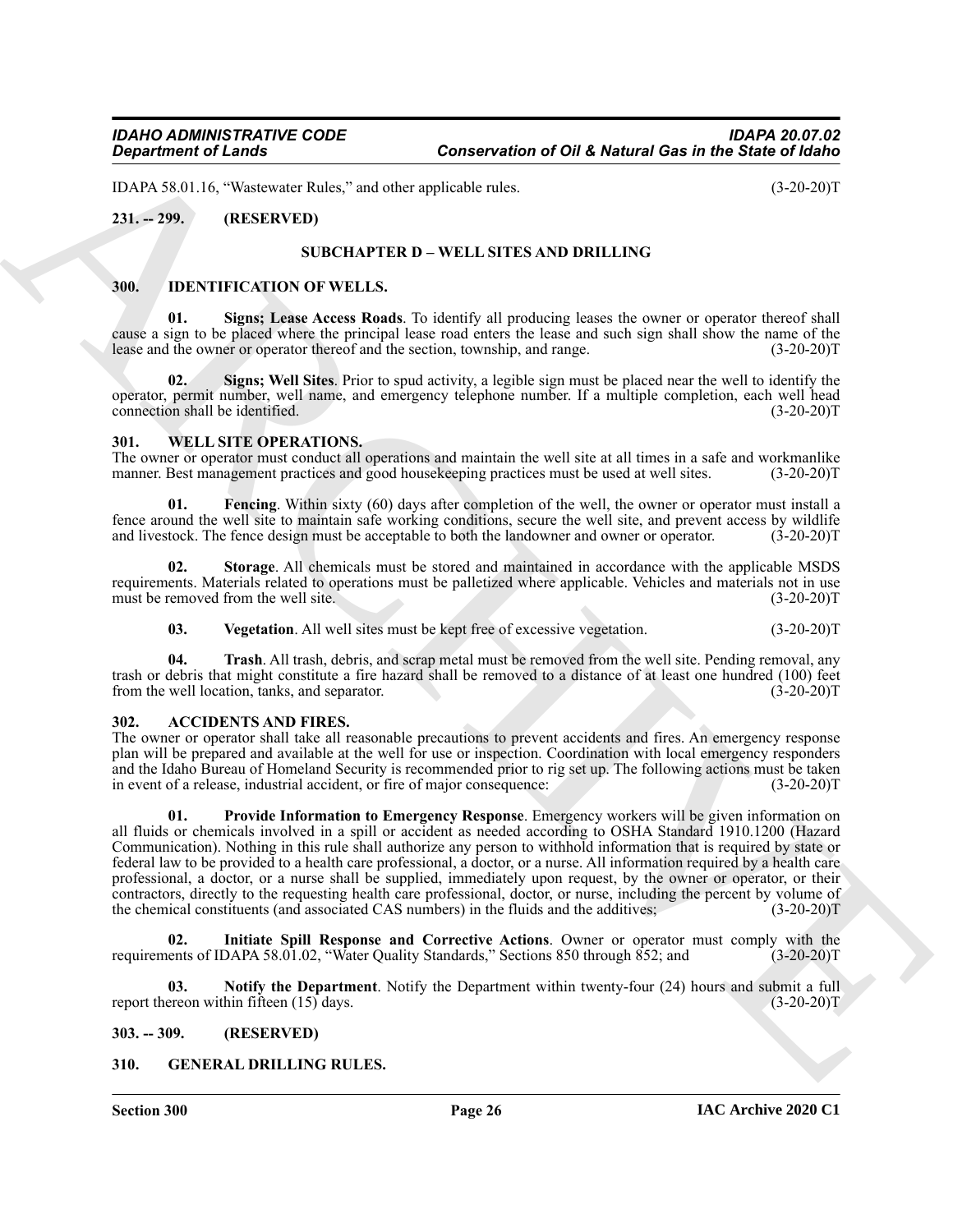<span id="page-26-1"></span>**01. General Design Requirements for Casing and Cementing**. Casing and cementing programs adopted for wells must be so planned as to protect any potential oil- or gas-bearing horizons penetrated during drilling from infiltration of injurious waters from other sources, and to prevent the migration of oil or gas from one horizon to another. Owners and operators shall follow the standards for casing and tubing in API SPEC 5CT and the standards for cementing in API SPEC 10A. (3-20-20)T

<span id="page-26-5"></span>**02. Wildcat and High-Pressure Conditions**. When drilling wildcat territory or in any field where high pressures are likely to exist, the owner or operator shall take all necessary precautions to keep the well under control at all times and shall use proper high-pressure fittings and equipment at the time the well is started. Under such conditions all strings of casings must be securely anchored. (3-20-20) conditions all strings of casings must be securely anchored.

<span id="page-26-2"></span>**03. High Temperature Conditions**. Due to high geothermal gradients in Idaho, the temperature of the return drilling mud shall be monitored daily during the drilling of the surface casing hole and all deeper holes. The owner or operator must use cements appropriate for the temperatures expected or encountered. (3-20-20)T

<span id="page-26-0"></span>**04. Conductor Pipe or Casing Requirements**. A minimum of forty (40) feet of conductor pipe shall be installed. If geologic conditions are such that forty (40) feet is not feasible, the owner or operator may request a variance from the Department. The annular space is to be cemented solid to the surface. A twenty-four (24) hour cure period for the grout must be allowed prior to drilling out the shoe unless sufficient additives, as determined by the Department, are used to obtain early strength. (3-20-20) Department, are used to obtain early strength.

#### <span id="page-26-4"></span>**05. Surface Casing Requirements**. (3-20-20)T

**a.** The Department must be notified in writing seventy-two (72) hours in advance of planned spud activity for surface casing. The Department will post the spud activity notice on its website and send an electronic copy of the notice to the county where the well is located. (3-20-20) copy of the notice to the county where the well is located.

**b.** Surface casing must be set at a minimum depth equal to ten percent (10%) of the proposed total depth of the well. In areas where pressures and formations are unknown, a minimum of two hundred (200) feet of surface casing shall be set. (3-20-20) surface casing shall be set.

General entry of the same behavior of Grandente Control in the Valence Cost in the Since of Grandent Control in the Cost of Control in the Cost of Cost of Grandent Cost of Cost of Cost of Cost of Cost of Cost of Cost of C **c.** Surface casing shall provide for control of formation fluids, protection of fresh water, and for adequate anchorage of blow out prevention equipment. The casing must be seated through a sufficient series of low permeability, competent lithologic units such as claystone, siltstone, basalt, etc., to insure a solid anchor for blow out prevention equipment and to protect usable ground water from contamination. Additional surface casing may be required if the first string has not been cemented through a sufficient series of low permeability, competent lithologic units, or rapidly increasing thermal gradients or formation pressures are encountered. (3-20-20)T

**d.** All surface casing shall be cemented solid to the surface by pump and plug, displacement, or other l method. When surface samples are cured, additional drilling activities may commence. (3-20-20) approved method. When surface samples are cured, additional drilling activities may commence.

**e.** The Department must be notified in writing twenty-four (24) hours in advance of planned cementing activity for surface casing. The Department will witness and document all surface casing cementing activities. (3-20-20)T activities. (3-20-20)T

<span id="page-26-3"></span>**06. Requirements for BOP Equipment**. Unless altered, modified, or changed for a particular pool(s) upon hearing before the Commission, BOP and related equipment shall be installed and maintained during the drilling of all wells in accordance with the following rules: (3-20-20)T

**a.** BOP equipment installed on wells in which formation pressures to be encountered are abnormal or unknown shall consist of a double-gate, hydraulically operated preventer with pipe and blind rams or two (2) singleram-type preventers; one (1) equipped with pipe rams, the other with blind rams and an annular type preventer. In addition, upper and lower kelly cocks, pit level indicators with alarms and/or flow sensors with alarms, and surface facilities to handle pressure kicks shall be installed prior to drilling any formation with known abnormal pressure.

 $(3-20-20)T$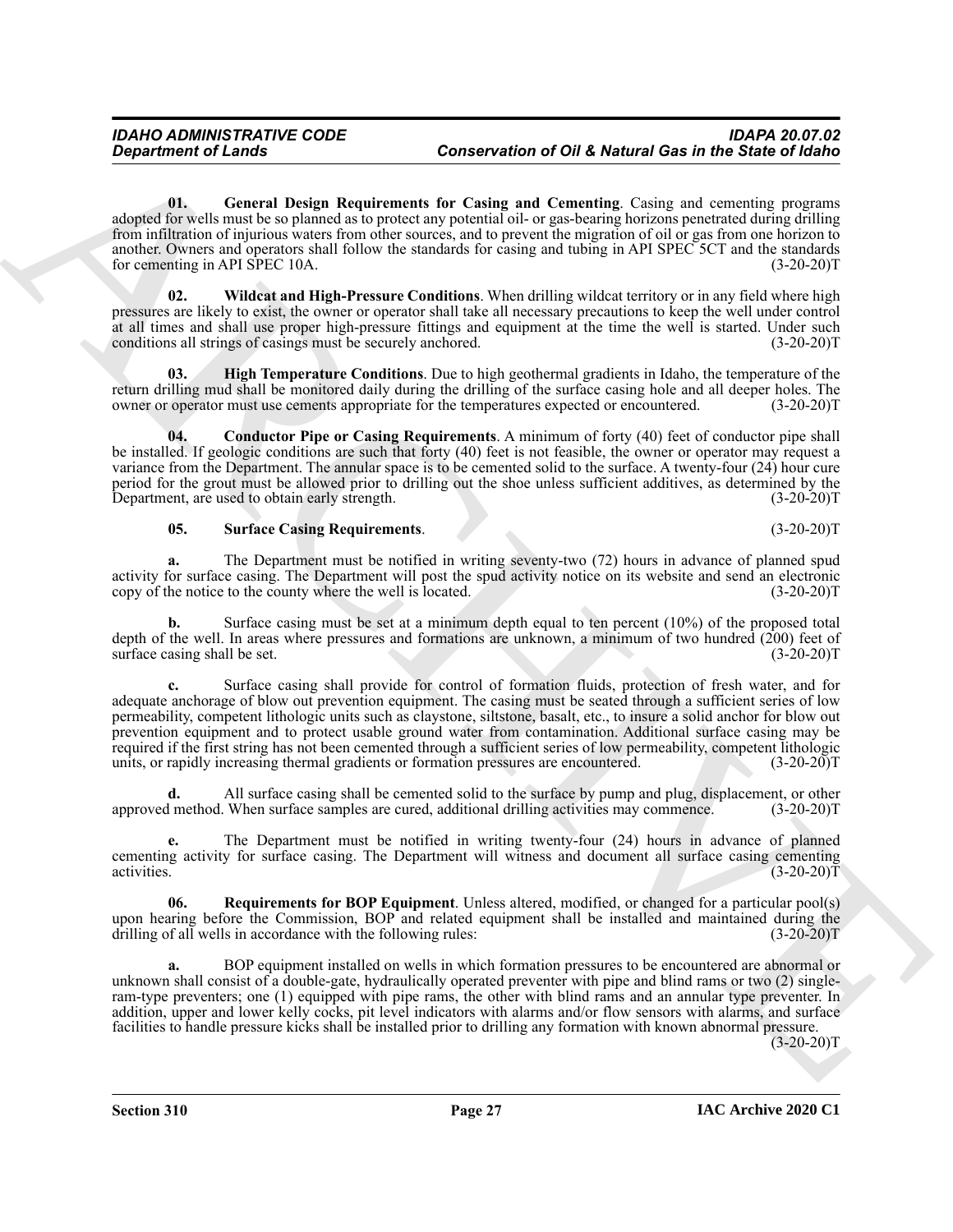i. Accumulators shall maintain a pressure capacity reserve at all times to provide for operation of the c preventers and valves with no outside source. (3-20-20) hydraulic preventers and valves with no outside source.

ii. In all other drilling operations, BOP equipment shall consist of at least one (1) double-gate preventer with pipe and blind rams or two (2) single-ram-type preventers, one (1) equipped with pipe rams, the other with blind rams, and sufficient valving to permit fluid circulation at the surface.  $(3-20-20)T$ 

**b.** All BOP equipment, choke lines, and manifolds shall be installed above ground level. Casing heads onal spools may be installed below ground level provided they are visible and accessible. (3-20-20)T and optional spools may be installed below ground level provided they are visible and accessible.

**c.** BOP equipment and related casing heads and spools shall have a vertical bore no smaller than the ameter of the casing to which they are attached.  $(3-20-20)$ inside diameter of the casing to which they are attached.

The working pressure rating of all BOP and related equipment shall equal or exceed the maximum anticipated pressure to be contained at the surface. (3-20-20)T

General contents of the symptoms of the Meteoral contents of the Meteoral contents of the Sirie of Girls in the Sirie of Girls including the symptoms of the Sirie of Girls including the symptoms and the symptoms in the sy **e.** All ram-type BOP and related equipment, including casing, shall be tested to the full working pressure rating of said equipment upon installation, provided that components need not be tested to levels higher than the lowest working pressure rated component. Annular type BOP and related equipment must be tested in conformance with the manufacturer's published recommendations. If, for any reason, a pressure seal in the assembly is disassembled, a test to a full working pressure rating of that seal shall be conducted prior to the resumption of any drilling operation. In addition to the initial pressure tests, ram-type BOP shall be checked for physical operation at least once per week and all components, again with exception of the annular-type BOP, tested at least once every twenty-one (21) days to at least fifty percent (50%) of the rated pressure of the BOP equipment and/or to the maximum anticipated pressure to be contained at the surface, whichever is greater.  $(3-20-20)T$ 

**f.** The Department will require an affidavit covering the initial pressure tests after installation signed by the owner, operator, or contractor attesting to the satisfactory pressure tests. The Department must be advised at least twenty-four (24) hours in advance of all tests. The Department may inspect and witness all BOP operations and testing. (3-20-20)T

**g.** A schematic diagram of the BOP and well head assembly shall be submitted to the Department upon application for a permit to drill. The schematic diagram should indicate the minimum size and pressure rating of all components of the well head and BOP assembly. (3-20-20)T

**h.** Studs on all well head and BOP flanges shall be checked for tightness each week. Hand wheels for locking screws shall be installed and operational, and the entire BOP and well head assembly shall be kept clean of mud and ice.  $(3-20-20)T$ 

**i.** A drillstem safety valve shall be available on the rig floor at all times with correct thread for the pipe in use.  $(3-20-20)T$ pipe in use.  $(3-20-20)T$ 

**j.** A drillstem float valve shall be installed in bit sub or as close to bit as reasonably possible.

#### <span id="page-27-0"></span>**07. Intermediate Casing**. (3-20-20)T

**a.** Intermediate casing, if installed, shall be cemented solidly to the surface or to the top of the casing.  $(3-20-20)T$ 

**b.** Intermediate casing not run to surface will be lapped into at least one hundred (100) feet of the surface casing, or at least one hundred (100) feet of the next larger casing to provide overlap and secure a seal.

 $(3-20-20)T$ 

**c.** Such casing shall be cemented and pressure tested before cement plugs are drilled. (3-20-20)T

**d.** The Department must be notified in writing twenty-four (24) hours in advance of planned

 $(3-20-20)T$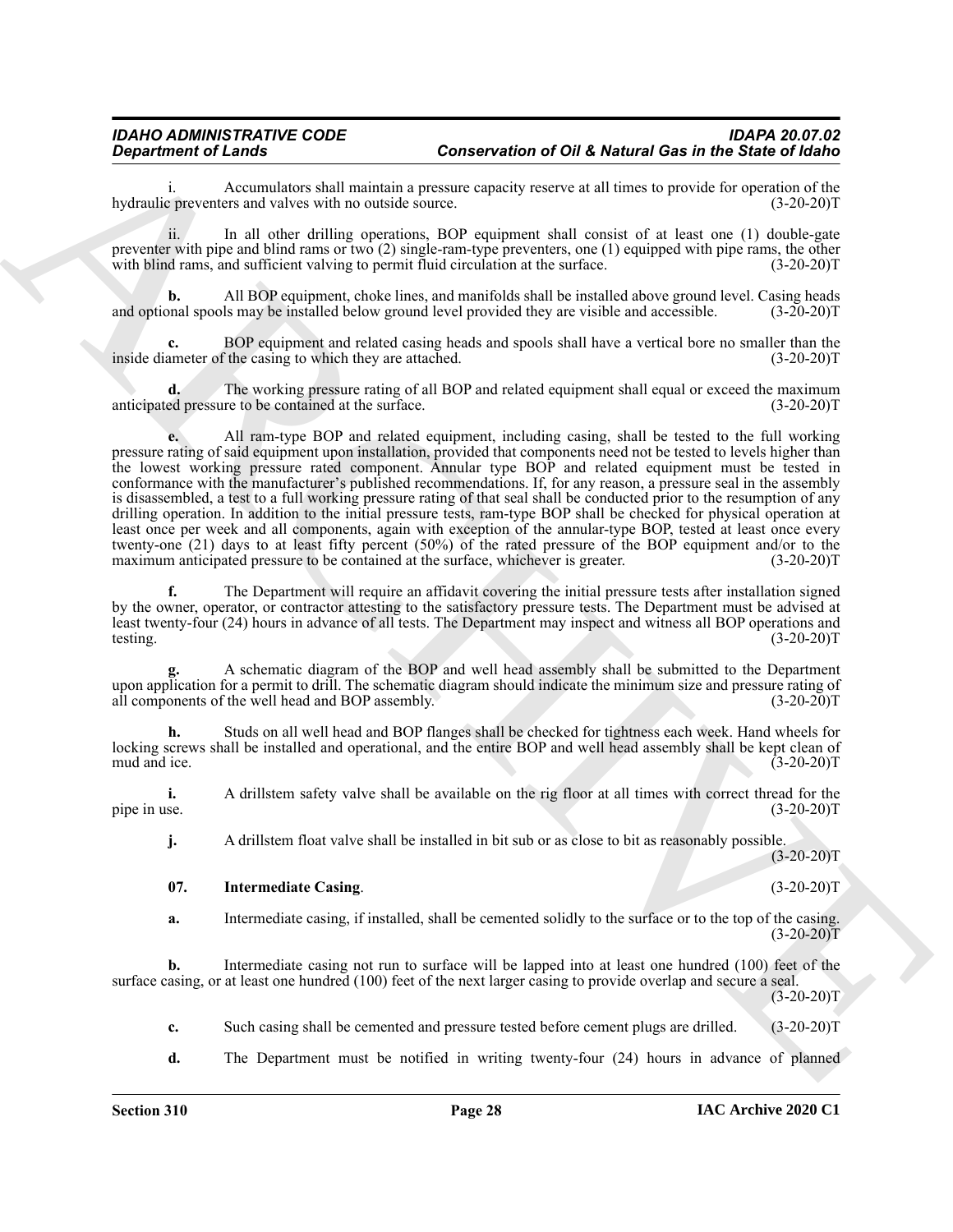cementing activity for intermediate casing. The Department may witness and document all intermediate casing cementing activities. (3-20-20) cementing activities.

#### <span id="page-28-0"></span>**08. Production Casing; Cementing and Testing Requirements**. (3-20-20)T

**a.** If and when it becomes necessary to run a production casing, such casing shall be cemented and tested before cement plugs are drilled. (3-20-20) pressure tested before cement plugs are drilled.

**b.** The Department must be notified in writing twenty-four (24) hours in advance of planned cementing activity for production casing. The Department may witness and document all production casing cementing activities. (3-20-20) cementing activities.

**c.** When not run to the surface, production casing will be cemented from the bottom of the hole up ast one hundred (100) feet of the next larger casing to provide overlap and secure a seal. (3-20-20) into at least one hundred  $(100)$  feet of the next larger casing to provide overlap and secure a seal.

**d.** If the bottom plug will be drilled out, the open hole interval must be completed to protect any potential oil-bearing or gas-bearing horizons penetrated during drilling from infiltration of injurious waters from other sources, and to prevent the migration of oil or gas from one horizon to another. (3-20-20) other sources, and to prevent the migration of oil or gas from one horizon to another.

<span id="page-28-5"></span>**Step-off**. An owner or operator may submit to the Department a step-off request to complete a new borehole from surface if a borehole without production casing deviates from vertical plumb by more than five (5) degrees. A step-off borehole must be drilled within the existing pad of the permitted well. The incomplete borehole must be plugged and abandoned in accordance with Section 502 of these rules. (3-20-20) must be plugged and abandoned in accordance with Section 502 of these rules.

<span id="page-28-6"></span>**10. Well Control (Rotary Tools); Reserve Mud Tanks**. When drilling with rotary tools, the owner or operator shall provide, as required by the Department, a reserve mud pit or tank of suitable capacity for the anticipated depth of the well and maintain an on-site supply of mud additives that can raise the mud weight by one (1) pound per gallon in case of loss of well control. (3-20-20) pound per gallon in case of loss of well control.

<span id="page-28-3"></span>**11. Mud Pits**. Before commencing to drill, proper and adequate mud pits shall be constructed for the reception and confinement of mud and cuttings and to facilitate the drilling operation. Special precautions shall be taken, if necessary, to prevent contamination of fresh waters. These pits must conform to the standards in Section 230 of these rules. If tanks will be used, then mud pits may not be required. (3-20-20) of these rules. If tanks will be used, then mud pits may not be required.

Conservation of OH & Network Gestein and Solid Metropolitics in the Sixtee Conservation of OH & Network Gestein and Solid Conservation of the Sixtee Conservation of the Sixtee Conservation of the Sixtee Conservation of th **12. Well Control (Cable Tools); Fluid Containment**. Natural gas or oil which may be encountered in a substantial quantity in any section of a cabletool drilled hole above the ultimate objective shall be shut off with reasonable diligence either by mudding or by casing, or other approved method, and confined to its original source to the satisfaction of the Department. The use of cable tools for drilling activities requires written approval by the Department prior to spud activities. A request to use cable tools must include the following: (3-20-20)T

<span id="page-28-1"></span>

| а.        | Proposed pressure control measures;                     | $(3-20-20)T$ |
|-----------|---------------------------------------------------------|--------------|
| b.        | Diversion and disposal methods for stray gas;           | $(3-20-20)T$ |
| $c_{\rm}$ | Safety protocols for mud weights and well controls; and | $(3-20-20)T$ |

**d.** Annual drill rig safety inspection information, including the date of last replacement of cables, draw works inspection report, and metallurgic report of safety compliance for structural integrity of the drill rig.

 $(3-20-20)T$ 

<span id="page-28-2"></span>**13. Drilling Mud Disposal**. Drilling mud will be disposed of at an appropriate facility in compliance with applicable state and federal requirements. (3-20-20)T

<span id="page-28-4"></span>**14. Report of Water Encountered; Owner's or Operator's Duties**. It shall be the duty of any owner or operator drilling an oil or gas well or drilling a seismic, core or other exploratory hole to report to the Department all potential water bearing zones encountered; such report shall be in writing and give the location of the well or hole, the depth at which the zones were encountered, the thickness of such zones, and the rate of flow of water if known.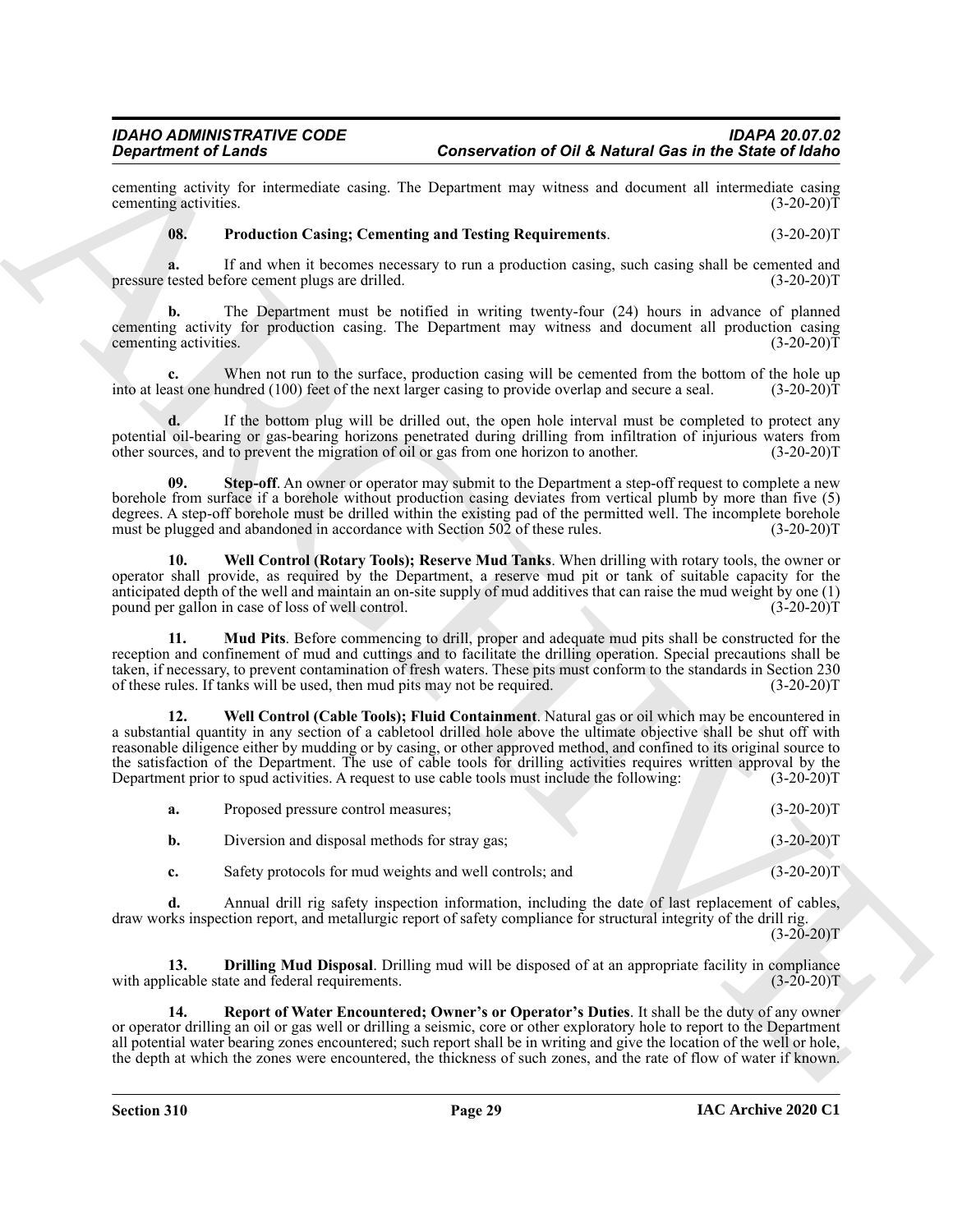This requirement can be met by the submittal of the logs required in Section 340 of this rule. (3-20-20)T

<span id="page-29-8"></span>**15. Spill Prevention, Control, and Countermeasures Plan**. The owner or operator must have a Spill Prevention, Control, and Countermeasures Plan in conformance with the requirements of the EPA. This plan must be updated as needed when facilities or activities change. (3-20-20)T

<span id="page-29-7"></span>**16. Interim Drill Site Clean Up**. If a well is completed for production or other purposes, interim reclamation must be completed within six (6) months of the rig being removed. Interim reclamation includes the following activities: (3-20-20)T

**a.** Debris and waste materials including, but not limited to, concrete, sack bentonite and other drilling mud additives, sand, plastic, pipe, and cable associated with the drilling, re-entry, or completion operations shall be removed and disposed of properly. (3-20-20) removed and disposed of properly.

**b.** All disturbed areas affected by drilling or subsequent operations, except areas reasonably needed for production operations or for subsequent drilling operations to be commenced within twelve (12) months, shall be reclaimed and revegetated to approximately the pre-drilling condition or to the condition specified in an agreement with the surface owner. The reclamation standards in Subsections 510.04 through 510.07 of these rules, shall apply.  $(3-20-20)T$ 

#### <span id="page-29-10"></span><span id="page-29-9"></span><span id="page-29-0"></span>**311. LOSS OF TOOL WITH RADIOACTIVE MATERIAL.**

Generation of Lender<br>
The sequence of Lender<br>
The sequence of Context of the sequence of Context of the large sequence of Context of the Section 2013<br>
Encyclopedia Context of the Section 2013 and Context of the Section 20 **01. Recovery or Cementing of Tool**. If a gamma ray tool, or some other tool containing radioactive material, becomes lost in a well, the owner or operator shall make every reasonable attempt to retrieve the tool from the well. If the tool cannot be recovered, the owner or operator must immediately cover the tool with cement sufficient to secure it in place and prevent it from contacting any fluids in the well. A whipstock or other approved deflection device shall be placed on top of the cement plug to prevent accidental or intentional mechanical disintegration of the radioactive source. (3-20-20) disintegration of the radioactive source.

<span id="page-29-12"></span>**02.** Sidetracking. If the hole is later sidetracked above the radioactive material, the sidetracked hole at least fifteen (15) feet from the original hole with the lost radioactive material. (3-20-20)<sup>T</sup> must be at least fifteen  $(15)$  feet from the original hole with the lost radioactive material.

<span id="page-29-11"></span>**03. Reporting**. A report must be sent to the Department and IDEQ within thirty (30) days of cementing the tool. The report must describe the tool that was lost, the depth it was lost at, the specific type and amount of radioactive material in the tool, and an estimate of the length of cement covering the tool. This report may be included in a plugging report if the well will be plugged. (3-20-20) included in a plugging report if the well will be plugged.

#### <span id="page-29-6"></span><span id="page-29-1"></span>**312. CHOKES.**

All flowing wells shall be equipped with adequate chokes or beans to properly control the flow thereof. (3-20-20)T

#### <span id="page-29-14"></span><span id="page-29-2"></span>**313. USE OF EARTHEN RESERVOIRS.**

Oil shall not be produced, stored, or retained in earthen reservoirs or in open receptacles. (3-20-20)T

#### <span id="page-29-15"></span><span id="page-29-3"></span>**314. VACUUM PUMPS PROHIBITED.**

The use of vacuum pumps or other devices for the purpose of placing a vacuum on any gas- or oil-bearing stratum is prohibited; however, the Department may upon application and hearing and for good cause shown permit the use of vacuum pumps. (3-20-20)T

#### <span id="page-29-13"></span><span id="page-29-4"></span>**315. PULLING OUTSIDE STRINGS OF CASING.**

Casing shall not be recovered if its recovery will expose any abnormal pressure, lost circulation, oil, gas, or water zone. In pulling outside strings of casing from any oil or gas well, the space outside the casing left in the hole shall be kept and left full of mud-laden fluid of adequate specific gravity to seal off all fresh and saltwater strata and any strata bearing oil or gas which is not producing. Casing may not be pulled without first making application to the Department and receiving approval. The application must describe how fresh waters will be protected. (3-20-20)T

#### <span id="page-29-5"></span>**316. -- 319. (RESERVED)**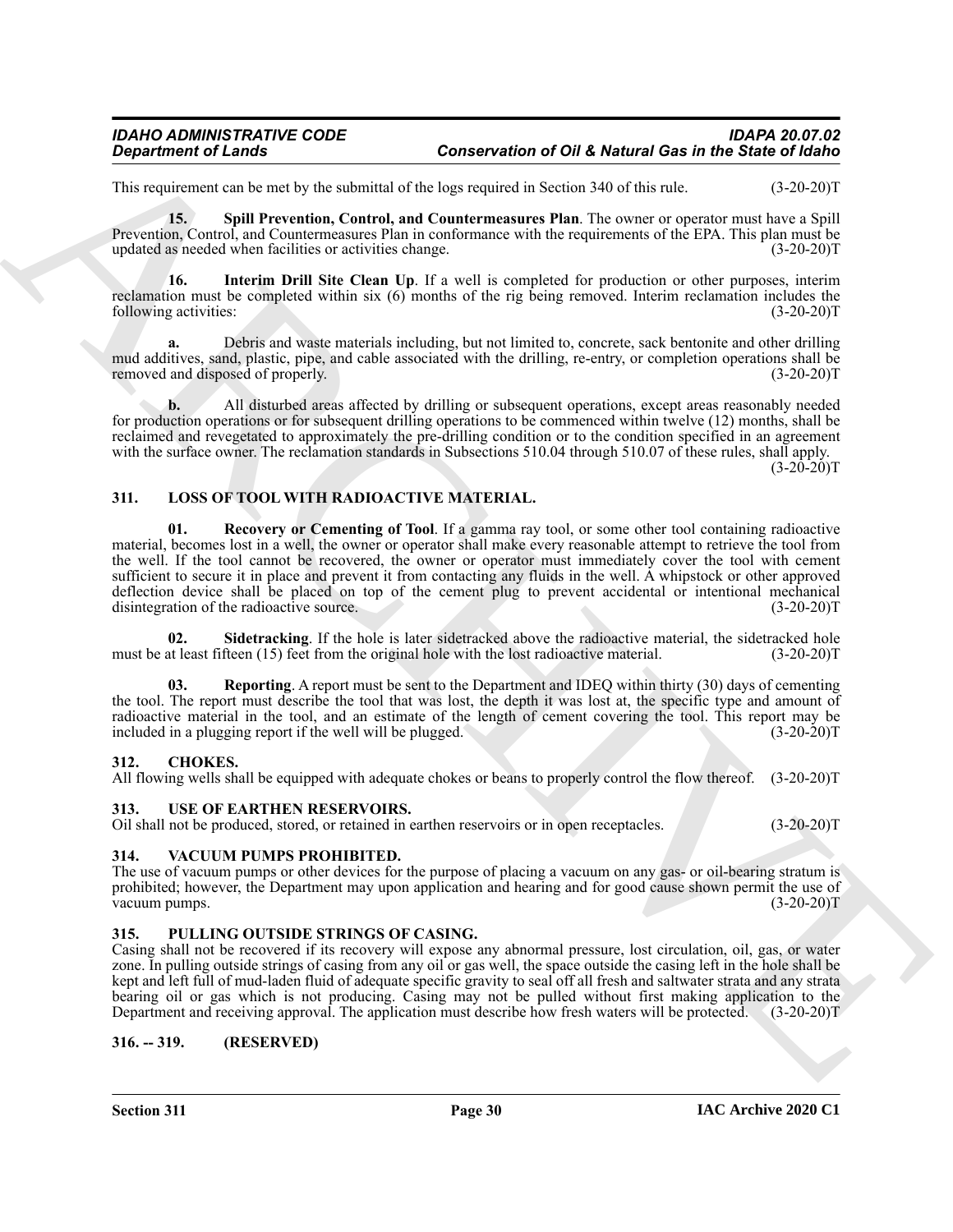#### <span id="page-30-0"></span>**320. MECHANICAL INTEGRITY TESTING.**

#### <span id="page-30-3"></span>**01. Mechanical Integrity Testing**. (3-20-20)T

**a.** The mechanical integrity test shall include one (1) of the following tests to determine whether leaks are present in the casing, tubing, or packer: (3-20-20)T

i. A pressure test with liquid or gas at a pressure of not less than three hundred (300) psi or the minimum injection pressure, whichever is greater, and not more than the maximum injection pressure; or (3-20-20)T

ii. The monitoring and reporting to the Department, on a monthly basis for sixty  $(60)$  consecutive of the average casing-tubing annulus pressure, following an initial pressure test; or  $(3-20-20)$ months, of the average casing-tubing annulus pressure, following an initial pressure test; or

In lieu of Subparagraphs 320.01.a.i. and 320.01.a.ii. of this rule, any equivalent test or combinations of tests approved by the Department. (3-20-20)T

**b.** The mechanical integrity test shall include one (1) of the following tests to determine whether there movements in vertical channels adjacent to the well bore: (3-20-20) are fluid movements in vertical channels adjacent to the well bore:

|     | Tracer surveys: |  |  | $(3-20-20)T$ |
|-----|-----------------|--|--|--------------|
| . . | $-1$            |  |  | . <u>.</u>   |

ii. Cement bond log or other acceptable cement evaluation log;  $(3-20-20)$ T

iii. Temperature surveys; or (3-20-20)T

iv. In lieu of Subparagraphs 320.01.b.i. through 320.01.b.iii. of this rule, any other equivalent test or tion of tests approved by the Department. (3-20-20) combination of tests approved by the Department.

**c.** Mechanical integrity tests shall be performed at the rate of not less than one (1) test every five (5) years, regardless of well status. The first five-year period shall commence on the date the initial mechanical integrity test is performed. (3-20-20)T test is performed.

<span id="page-30-4"></span>**02. Inactive Wells**. If, at any time, surface equipment excluding the wellhead is removed or the well becomes incapable of production, a mechanical integrity test shall be performed within thirty (30) days. The mechanical integrity test for an inactive well shall be isolation of the wellbore with a bridge plug or similar approved isolating device set one hundred (100) feet or less above the highest perforations and a pressure test with liquid or gas at a pressure of not less than three hundred (300) psi surface pressure or any equivalent test or combination of tests approved by the Department. (3-20-20)T

<span id="page-30-6"></span>**03. Prior Notification**. Not less than ten (10) days prior to the performance of any mechanical integrity test required by this rule, any person required to perform the test shall notify the Department, in writing, of the scheduled date on which the test will be performed. (3-20-20)T

<span id="page-30-7"></span><span id="page-30-5"></span>**04. Reporting Requirements**. Mechanical integrity test results shall be submitted to the Department irty (30) days of testing. (3-20-20) within thirty  $(30)$  days of testing.

ARCHIVE **05. Mechanical Integrity Required**. All wells shall maintain mechanical integrity. All wells that fail a mechanical integrity test, or that are determined through any other means to lack mechanical integrity, shall immediately be investigated by the owner or operator. The well shall be repaired or immediately shut down following the investigation. Repairs shall be completed within six (6) months, or the well shall be plugged and abandoned. If the repair cannot be completed within six (6) months, the owner or operator may request an extension and provide a plan for the repair,  $(3-20-20)T$ 

#### <span id="page-30-1"></span>**321. -- 329. (RESERVED)**

#### <span id="page-30-8"></span><span id="page-30-2"></span>**330. WELL DIRECTIONAL CONTROL.**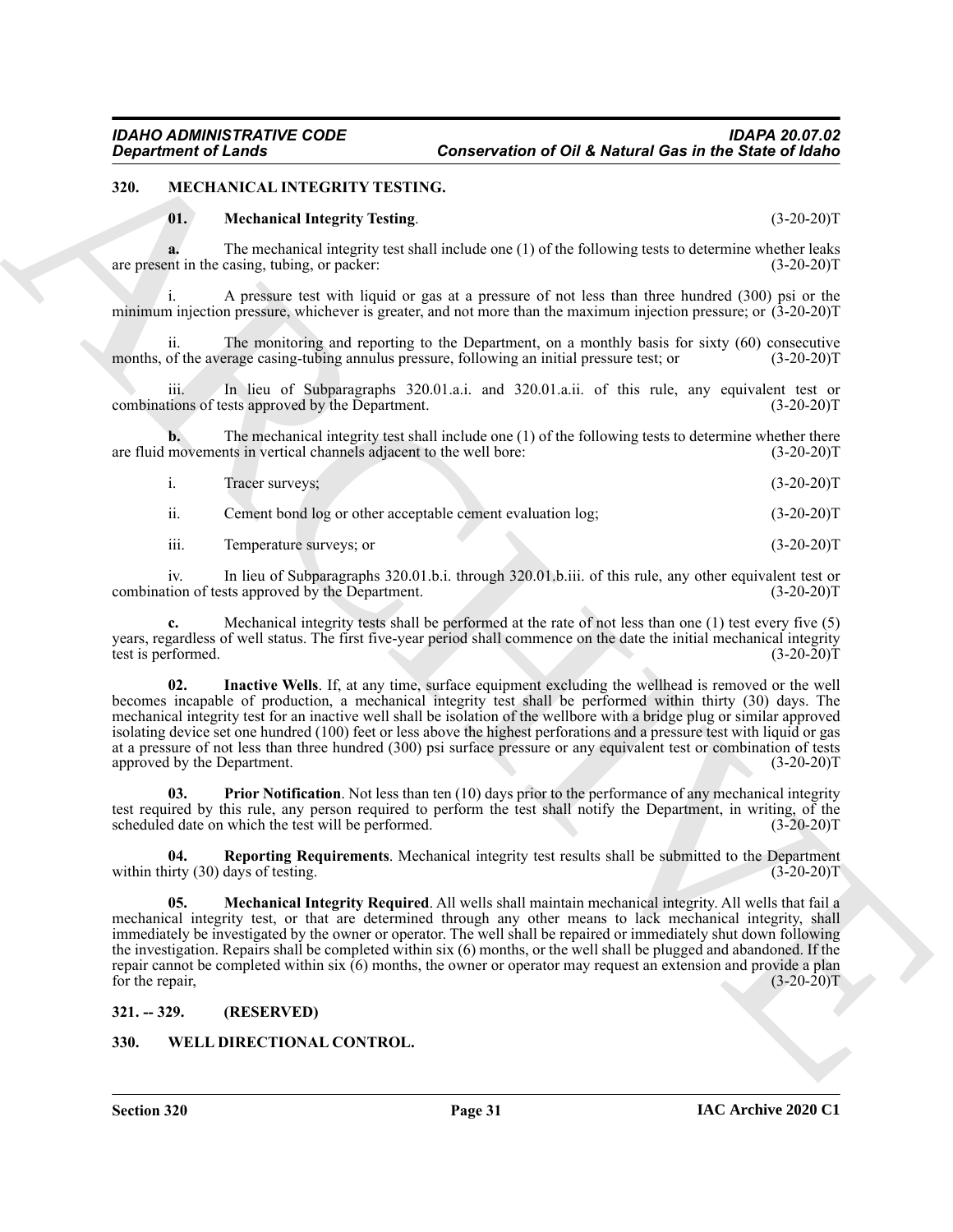<span id="page-31-2"></span>**01. General Restrictions; Allowable Deviation**. The maximum point at which a well penetrates the producing formation shall not unreasonably vary from the vertical drawn from the center of the hole at the surface. Deviation is permitted without special permission to remedy blowouts and, for short distances, to straighten the hole, sidetrack junk, or correct other mechanical difficulties. (3-20-20) sidetrack junk, or correct other mechanical difficulties.

**02. Controlled Directional Drilling**. Except for the purposes recited in Subsection 330.01, no well hereafter drilled may be intentionally directionally deviated from the vertical unless the owner or operator thereof shall first file an application and application fee to amend the drilling permit and receive approval from the<br>Department. Such application shall contain the following information: (3-20-20) Department. Such application shall contain the following information:

<span id="page-31-6"></span>**a.** Name and address of the owner or operator. (3-20-20)T

**b.** Lease name, well number, name of field and reservoir and county. (3-20-20)T

**c.** Description of surface location and proposed location of the producing interval (footage from lease on or block and survey lines). and section or block and survey lines).

| Reason for intentional deviation. | $(3-20-20)T$ |
|-----------------------------------|--------------|
|                                   |              |

**e.** List of offset operators and statement that each has been furnished a copy of the application by d mail. (3-20-20) registered mail.

**f.** Signature of representative of owner or operator. (3-20-20)T

**g.** Notification to offset operators that any objection they may have to the proposed intentional deviation of the well must be filed with the Department within fifteen  $(15)$  days of receipt of a copy of the application.  $(3-20-20)$ application. (3-20-20)T

**h.** The application shall be accompanied by a neat, accurate plat or sketch of the lease and all offset leases showing the names of all offset operators and the surface and proposed producing interval locations of the well. Plat shall be drawn to a scale which will permit facile observation of all pertinent data. (3-20-20) well. Plat shall be drawn to a scale which will permit facile observation of all pertinent data.

<span id="page-31-8"></span><span id="page-31-7"></span>**03. Copy of Application to Offset Operators**. At the time the application is filed with the Department, a copy of the application and the plat shall be forwarded by registered mail to all offset operators to the lease on which the well is to be drilled. (3-20-20) lease on which the well is to be drilled.

**Equivalent of Law Section 10.0** Conservation of Disk Determines the Anti-Box of the Color of Disk Determines the transformation of Disk Determines the transformation of the Color of Law Section 20.1 Conservative in the c **04. Department Action**. Upon receipt, the Department will hold the application for fifteen (15) days. If objection from any offset operator to the proposed intentional deviation is received within fifteen (15) days of receipt of the application by said operator, or if the Department is not in agreement with the proposed deviation, the application shall be set down for public hearing. If no objection from either an offset operator or the Department is interposed within the fifteen (15) day period, the application shall be approved and permit issued by the Department. If written consent of the offset operator(s) is filed concurrently with the application to drill directionally, the Department may immediately approve the application without waiting fifteen  $(15)$  days.  $(3-20-20)$ Department may immediately approve the application without waiting fifteen  $(15)$  days.

<span id="page-31-4"></span>**05. Angular Deviation and Directional Survey**. Upon completion, a complete angular deviation and directional survey of the well obtained by an approved well surveying company shall be filed with the Department, together with other regularly required reports. (3-20-20)T

<span id="page-31-5"></span>**06. Application for Exceptions**. In the event the proposed, or final, location of the producing interval of the directionally deviated well is not in agreement with spacing or other rules of the Commission applicable to the reservoir, proper applications shall be made to obtain approval of exceptions to such rules. Such approval shall be granted or denied at the discretion of the Department, and shall be accorded with the same consideration and treatment as if the well had been drilled vertically to the producing interval. (3-20-20) treatment as if the well had been drilled vertically to the producing interval.

#### <span id="page-31-0"></span>**331. -- 339. (RESERVED)**

#### <span id="page-31-3"></span><span id="page-31-1"></span>**340. WELL COMPLETION/RECOMPLETION REPORT AND WELL REPORT.**

**Section 340 Page 32**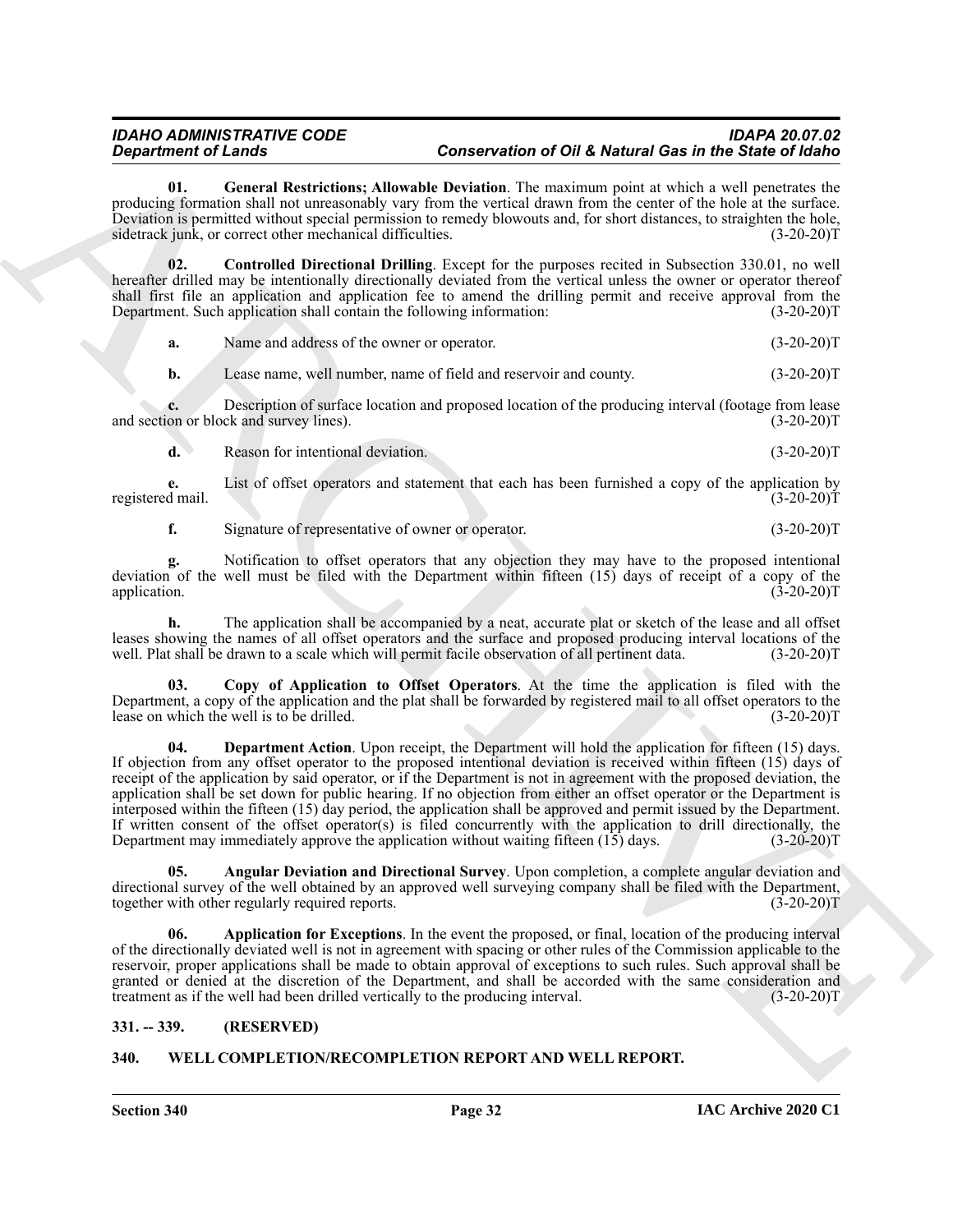**Strain of Clauding Control in the United Control in the Material Control in the Clauding Control in the United Control in the United Clauding Control in the United Clauding Control in the United Clauding Control in the U** Within thirty (30) days after the completion of a well drilled for oil or gas, or the recompletion of a well into a different source of supply, or where the producing interval is changed, a completion report shall be filed with the Department, on a form prescribed by the Department. Such report shall include name, number, and exact location of the well; lease name, date of completion and date of first production, if any; name and depth of hydrocarbon reservoir(s), if a multiple completion, from which well is producing; annulus pressure test; initial production test, including oil, gas, and water, if any; a well report as defined in Section 010; and such other relevant information as the Department may require.

### <span id="page-32-5"></span><span id="page-32-0"></span>**341. DRILLING LOGS.**

**01. Minimum Required Logs**. All wells shall have a lithologic log from the bottom of the hole to the extent practicable. (3-20-20)T top, to the extent practicable.

<span id="page-32-10"></span><span id="page-32-9"></span><span id="page-32-7"></span><span id="page-32-6"></span>**02. Bottom Hole Survey**. All wells shall have a bottom hole location survey. (3-20-20)T

**03. Cement Bond Log**. All wells that are cased and cemented shall have a cement bond log run across  $g$ . (3-20-20) the casing.

**04.** Other Logs. If other logs are run, including, but not limited to, resistivity, gamma-neutron log,  $\mu$ , etc., then the owner or operator shall retain a copy regardless of results. (3-20-20) sonic log, etc., then the owner or operator shall retain a copy regardless of results.

<span id="page-32-8"></span>**05. Log Submittal**. The above logs shall be submitted to the Department in paper and digital formats within thirty (30) days of the log being run. If logs were run in color, then the submitted copies shall also be in color. Digital formats must be Tiff and LAS 2.0 or higher. Logs submitted to the Department must have a scale of one (1) inch for correlation logs and five (5) inches for detail logs. (3-20-20)T

#### <span id="page-32-2"></span><span id="page-32-1"></span>**342. -- 399. (RESERVED)**

#### <span id="page-32-15"></span>**SUBCHAPTER E – PRODUCTION**

#### <span id="page-32-16"></span><span id="page-32-3"></span>**400. PRODUCTION REPORTS.**

<span id="page-32-18"></span>**01. Required Content**. An owner or operator must report production on a form created by the Department. Production reports submitted to the Department must include gas quantities sold in thousand cubic feet (mcf), condensate sold in barrel quantities (bbl), oil sold in barrel quantities (bbl), and formational waters produced in barrel quantities (bbl). (3-20-20)T

<span id="page-32-17"></span>**02. Annual Production Report**. By January 31 of each year, an owner or operator must submit to the Department an aggregated report of all hydrocarbons and formational waters produced and sold or disposed of for each well during the previous calendar year. (3-20-20)T

#### <span id="page-32-11"></span><span id="page-32-4"></span>**401. MEASUREMENT OF OIL.**

The volume of production of oil shall be computed in terms of barrels of clean oil on the basis of meter measurements or tank measurements of oil-level difference made and recorded to the nearest quarter-inch (1/4") of one hundred percent (100%) capacity tables, subject to the following corrections: (3-20-20)T

<span id="page-32-12"></span>**01. Correction for Impurities**. The percentage of impurities (water, sand, and other foreign substances, not constituting a natural component part of the oil) shall be determined to the satisfaction of the Department, and the observed gross volume of oil shall be corrected to exclude the entire volume of such impurities.  $(3-20-20)T$ 

**02. Temperature Correction**. The observed volume of oil corrected for impurities shall be further corrected to the standard volume at sixty (60) Degrees F in accordance with ASTM D-1250-08, Table 7, or any revisions thereof and any supplements thereto, or any close approximation thereof approved by the Department.  $(3-20-20)T$ 

<span id="page-32-14"></span><span id="page-32-13"></span>**03. Gravity Determination**. The gravity of oil at sixty (60) degrees F shall be determined in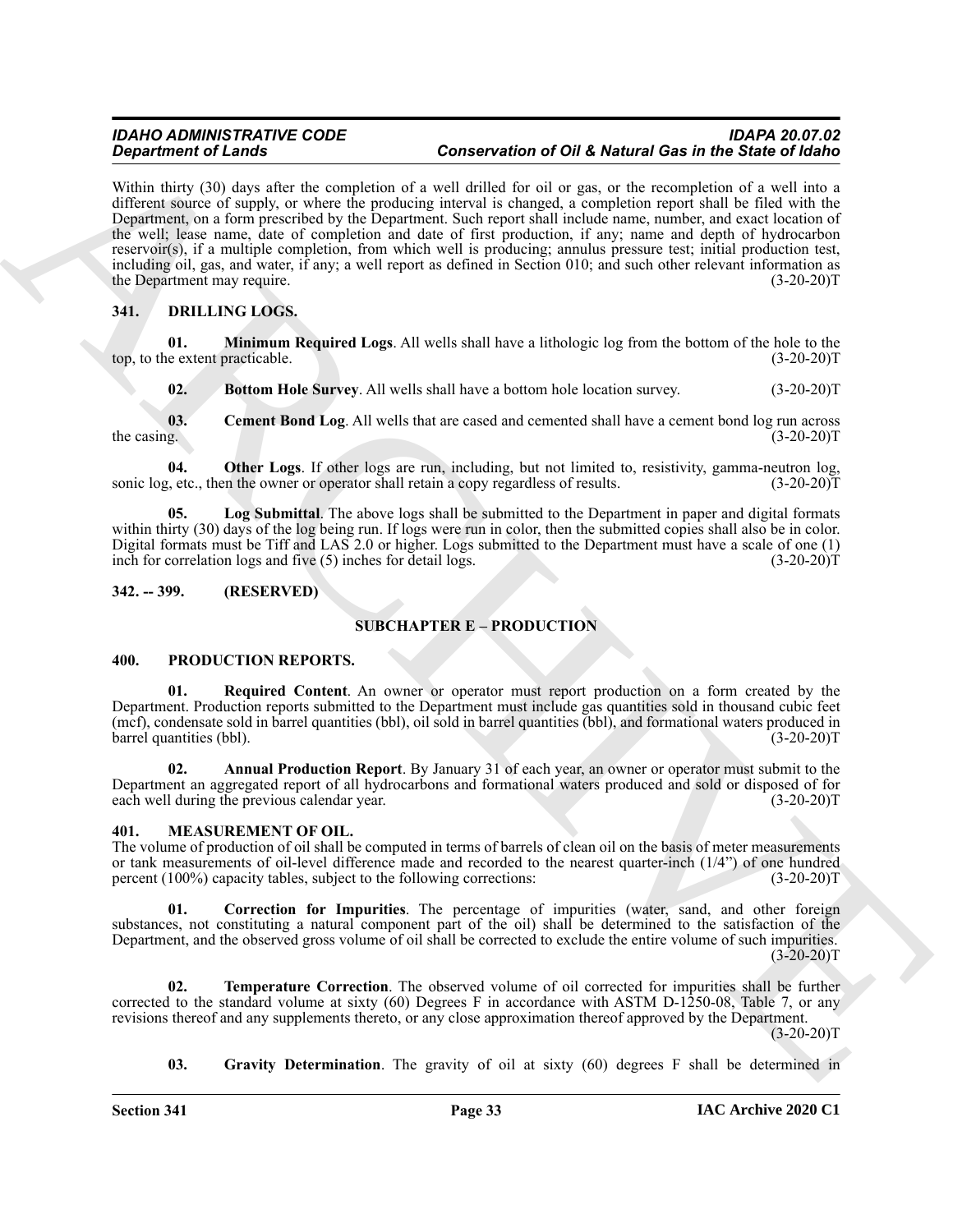accordance with ASTM D-1250-08, Table 5, or any revisions thereof and any supplements thereto approved by the<br>
(3-20-20)T Department. (3-20-20)T

#### <span id="page-33-11"></span><span id="page-33-0"></span>**402. MEASUREMENT OF GAS.**

**Gas Measurement**. For computing volume of gas to be reported to the Department, the standard of pressure shall be fourteen point seventy-three (14.73) psi atmospheric, and the standard of temperature shall be sixty (60) Degrees F. All volumes of gas to be reported to the Department shall be adjusted by computation to these standards, unless otherwise authorized by the Department. (3-20-20)T

### <span id="page-33-6"></span><span id="page-33-1"></span>**403. GAS-OIL RATIO FOR WELL CLASSIFICATIONS.**

In the absence of an order by the Commission setting a field-specific oil-gas ratio, a well that produces gas of five thousand (5,000) cubic feet or greater to one (1) bbl of oil at standard temperature and pressure will be classified as a gas well.  $(3-20-20)T$ gas well.  $(3-20-20)T$ 

#### <span id="page-33-7"></span><span id="page-33-2"></span>**404. GAS-OIL RATIO LIMITATION.**

<span id="page-33-5"></span>**01. Waste Prevention; Conditions for Emergency Order**. To further prevent waste resulting from the production of wells with inefficient gas-oil ratios, the Department may enter an emergency order temporarily prohibiting the production of oil or gas from all wells in a pool producing both oil and gas when the Department believes that waste may be occurring or is imminent in said pool by reason of the operation of wells with inefficient gas-oil ratios. The order shall specify a date for the hearing described in Subsection 404.02 of these rules. The Department may use information provided by an offset operator or an owner or operator in a common source of supply to determine if waste is occurring. (3-20-20) supply to determine if waste is occurring.

<span id="page-33-9"></span>**02. Notice and Cause for Hearing**. The Department will notify all offset operators and owners or operators in the common source of supply of the hearing date. A hearing regarding waste due to inefficient gas-oil<br>ratios will held for any of the following reasons: (3-20-20) ratios will held for any of the following reasons:

If an emergency order is issued as described in Subsection  $404.01$  of these rules. The hearing will veen five  $(5)$  and fifteen  $(15)$  days after the effective date of the order.  $(3-20-20)$ T be scheduled between five  $(5)$  and fifteen  $(15)$  days after the effective date of the order.

ii. Upon application to the Department from any person with an ownership interest in the common source of supply who believes that waste is occurring due to inefficient oil and gas ratios. The application must include credible evidence of such waste. The hearing shall be held within thirty (30) days of the Department receiving the application.  $(3-20-20)T$ 

<span id="page-33-8"></span>iii. Prior to an emergency situation and upon its own motion with reasonable cause, the Department may schedule a hearing regarding potential waste due to inefficient gas-oil ratios. (3-20-20)T

**Conservation of OI & Metand Gas for a supercontinent of OI & Metand Gas in the Sixtee of Gas for a supercontinent of Conservation of OI & Metand Gas for a supercontext of the Experiment of Conservation of Conservation of 03. Determination of Inefficient Ratios; Power to Limit Production**. If the Department after notice and hearing, whether held upon its own motion, upon the application of an interested party, or pursuant to an emergency order entered as hereinafter provided for, shall find that a well(s) in the pool are operating with inefficient gas-oil ratios, and that waste is occurring or is imminent as a result thereof, it shall enter an order limiting the production of oil and gas from said pool to that amount which the pool can produce without waste and in accordance with sound engineering practice. The order shall also limit the amount of oil or gas, or both, that may be produced from any well in the pool, so that each owner or operator is given an opportunity to produce his just and equitable share in the pool in accordance with sound engineering practice. (3-20-20)T

#### <span id="page-33-10"></span><span id="page-33-3"></span>**405. GAS-OIL RATIO SURVEYS AND REPORTS.**

Within thirty (30) days following the completion or recompletion of each well producing oil and gas and thereafter as the Department may require, the owner or operator of such well shall make a gas-oil ratio test of such well and the results of such test shall be reported to the Department within twenty (20) days after the test is made. Certain wells may be excepted from this rule by the Department upon written request. Entire fields may be excepted from this rule after notice and hearing. (3-20-20)T

<span id="page-33-4"></span>**406. -- 409. (RESERVED)**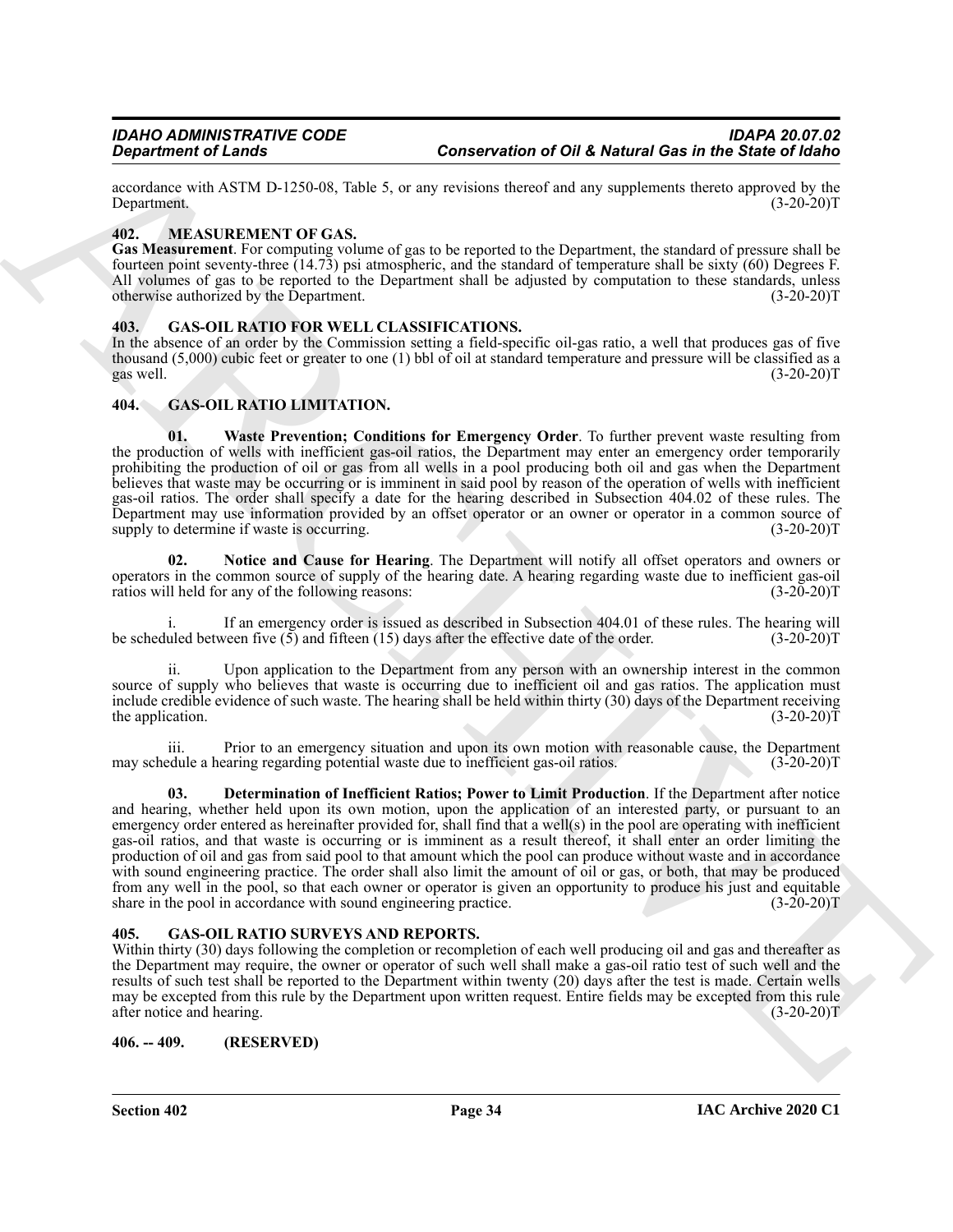#### <span id="page-34-7"></span><span id="page-34-0"></span>**410. METERS.**

<span id="page-34-8"></span>**01. General Requirements**. Meter fittings of adequate size to measure the gas efficiently for the purpose of obtaining gas-oil ratios shall be installed on the gas vent line of every separator or proper connections made for orifice well tester. Well-head equipment shall be installed and maintained in excellent condition. Valves shall be installed so that pressures can be readily obtained on both casing and tubing. (3-20-20)T

<span id="page-34-9"></span>**Visibility**. All required meters shall be accessible and viewable by the Department for the purpose ly, monthly and/or cumulative production volumes from individual wells. (3-20-20)<sup>T</sup> of monitoring daily, monthly and/or cumulative production volumes from individual wells.

#### <span id="page-34-11"></span><span id="page-34-1"></span>**411. SEPARATORS.**

All flowing oil wells must be produced through an adequate oil and gas separator or emulsion treater, provided, however, the director may approve producing wells without a separator or emulsion treater. (3-20-20) however, the director may approve producing wells without a separator or emulsion treater.

#### <span id="page-34-10"></span><span id="page-34-2"></span>**412. PRODUCING FROM DIFFERENT POOLS THROUGH THE SAME CASING STRING.**

No well shall be permitted to produce either oil or gas from different pools through the same string of casing without first receiving written permission from the Department. (3-20-20) first receiving written permission from the Department.

#### <span id="page-34-6"></span><span id="page-34-3"></span>**413. GAS UTILIZATION.**

Generation of Lenda<br>
State of the EMS (Sole of Values of OH & Network Ges in the Sixte of Values<br>
The March Control of Control of the Control of the Control of the Control of Control of Control of Control of Control of Co After a well is completed and while it is being tested, the owner or operator may flare gas for no more than fourteen (14) days without paying royalties and severance taxes on the flared gas. Under no conditions may gas be flared for more than sixty (60) days after a well is completed or recompleted. Prior to flaring gas, owners or operators must notify the county in which the well is located and all owners of occupied structures within one-quarter (1/4) mile radius of the well. After the owner or operator has tested a well, no gas from such well shall be permitted to escape into the air, and all gas produced therefrom shall be utilized without waste. (3-20-20)T

#### <span id="page-34-4"></span>**414. -- 419. (RESERVED)**

#### <span id="page-34-12"></span><span id="page-34-5"></span>**420. TANK BATTERIES.**

Tank batteries must meet the following requirements. (3-20-20)T

<span id="page-34-13"></span>**01. Containment Requirements**. All tank batteries consisting of tanks containing produced fluids or crude oil storage tanks or containing tanks equipped to receive produced fluids must be surrounded by tank dikes that meet the following requirements: (3-20-20)T

**a.** Tank dikes must be designed to have a capacity of at least one and one-half  $(1\frac{1}{2})$  times the volume rest tank which the dike surrounds.  $(3-20-20)T$ of the largest tank which the dike surrounds.

**b.** The material used to construct a tank dike and the material used to line the bottom and sides of the containment reservoir must have a maximum coefficient of permeability of 10-9 cm/sec so as to contain fluids and resist erosion. An operator must submit proof of compliance for tank dike liner construction to the Department in the form of a manufacturer's statement of design or a nuclear density test performed by a third party trained to perform the test.  $(3-20-20)T$ 

**c.** All piping and manmade improvements that perforate the tank dike wall or tank battery floor must be sealed to a minimum radius of twelve (12) inches from the outside edge of the piping or improvement. (3-20-20)T

**d.** Valves and quick-connect couplers on tank batteries must be at least eighteen (18) inches from the all of the tank dike.  $(3-20-20)T$ inside wall of the tank dike.

**e.** Vegetation on the top and outside surface of tank dike must be properly maintained so as to not pose a fire hazard. (3-20-20)T

**f.** A ladder or other permanent device must be installed over the tank dike to access the containment reservoir. (3-20-20)<sup>T</sup> reservoir. (3-20-20)T

**g.** The containment reservoir must be kept free of vegetation, stormwater, produced fluids, other oil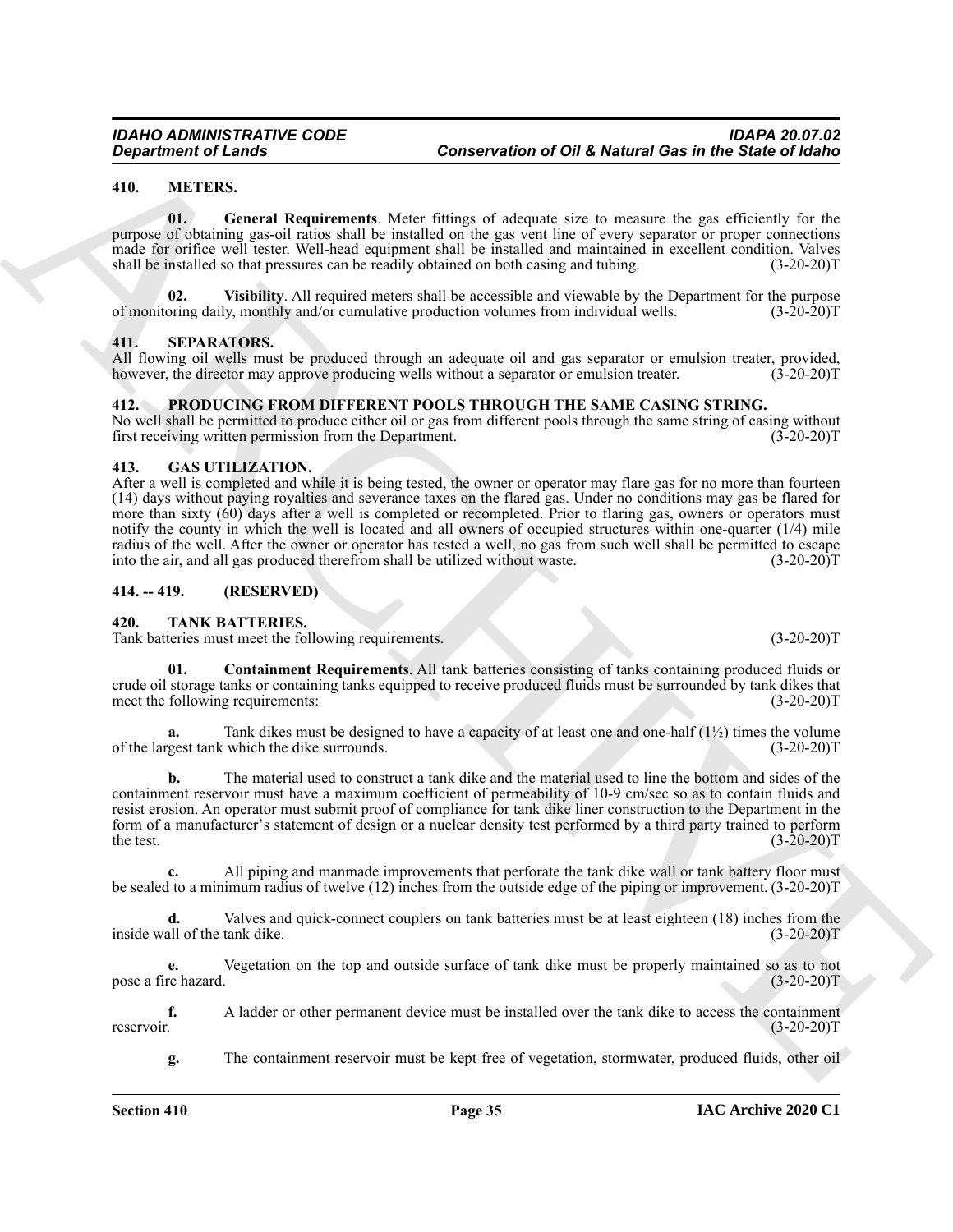# <span id="page-35-0"></span>**421. -- 429. (RESERVED)**

# <span id="page-35-11"></span><span id="page-35-10"></span><span id="page-35-7"></span><span id="page-35-1"></span>**430. GAS PROCESSING FACILITIES.**

| <b>Department of Lands</b>          |                                                                                                      |                                                                                      | Conservation of Oil & Natural Gas in the State of Idaho                                                                                                                                                                                                                                                                                                                                                                                                                                              |
|-------------------------------------|------------------------------------------------------------------------------------------------------|--------------------------------------------------------------------------------------|------------------------------------------------------------------------------------------------------------------------------------------------------------------------------------------------------------------------------------------------------------------------------------------------------------------------------------------------------------------------------------------------------------------------------------------------------------------------------------------------------|
|                                     | 58.01.16, "Wastewater Rules," and other applicable rules.                                            |                                                                                      | and gas field related debris, general trash, or any flammable material. Drain lines installed through the tank dike for<br>the purpose of draining storm water from the containment reservoir must have a valve installed which must remain<br>closed and capped when not in use. Any fluids collected, spilled or discharged within the containment reservoirs must<br>be removed as soon as practical, characterized, treated if necessary, and disposed in conformance with IDAPA<br>$(3-20-20)T$ |
| $421. - 429.$                       | (RESERVED)                                                                                           |                                                                                      |                                                                                                                                                                                                                                                                                                                                                                                                                                                                                                      |
| 430.                                | <b>GAS PROCESSING FACILITIES.</b><br>Gas processing facilities must meet the following requirements. |                                                                                      | $(3-20-20)T$                                                                                                                                                                                                                                                                                                                                                                                                                                                                                         |
| 01.                                 | comply with the requirements in Sections 301 and 302 of these rules.                                 |                                                                                      | <b>Operations</b> . Operators of gas processing facilities must notify the Department which wells, by API<br>number, are served by a gas processing facility. All gas processing facilities not constructed on a well site must<br>$(3-20-20)T$                                                                                                                                                                                                                                                      |
| 02.<br>must contain at the minimum: |                                                                                                      |                                                                                      | Meters and Facility Plans. Gas processing facilities must account for all liquids and gas entering<br>and leaving the facility with accurate meters. A supervisory control and data acquisition systems or other data<br>recording system must be used to monitor the liquids and gas in the facility. Operators of gas processing facilities<br>must submit an as-built facility design plan to the Department upon completion of the facility, a facility design plan<br>$(3-20-20)T$              |
| a.                                  | Site layout;                                                                                         |                                                                                      | $(3-20-20)T$                                                                                                                                                                                                                                                                                                                                                                                                                                                                                         |
| $\mathbf{b}$ .                      | Piping and instrumentation diagram;                                                                  |                                                                                      | $(3-20-20)T$                                                                                                                                                                                                                                                                                                                                                                                                                                                                                         |
| c.                                  | Process Flow schematics;                                                                             |                                                                                      | $(3-20-20)T$                                                                                                                                                                                                                                                                                                                                                                                                                                                                                         |
| d.                                  | Electronic controls and sensing schematic;                                                           |                                                                                      | $(3-20-20)T$                                                                                                                                                                                                                                                                                                                                                                                                                                                                                         |
| е.                                  |                                                                                                      | operationally critical equipment that requires periodic maintenance and calibration; | Equipment operations and maintenance manuals for, pumps, meters, heat exchangers and any other<br>$(3-20-20)T$                                                                                                                                                                                                                                                                                                                                                                                       |
| f.                                  | Periodic maintenance schedule for critical equipment;                                                |                                                                                      | $(3-20-20)T$                                                                                                                                                                                                                                                                                                                                                                                                                                                                                         |
| g.                                  | Troubleshooting metric; and                                                                          |                                                                                      | $(3-20-20)T$                                                                                                                                                                                                                                                                                                                                                                                                                                                                                         |
| h.<br>processing facility.          |                                                                                                      |                                                                                      | Other information or documentation necessary for the safe and continued operation of a gas<br>$(3-20-20)T$                                                                                                                                                                                                                                                                                                                                                                                           |
| 03.                                 | for the Control of Air Pollution in Idaho, and any permit issued by the IDEQ.                        |                                                                                      | Flaring. Flaring at gas processing facilities must be in conformance with IDAPA 58.01.01, Rules<br>$(3-20-20)T$                                                                                                                                                                                                                                                                                                                                                                                      |
|                                     | conduct quarterly inspections of facilities.                                                         |                                                                                      | Inspections. Gas processing facilities must have site specific facility design plans and a log book of<br>gas metered in and out of the facility available for review by Department staff during the inspections of gas<br>processing facilities. During inspections, gas process facility staff must demonstrate knowledge of all operations and<br>the location of all emergency shut off equipment, direction of flow lines, and heat exchangers. The Department will<br>$(3-20-20)T$             |
| $431. - 499.$                       | (RESERVED)                                                                                           |                                                                                      |                                                                                                                                                                                                                                                                                                                                                                                                                                                                                                      |
|                                     |                                                                                                      | <b>SUBCHAPTER F - WELL ACTIVITY AND RECLAMATION</b>                                  |                                                                                                                                                                                                                                                                                                                                                                                                                                                                                                      |
| 500.<br><b>ACTIVE WELLS.</b>        |                                                                                                      |                                                                                      |                                                                                                                                                                                                                                                                                                                                                                                                                                                                                                      |
| 01.<br>plugged.                     |                                                                                                      |                                                                                      | Gas Storage Wells. Gas storage wells are to be considered active at all times unless physically<br>$(3-20-20)T$                                                                                                                                                                                                                                                                                                                                                                                      |

<span id="page-35-8"></span>

| Periodic maintenance schedule for critical equipment; | $(3-20-20)T$ |
|-------------------------------------------------------|--------------|
| Troubleshooting metric; and                           | $(3-20-20)T$ |

# <span id="page-35-3"></span><span id="page-35-2"></span>**431. -- 499. (RESERVED)**

# <span id="page-35-12"></span><span id="page-35-9"></span><span id="page-35-6"></span>**SUBCHAPTER F – WELL ACTIVITY AND RECLAMATION**

# <span id="page-35-5"></span><span id="page-35-4"></span>**500. ACTIVE WELLS.**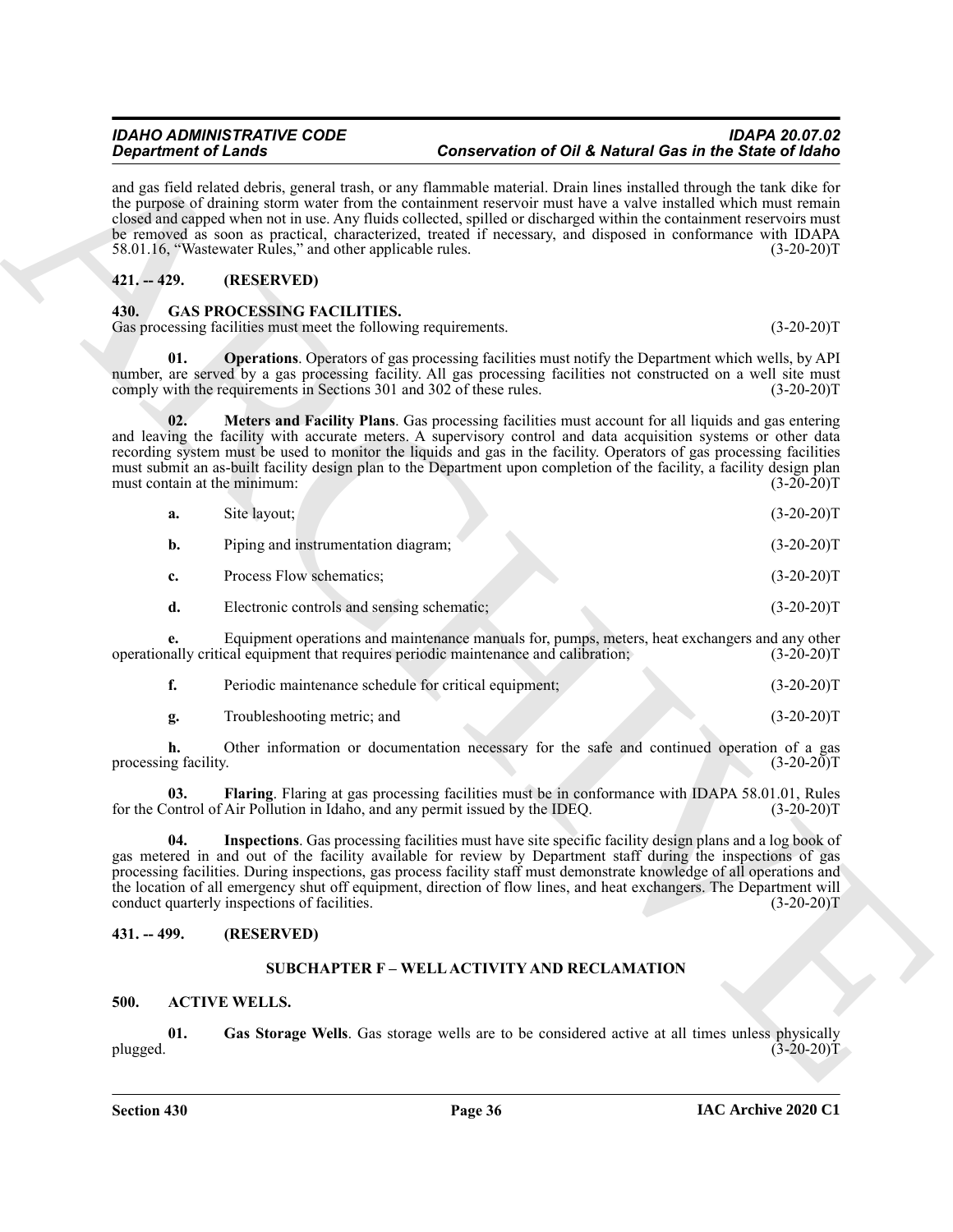*Constraint* of *Characteric Characteric States.* Constraint of *CHARCH* Characteric Characteric Characteric States and Theoretic Characteric Characteric Characteric Characteric Characteric Characteric Characteric Chara **02. Extension of Active Status**. An owner or operator may request an extension of active well status for wells that are idled for more than twenty-four (24) continuous months. The owner or operator shall provide a written request to the Department stating the reason for the extension, the length of extension, the method used to close the well to the atmosphere, and the plans for future operation. The Department shall review the request for approval, modification, or denial, and shall set the duration of the extension if approved. An extension shall not exceed five (5) years and may be renewed upon request. (3-20-20) exceed five (5) years and may be renewed upon request.

<span id="page-36-3"></span><span id="page-36-2"></span>**03. Annual Reports for Active Wells**. The owner or operator shall submit an annual report to the Department describing the current status of the well and the plans for future well operation by January 31 of each year. Failure to submit the annual report may result in the Department declaring the well inactive. (3-20-2 year. Failure to submit the annual report may result in the Department declaring the well inactive.

## <span id="page-36-4"></span><span id="page-36-0"></span>**501. INACTIVE WELLS.**

<span id="page-36-6"></span>**01. Determination of Inactive Status**. The Department shall declare a well inactive after twenty-four (24) continuous months of inactivity if the owner or operator has not received approval for an extension of active status, or after an owner or operator fails to submit an annual report for an active well. The Department will immediately notify an owner or operator of this determination by certified mail, and the owner or operator may appeal this determination to the Commission. (3-20-20)T

**02. Owner's or Operator's Responsibility for Inactive Wells**. The owner or operator must plug and abandon an inactive well in accordance with Section 502 of these rules within six (6) months of being notified by the Department unless the owner or operator supplies the following information within the six-month time period:

 $(3-20-20)T$ 

<span id="page-36-8"></span>**a.** A written request to extend inactive status; (3-20-20)T

**b.** An individual bond, as provided for in Subsection 220.03 of these rules, if the well was covered by t bond; and  $(3-20-20)T$ a blanket bond; and

**c.** A description of how the well is closed to the atmosphere with a swedge and valve, packer, or other if method, and how the well is to be maintained. (3-20-20) approved method, and how the well is to be maintained.

<span id="page-36-7"></span>**03. Inactive Review and Decision**. The Department shall review the request for approval, modification, or denial, and shall set the duration of the extension if approved. An extension shall not exceed three (3) years and may be renewed upon request. (3-20-20) years and may be renewed upon request.

<span id="page-36-9"></span>**04. Testing of Inactive Wells**. In addition to the requirements of Section 320 of these rules, inactive wells shall have a mechanical integrity test performed within two (2) years after the date of last use in order to retain inactive status. (3-20-20) inactive status.

<span id="page-36-5"></span>**05. Converting Inactive Wells to Active Wells**. The owner or operator must apply to the Department to change the status of a well from inactive to active. The Department shall review the request for approval, modification, or denial. A mechanical integrity test may be required by the Department if the well has been worked over or if a test has not been conducted for five (5) years or longer. If approved, the well may again be covered by a blanket bond. (3-20-20) blanket bond.

#### <span id="page-36-10"></span><span id="page-36-1"></span>**502. WELL PLUGGING.**

<span id="page-36-12"></span>**01. Plugging Required**. The operator or owner shall not permit any well drilled for oil, gas, saltwater disposal or any other purpose in connection with the production of oil and gas, to remain unplugged after such well is no longer used for the purpose for which it was drilled or converted. (3-20-20)T

<span id="page-36-11"></span>**02. Notice of Intention to Abandon Well**. Before beginning abandonment work on an oil or gas well, a Notice of Intention to Abandon shall be filed with the Department and approval obtained as to the method of abandonment before the work is started. The notice must show the reason for abandonment and must give a detailed statement of the proposed work, including such information as kind, location, and length of plugs (by depths), and plans for mudding, cementing, shooting, testing, and removing casing as well as any other pertinent information.

 $(3-20-20)T$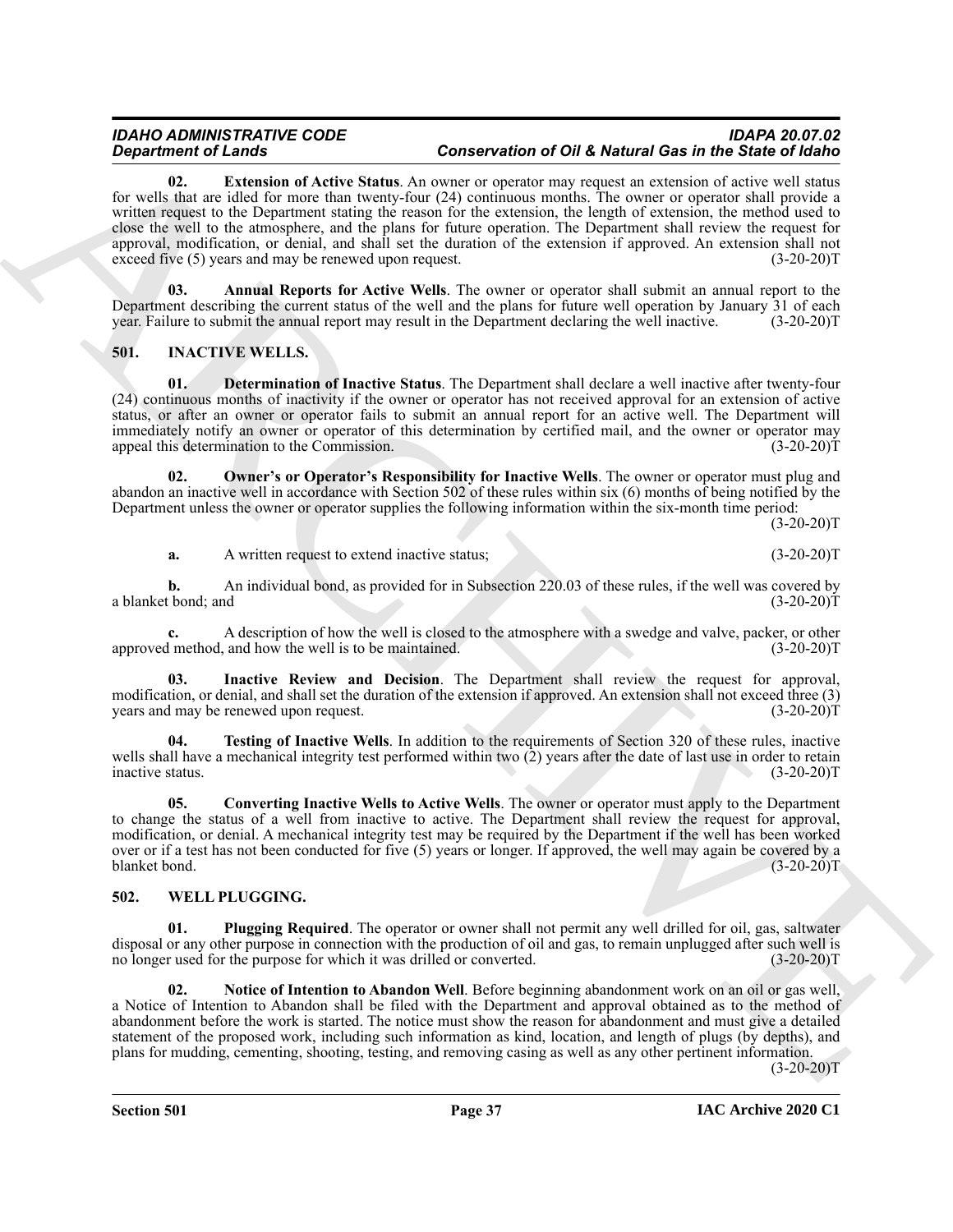<span id="page-37-2"></span><span id="page-37-1"></span>**03. Plugging Dry Holes**. If a nonproductive well, or dry hole, is drilled and not needed for any specific purpose, it must be plugged and abandoned prior to removal of the drill rig. A verbal notification and approval may be used for dry holes in lieu of the written notification referenced in Subsection 502.02 of these rules. The standards in Subsections 502.04 through 502.06 of these rules will still apply. (3-20-20)T

Greaterinos of Lands<br>
Conservation of OH & Metamville actions the Columbus Conservation of OH & Metamville action in the Side of Volume<br>
10. The particular conservation of the Side Columbus Conservation of the Side Columb **04. Plugging of Wells**. The owner or operator of any well drilled for oil or gas, or any seismic, core, or other exploratory holes, whether cased or uncased, and regardless of diameter shall be responsible for the plugging of said hole in a manner sufficient to properly protect all freshwater-bearing and possible or probable oil- or gas-bearing formations. The material used in plugging, whether cement, mechanical plug, or some other equivalent method approved in writing by the Director, must be placed in the well in a manner to permanently prevent migration of oil, gas, water, or other substance from the formation or horizon in which it originally occurred. The preferred plugging cement slurry is that recommended in API Bulletin E3. Pozzolan, gel, and other approved extenders may be used if the owner or operator can document to the Department's satisfaction that the slurry design will achieve a minimum compressive strength of three hundred (300) psi after twenty-four (24) hours, and eight hundred (800) psi after seventy-two (72) hours measured at ninety-five (95) degrees F and at eight hundred (800) psi. No substances of any nature or description other than those normally used in plugging operations shall be placed in any well at any time during plugging operations. (3-20-20) during plugging operations.

<span id="page-37-0"></span>**05. Plugged Intervals**. The following plugging standards shall be followed for all wells: (3-20-20)T

**a.** Cement must be placed for a length of at least one hundred (100) feet on either side of each casing shoe, or casing bottom if no shoe is present. If the bottom of the hole is less than one hundred (100) feet from the bottom of the lowest casing, then the entire length of the uncased hole below the casing will be cemented.(3-20-20)T

**b.** In the uncased portions of a well, cement plugs must be placed to extend from one hundred (100) feet below the bottom up to one hundred (100) feet above the top of any oil, gas, and abnormally high pressure zones, so as to isolate fluids in the strata in which they are found and to prevent them from escaping into other strata.

 $(3-20-20)T$ 

**c.** A cement plug shall be placed a minimum of one hundred (100) feet above all producing zones in portions of a well. (3-20-20) uncased portions of a well.

**d.** A cement plug shall be placed a minimum of fifty (50) feet above and below the following intervals: (3-20-20)  $intervals:$  (3-20-20)T

i. Where the casing is perforated or ruptured. If no cement is present behind the casing, then cement must also be squeezed out the perforations or ruptures and into the annular space between the casing and the borehole. (3-20-20) borehole. (3-20-20)T

ii. Top and bottom of fresh water zones. If fresh water zone is less than one hundred (100) feet thick, then continuous cement must be placed from fifty (50) feet below the zone upward to fifty (50) feet above the zone.  $(3-20-20)T$ 

**e.** The top of all cement plugs will be tagged to verify their depth.  $(3-20-20)T$ 

**f.** The owner or operator shall have the option as to the method of placing cement in the hole by:

|              |                                                               | $(3-20-20)T$ |
|--------------|---------------------------------------------------------------|--------------|
| $\mathbf{1}$ | Dump bailer;                                                  | $(3-20-20)T$ |
| ii.          | Pumping a balanced cement plug through tubing or drill pipe;  | $(3-20-20)T$ |
| iii.         | Pump and plug; or                                             | $(3-20-20)T$ |
| 1V.          | Equivalent method approved by the Director prior to plugging. | $(3-20-20)T$ |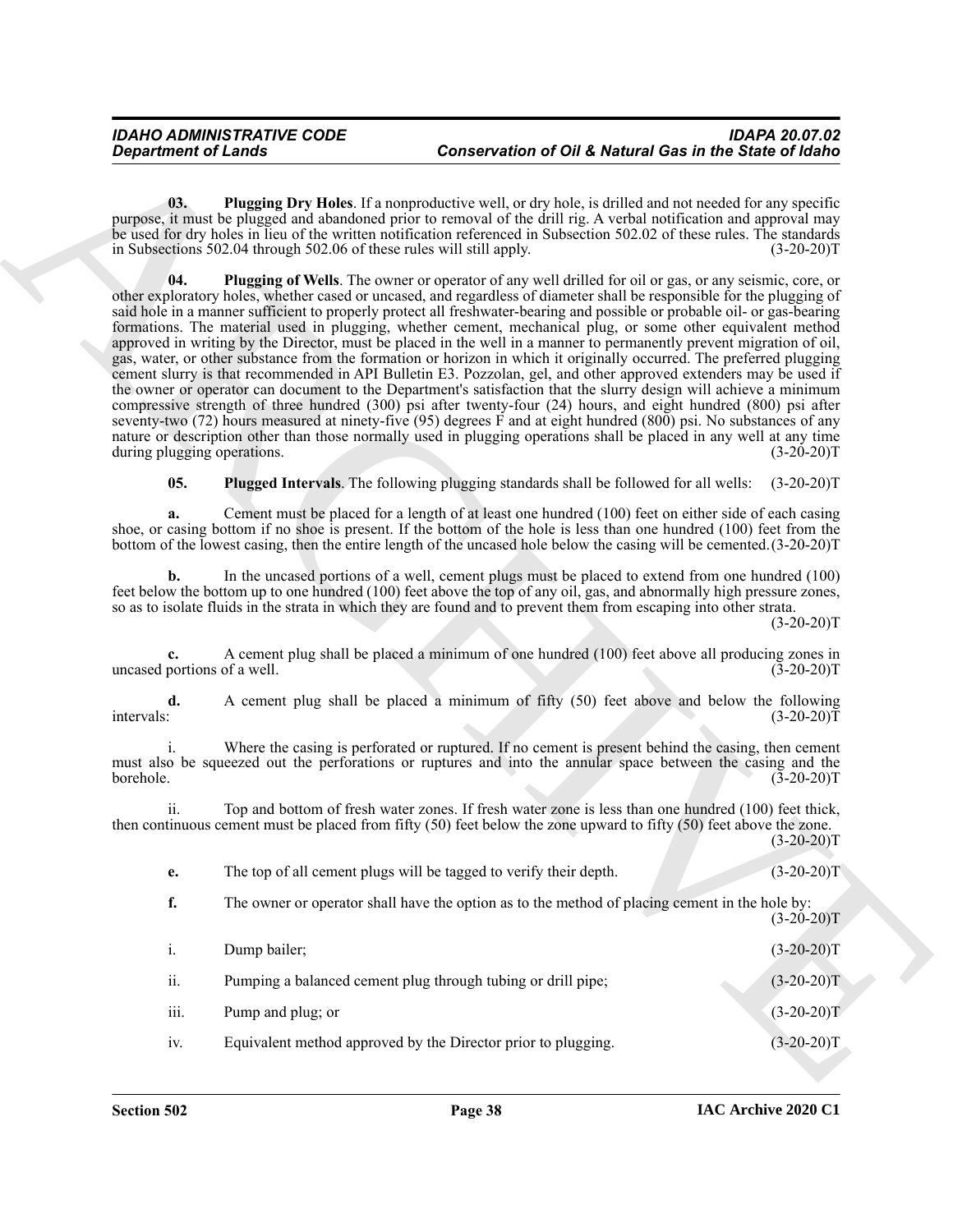Unless prior approval is given, all wellbores shall have water based drilling muds, high viscosity roved fluids between all plugs. pills, or other approved fluids between all plugs.

<span id="page-38-5"></span>**h.** All abandoned wells shall have a plug or seal placed at the surface of the ground or the bottom of the cellar in the hole in such manner as not to interfere with soil cultivation or other surface use. The top of the pipe must be sealed with either a cement plug and a screw cap, or cement plug and a steel plate welded in place or by other approved method, or in the alternative be marked with a permanent monument which shall consist of a piece of pipe not less than four (4) inches in diameter and not less than ten (10) feet in length, of which four (4) feet shall be above the general ground level, the remainder to be embedded in cement or to be welded to the surface casing. (3-20-20)T

*Department of Langelings Contents in given all because the numeric line and the langeling method distance in the spin spin and the spin spin and the spin spin and the spin spin and the spin spin and the spin spin and th* **06. Subsequent Report of Abandonment**. If a well is plugged or abandoned, a subsequent record of work done must be filed with the Department. This report shall be filed separately within thirty (30) days after the work is done. The report shall give a detailed account of the manner in which the abandonment of plugging work was carried out, including the weight of mud, the nature and quantities of materials used in plugging, the location and extent (by depths) of the plugs of different materials, and the records of any tests or measurements made and of the amount, size, and location (by depths) of casing left in the well. If an attempt was made to part any casing, a complete report of the method used and the results obtained must be included. (3-20-20) report of the method used and the results obtained must be included.

#### <span id="page-38-6"></span>**07. Wells Used for Fresh Water (Cold Water < 85 degrees Fahrenheit), Low Temperature** Geothermal (85 - 212 Degrees Fahrenheit) or Geothermal Wells (>212 Degrees Fahrenheit).

**a.** Oil and gas wells, seismic, core or other exploratory holes no longer being used for their original purpose may not be converted into fresh water, low temperature geothermal, or geothermal wells unless the following actions occur:

i. Owner, operator, or surface owner files an application with the IDWR describing the conversion and the proposed use for the water or geothermal resource and any modifications necessary to meet the applicable well construction standards; (3-20-20) well construction standards;

ii. The surface owner provides written documentation assuming responsibility for the converted well including, should it become necessary, decommissioning (plugging) of the converted well in accordance with applicable law; (3-20-20) applicable law;

iii. IDWR issues a permit for a geothermal resource well, a water right, or recognizes a domestic on authorizing the withdrawal of water from the converted well; and (3-20-20) exemption authorizing the withdrawal of water from the converted well; and

iv. A licensed driller in Idaho inspects and certifies that the converted well meets all well construction standards for its intended purpose. (3-20-20)T

**b.** The Department's bond may not be released, and the oil and gas permit cancelled, until all lents in Paragraph 502.07.a. of these rules are met. (3-20-20) requirements in Paragraph 502.07.a. of these rules are met.

#### <span id="page-38-0"></span>**503. -- 509. (RESERVED)**

#### <span id="page-38-4"></span><span id="page-38-2"></span><span id="page-38-1"></span>**510. SURFACE RECLAMATION.**

**01. Timing of Reclamation**. After the plugging and abandonment of a well or closure of other oil and gas facilities, all reclamation work described in this Section shall be completed within twelve (12) months. The Director may grant an extension where unusual circumstances are encountered, but every reasonable effort shall be made to complete reclamation before the next local growing season. (3-20-20)T

<span id="page-38-3"></span>**02. General Clean Up**. All debris, abandoned gathering line risers and flowline risers, surface equipment, supplies, rubbish, and other waste materials shall be removed within three (3) months of plugging a well. The burning or burial of such material on the premises shall be performed in accordance with applicable local, state, or federal solid waste disposal and air quality regulations. In addition, material may be burned or buried on the premises only with the prior written consent of the surface owner. (3-20-20) premises only with the prior written consent of the surface owner.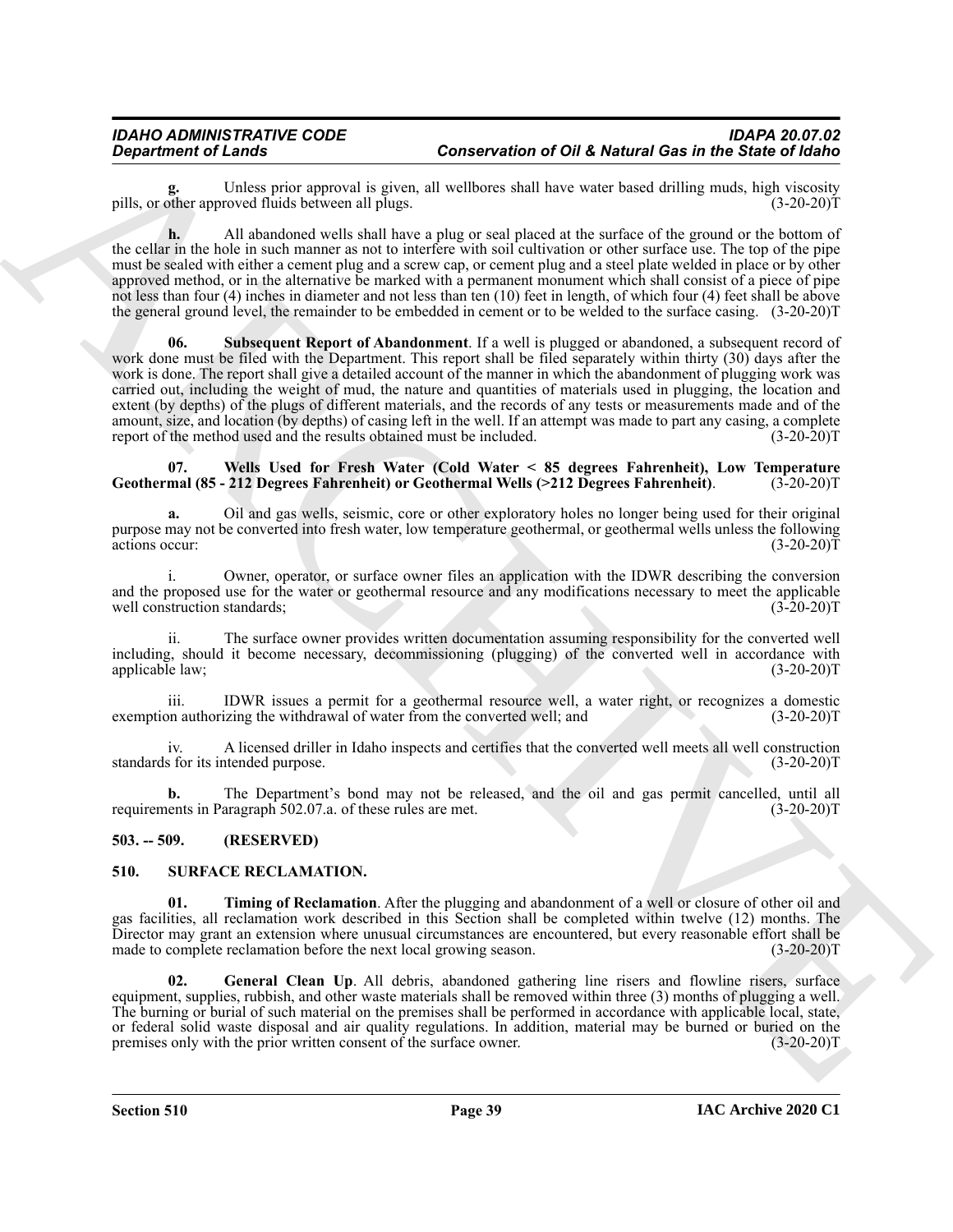<span id="page-39-3"></span>**03. Road Removal**. All access roads to plugged and abandoned wells and associated production facilities shall be ripped, regraded, and recontoured unless otherwise specified in a surface use agreement. Culverts and any other obstructions that were part of the access road(s) shall be removed. Roads to be left will be graded to drain and prepared with rolling dips or other best management practices to minimize erosion. (3-20-20)T

<span id="page-39-1"></span>**04. Regrading**. Drill pads, pits, berms, cut and fill slopes, and other disturbed areas will be regraded to approximate the original contour. Where possible, slopes should be reduced to three (3) horizontal feet to one (1) vertical foot  $(3H:1V)$  or flatter. (3-20-20)T

<span id="page-39-0"></span>**05. Compacted Areas**. All areas compacted by drilling and subsequent oil and gas operations that are no longer needed following completion of such operations shall be cross-ripped. Ripping shall be undertaken to a depth of eighteen (18) inches or bedrock, whichever is reached first. (3-20-20) depth of eighteen (18) inches or bedrock, whichever is reached first.

**06. Topsoiling**. Stockpiled topsoil shall be replaced in a manner that will support reestablishment of the pre-disturbance land use and contoured to control erosion and provide long-term stability. If necessary, topsoiled areas shall be tilled adequately in order to establish a proper seedbed. (3-20-20) areas shall be tilled adequately in order to establish a proper seedbed.

#### <span id="page-39-4"></span><span id="page-39-2"></span>**07. Revegetation**. (3-20-20)T

**a.** The owner or operator shall select and establish plant species that can be expected to result in vegetation comparable to that growing on the affected lands prior to the oil and gas operations. Certified weed free seed should be used in revegetation. The owner or operator may use available technical data and results of field tests for selecting seeding practices and soil amendments that will result in viable revegetation. (3-20-20)T for selecting seeding practices and soil amendments that will result in viable revegetation.

**b.** The disturbed areas shall be reseeded in the first favorable season following rig demobilization, site g, and topsoil replacement. (3-20-20) regrading, and topsoil replacement.

**c.** Unless otherwise specified in the approved permit, the success of revegetation efforts shall be measured against the existing vegetation on site prior to the oil and gas operations, or against an adjacent reference area supporting similar types of vegetation. Reseeding or replanting is required until the following cover standards are met: (3-20-20) are met:  $(3-20-20)T$ 

i. The ground cover of living plants on the revegetated area should be comparable to the ground cover of living plants on an adjacent reference area for two (2) full growing seasons after cessation of soil amendment or irrigation, if used; (3-20-20) irrigation, if used;

ii. Ground cover shall be considered comparable if the planted area has at least seventy percent (70%) of the pre-disturbance, or adjacent reference area, ground cover; (3-20-20)T

**Considered Construction Conservation CONS Conservation CONS Conservation CONS Conservation Conservation Conservation Conservation Conservation Conservation Conservation Conservation Conserva** iii. For locations with an average annual precipitation of more than twenty-six (26) inches, the Department, in approving a drilling permit or a pit, may set a minimum standard for success of revegetation as follows: Vegetative cover of seventy percent (70%) for two (2) full growing seasons in areas planted to herbaceous species only; or fifty percent (50%) vegetative cover for two (2) full growing seasons and six hundred (600) woody<br>plants per acre in areas planted to a mixture of herbaceous and woody species; (3-20-20) plants per acre in areas planted to a mixture of herbaceous and woody species;

iv. As used in this section, "herbaceous species" means grasses, legumes, and other forbs; "woody plants" means woody shrubs, trees, and vines; and "ground cover" means the area of the ground surface covered by the combined aerial parts of vegetation and the litter that is produced naturally on-site, expressed as a percentage of the total area measured. Rock surface areas will be excluded from this calculation; and (3-20-20)T

v. In all cases, vegetative cover shall be established to the extent necessary to control erosion.

 $(3-20-20)T$ 

**d.** Introduced species may be planted if they are known to be comparable to previous vegetation, or if known to be of equal or superior use for the approved post-reclamation land use, or, if necessary, to achieve a quick, temporary cover for soil stabilization purposes. Species classified as poisonous or noxious weed species shall not be used in revegetation. (3-20-20) used in revegetation.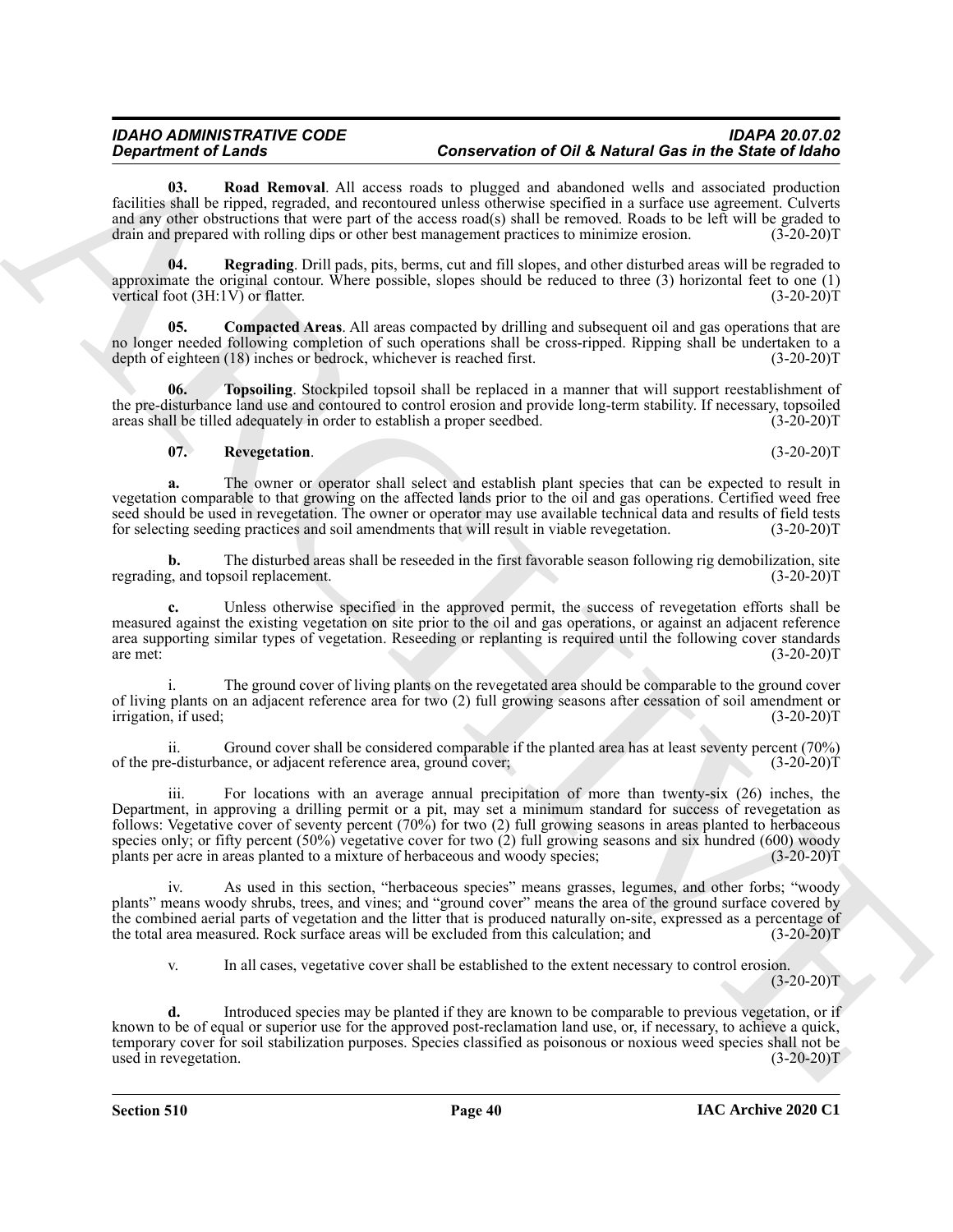**e.** By mutual agreement of the Department, the surface owner, and the owner or operator, a site may reted to a different, more desirable or more economically suitable habitat. (3-20-20) be converted to a different, more desirable or more economically suitable habitat.

**f.** Planting of grasses and forbs should be done in a manner which promotes rapid stabilization of the soil surface. Wherever terrain permits, grasses and forbs should be drilled or compacted into the ground using agricultural grass planting equipment or other seeders specifically designed for revegetation applications. Broadcast and hydroseeding may be used on areas where other methods are impractical or unavailable. (3-20-20)T

**g.** The owner or operator should plant shrubs or shrub seed, as required, where shrub communities existed prior to oil and gas operations. Shrub seed may be planted as a portion of a grass seed mix or planted as bareroot transplants after grass seeding. Where the surface owner desires a specific land use such as grazing or cropland, shrubs will not be required in the revegetation species mix. Shrub lands undergoing revegetation with shrubs shall be protected from erosion by vegetation, chemical binders, or other acceptable means during establishment of the shrubs. (3-20-20)T

**h.** Tree stocking of forestlands should meet the following criteria:  $(3-20-20)$ T

Trees that are adapted to the site should be planted in a density which can be expected over time to<br>I. (3-20-20) yield a timber stand comparable to pre-disturbance timber stands;

ii. Trees shall be established for two (2) full growing seasons after cessation of any soil amendments ation before they are considered to be established; and (3-20-20) and irrigation before they are considered to be established; and

iii. Forestlands undergoing revegetation with trees should be protected from erosion by vegetation, binders, or other acceptable means during seedling establishment. (3-20-20) chemical binders, or other acceptable means during seedling establishment.

**i.** Revegetation is not required on areas that the surface owner wishes to incorporate into an irrigated any roads which will be used for other oil and gas operations. (3-20-20) field and any roads which will be used for other oil and gas operations.

Conservation of Of A Metropolitical Conservation of Of A Metropolitical Conservation of Of A Metropolitical Conservation of the same of the same of the same of the same of the same of the same of the same of the same of t **j.** Mulch should be used on severe sites and may be required by the permit where slopes are steeper than three (3) horizontal feet to one (1) vertical foot (3H:1V) or the mean annual rainfall is less than twelve (12) inches. When used, straw, or hay mulch should be obtained from certified weed free sources. "Mulch" means vegetation residues or other suitable materials to aid in the stabilization of soil and soil moisture conservation which will provide a micro-climate more suitable for germination and growth on severe sites. Annual grains such as rye, oats, and wheat may be used as a substitute for mulch where they will provide adequate protection and will be replaced by permanent species within a reasonable length of time. (3-20-20)T

<span id="page-40-1"></span>**08. Reclamation Under a Surface Use Agreement**. Notwithstanding the requirements of Subsections 510.03 through 510.07 of this rule, reclamation may be superseded by the conditions of a surface use agreement as long as the site is left in a stable, non-eroding condition that will not impact fresh waters. (3-20-20)T

#### <span id="page-40-0"></span>**511. -- 999. (RESERVED)**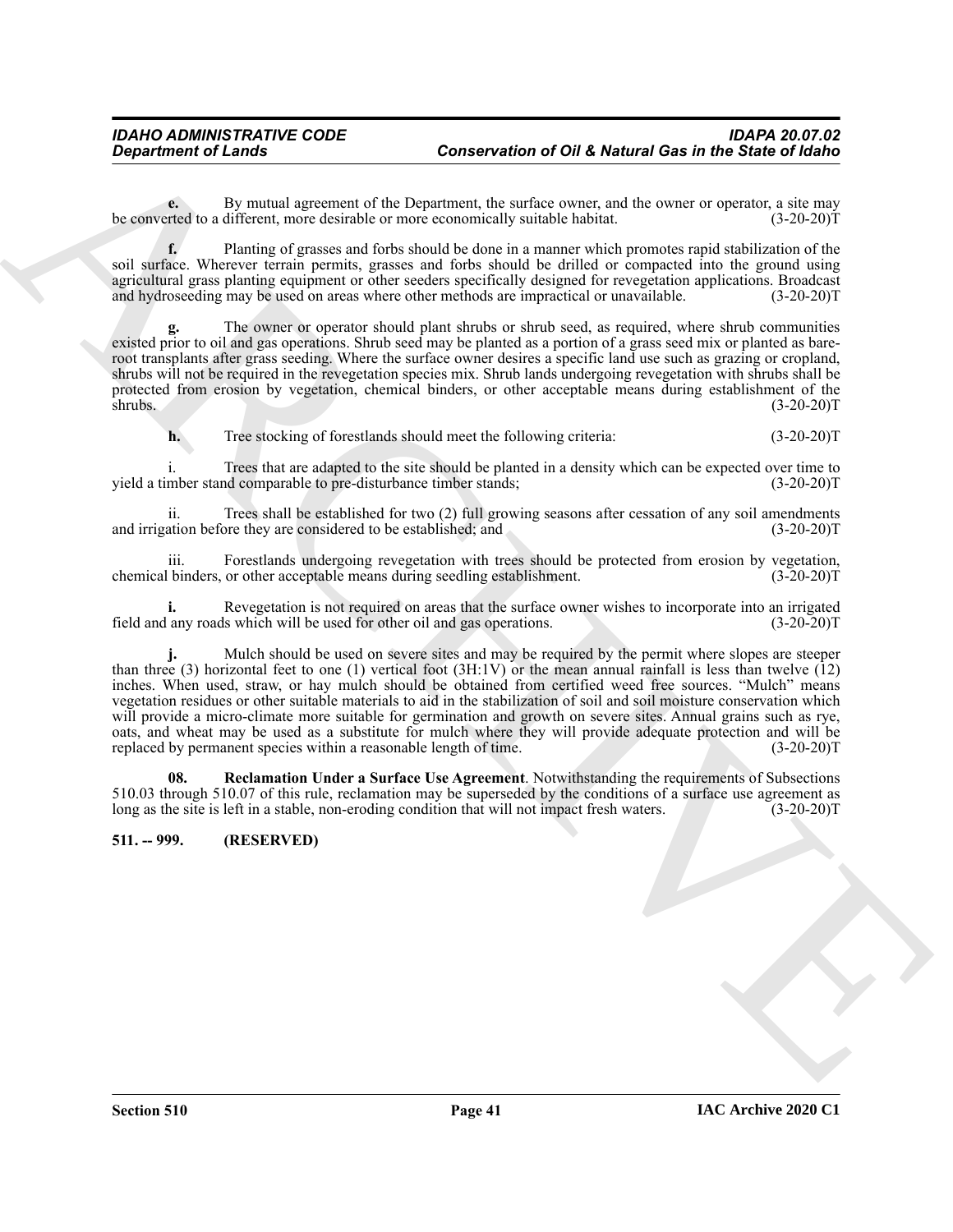# *Subject Index*

**A**

Abbreviations 8 API 8 BBL 8 MCF 8 PVC 9 Accidents & Fires 26 Initiate Spill Response & Corrective Actions 26 Notify the Department 26 Provide Information to Emergency Response 26 Active Wells 36 Annual Reports for Active Wells 37 Extension of Active Status 37 Gas Storage Wells 36 Administrative Appeals 4 Allowable Deviation 32 Applicability 9 Exclusions 9 Oil & Gas Development 9

# **B**

Bonding 21 Additional Bonding 21 Authorized Bonds 22 Blanket Bond 21 Inactive Well Bond 21 Individual Bond 21

**C**

Cause for Hearing 16 Cementing & Testing Requirements 29 Chokes 30 Class II Injection wells 9 Conditions for Emergency Order 34

#### **D**

Definitions, IDAPA 20.07.02 5 Act 5 Active Well 5 Barrel 5 Blowout 5 Blowout Preventer 5 Bonus Payment 5 Casing Pressure 5 Casinghead 5 Casinghead Gas 5 Common Source of Supply 5 Completion 5 Conductor Pipe 6 Cubic Foot of Gas 6 Day 6 Development 6 Director 6 Drilling Logs 6

Fresh Water 6 Gas Processing Facility 6 Gas Well 6 Gas-Oil Ratio 6 Geophysical or Seismic Operations 6 Hydraulic Fracturing, or Fracing 6 Inactive Well 6 Intermediate Casing 7 Junk 7 Lease 7 Mechanical Integrity Test 7 Oil Well 7 Pit 7 Pollution 7 Pressure Maintenance 7 Produced Water 7 Production Casing 7 Proppant 7 Release 7 Spud 7 Surface Casing 7 Surface Water 7 Systems Approach 7 Tank 7 Tank Battery 7 Tank Dike 8 Tubing 8 Volatile Organic Compound 8 Waterflooding 8 Well Report 8 Well Site 8 Well Treatment 8 Wildcat Well 8 Designation Of Agent 10 Drilling Logs 33 Bottom Hole Survey 33 Cement Bond Log 33 Log Submittal 33 Minimum Required Logs 33 Other Logs 33 Drilling, Well Treatment, & Pit Permits 15

# **E**

Enforcement 10 Exploration & Development 10

#### **F**

Fluid Containment 29 Forms<sub>9</sub>

#### **G**

Gas Processing Facilities 36 Flaring 36 Inspections 36 Meters & Facility Plans 36

[AR](#page-25-8)[C](#page-6-6)[H](#page-6-14)[I](#page-13-0)T[E](#page-19-2)CTURE AND MANUFACTURE (SEE CONTINUES AND CONTINUES ASSOCIATES) (SEE CONTINUES AND ARCHITECTURE SEE CONTINUES AND ARCHITECTURE SEE CONTINUES AND ARCHITECTURE SEE CONTINUES AND ARCHITECTURE SEE CONTINUES AND ARCHITEC Operations 36 Gas Utilization 35 Gas-Oil Ratio For Well Classifications 34 Gas-Oil Ratio Limitation 34 Determination of Inefficient Ratios 34 Notice & Cause for Hearing 34 Waste Prevention 34 Gas-Oil Ratio Surveys & Reports 34 General Drilling Rules 26 Conductor Pipe or Casing Requirements 27 Drilling Mud Disposal 29 General Design Requirements for Casing & Cementing 27 High Temperature Conditions 27 Interim Drill Site Clean Up 30 Intermediate Casing 28 Mud Pits 29 Production Casing 29 Report of Water Encountered 29 Requirements for BOP Equipment 27 Spill Prevention, Control, & Countermeasures Plan 30 Step-off 29 Surface Casing Requirements 27 Well Control (Cable Tools) 29 Well Control (Rotary Tools) 29 Wildcat & High-Pressure Conditions 27 General Provisions 4 Geophysical Operations 10 Bond Required 12 Client-Contractor Responsibility 14 Department Notifications 13 Forfeiture of Geophysical Exploration Bond 14 Newspaper Notice 13 Operating Requirements 11 Owner & Occupant Notification 13 Permit Required 10 Plugging 14 Reports & Notices Required 13

# **H**

Hydraulic Fracturing 19 Application Requirements 19 Post Treatment Report 20 Pressure Monitoring 20 Volatile Organic Compounds & Petroleum Distallates 20 Well Integrity 20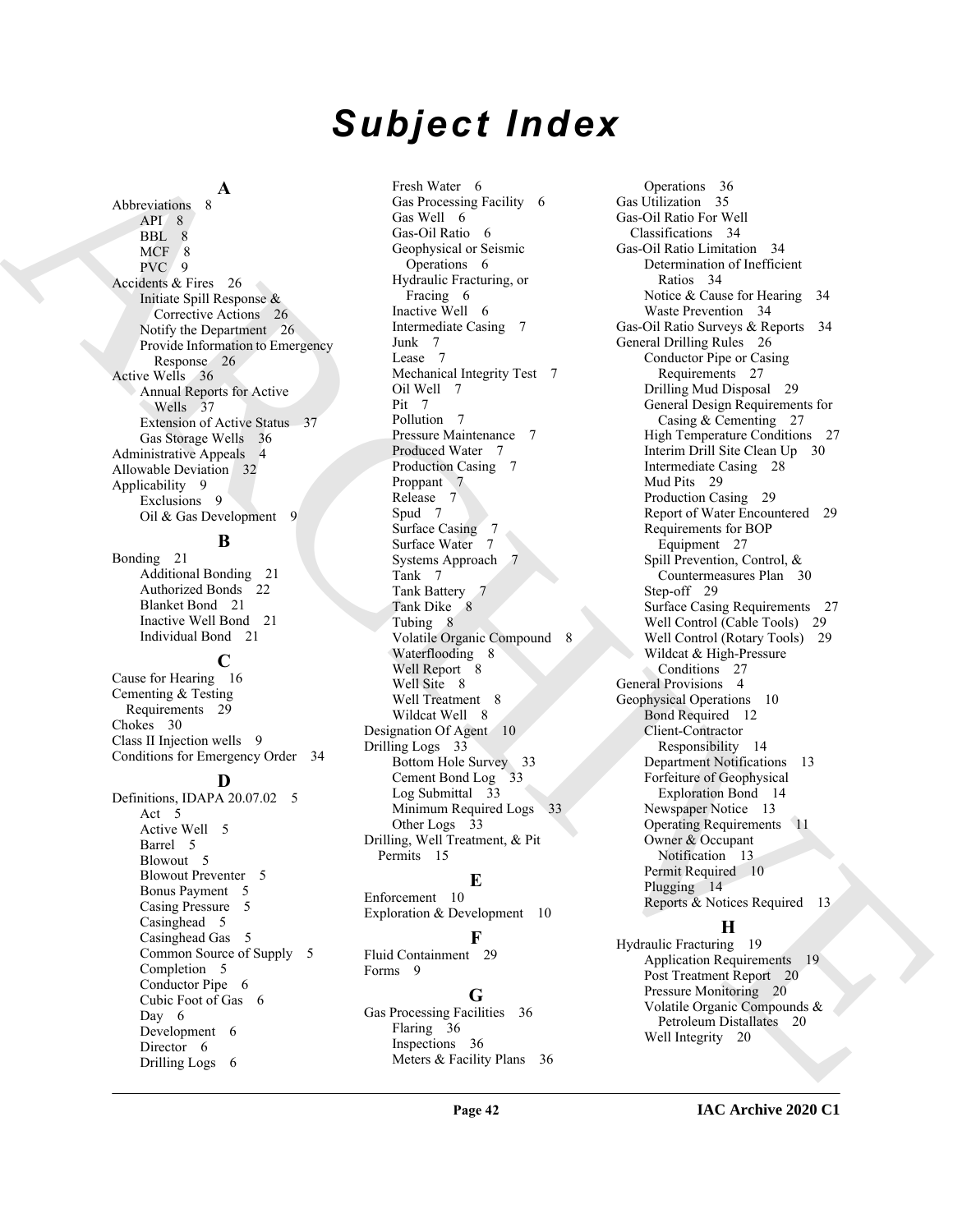#### *Subject Index (Cont'd)*

# **I**

Identification of Wells 26 Signs 26 Inactive Wells 37 Converting Inactive Wells to Active Wells 37 Determination of Inactive Status 37 Inactive Review & Decision 37 Owner's or Operator's Responsibility for Inactive Wells 37 Testing of Inactive Wells 37 Incorporation By Reference 4

**L**

Lease Access Roads 26 Legal Authority 4 Loss Of Tool With Radioactive Material 30 Recovery or Cementing of Tool 30 Reporting 30 Sidetracking 30

#### **M**

Measurement Of Gas 34 Measurement Of Oil 33 Correction for Impurities 33 Gravity Determination 33 Temperature Correction 33 Mechanical Integrity Testing 31 Inactive Wells 31 Mechanical Integrity Required 31 Prior Notification 31 Reporting Requirements 31 Meters 35 General Requirements 35 Visibility 35 Multiple Zone Completions 16 Commingling Production 16 Conditions for Approval 16 Requirements of the Owner or Operator 16 Zone Effectiveness 16

#### **N**

Notices - General 9 Emergency Authorization 9 Publication of Legal Notices 9 Written Authorization Required 9

#### **O**

Organization Reports 9

Required Content 9 Updates 10 Owner's or Operators Duties 29 **P**

[AR](#page-36-8)[C](#page-22-0)[HI](#page-34-10)[V](#page-38-5)[E](#page-25-14) Permit To Drill, Deepen, Or Plug Back 15 Application 15 Fees 15 Permit Denial 16 Permits Required 15 Time Required to Commence Operations 15 Pit Requirements 22 Closure of Pits 25 Condemnation Due to Improper Impoundment 25 Emergency Pits 25 Location 22 Minimum Plans & Specifications for Long Term Pits 24 Minimum Plans & Specifications for Reserve, Well Treatment, & Other Short Term Pits 23 Operating Requirements 25 Pit Sizing Criteria 23 Plans Required 22 Site Preparation 22 Time Limits for Short Term Pits 24 Power to Limit Production 34 Producing From Different Pools Through The Same Casing String 35 Production 33 Production Reports 33 Annual Production Report 33 Required Content 33 Public Comment 10 Pulling Outside Strings Of Casing 30

# **R**

Request for Approval 16 Requirement for Production Testing 16 Reserve Mud Tanks 29

# **S**

Separators 35 Surface Reclamation 39 Compacted Areas 40 General Clean Up 39 Reclamation Under a Surface Use Agreement 41 Regrading 40 Revegetation 40 Road Removal 40

Timing of Reclamation 39 Topsoiling 40

**T**

Tank Batteries 35 Containment Requirements 35 Term of Permit 15 Title & Scope 4 Transfer Of Drilling Permits 22 During Drilling or After Completion 22 Prior to Drilling Well 22 Terms for Acceptance of Transfer 22

Use Of Earthen Reservoirs 30

# **V**

**U**

Vacuum Pumps Prohibited 30

## **W**

Well Activity & Reclamation 36 Well Completion/Recompletion Report & Well Report 32 Well Directional Control 31 Angular Deviation & Directional Survey 32 Application for Exceptions 32 Controlled Directional Drilling 32 Copy of Application to Offset Operators 32 Department Action 32 General Restrictions 32 Well Plugging 37 Notice of Intention to Abandon Well 37 Plugged Intervals 38 Plugging Dry Holes 38 Plugging of Wells 38 Plugging Required 37 Subsequent Report of Abandonment 39 Wells Used for Fresh Water (Cold Water 212 Degrees Fahrenheit) 39 Well Site Operations 26 Fencing 26 Storage 26 Trash 26 Vegetation 26 Well Sites 26 Well Sites & Drilling 26 Well Treatments 16 Application Denial 18 Application Required 16